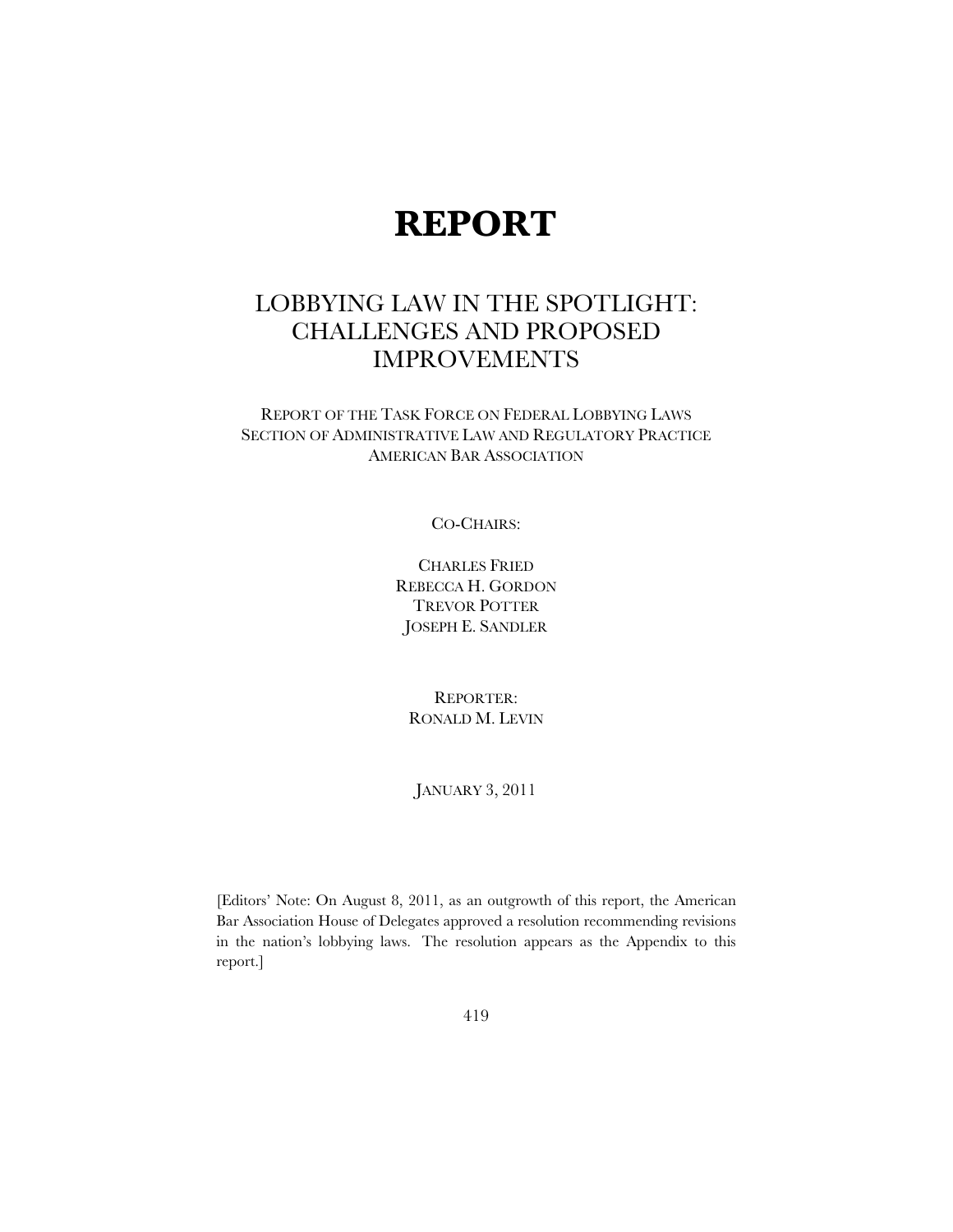#### 420 *ADMINISTRATIVE LAW REVIEW* [63:3

#### TABLE OF CONTENTS

|      |                | I. The Development and Present Scope of Lobbying Regulation  428 |  |  |
|------|----------------|------------------------------------------------------------------|--|--|
|      | A.             |                                                                  |  |  |
|      | B.             |                                                                  |  |  |
| H.   |                | Improving Registration and Reporting Under the Lobbying          |  |  |
|      |                |                                                                  |  |  |
|      | $\mathbf{A}$ . |                                                                  |  |  |
|      | B.             |                                                                  |  |  |
|      |                |                                                                  |  |  |
|      |                | What Should Lobbying Firms and Organizations<br>2.               |  |  |
|      |                |                                                                  |  |  |
|      |                | Client Disclosure of Lobbying Support 447<br>3.                  |  |  |
|      |                | 4.                                                               |  |  |
|      |                | 5.                                                               |  |  |
| III. |                | Recommendations for Strengthened Regulation of Lobbying-         |  |  |
|      |                |                                                                  |  |  |
|      | А.             | Lobbying Participation in Political Fundraising450               |  |  |
|      |                | Separation of Lobbying and Campaign Participation451<br>1.       |  |  |
|      |                | $9_{\scriptscriptstyle{\perp}}$                                  |  |  |
|      |                | 3.                                                               |  |  |
|      | Β.             |                                                                  |  |  |
|      | C.             |                                                                  |  |  |
|      | D.             |                                                                  |  |  |
|      |                |                                                                  |  |  |
|      |                |                                                                  |  |  |

*The views expressed in this report are presented only on behalf of the Task Force on Federal Lobbying Laws. They have not been approved by the Council of the Section of Administrative Law and Regulatory Practice, nor by the House of Delegates or the Board of Governors of the American Bar Association. Accordingly, they should not be construed as representing the policy of the Section or the Association. [Editors' note: For the Association's resolution, see the Appendix to this report.]*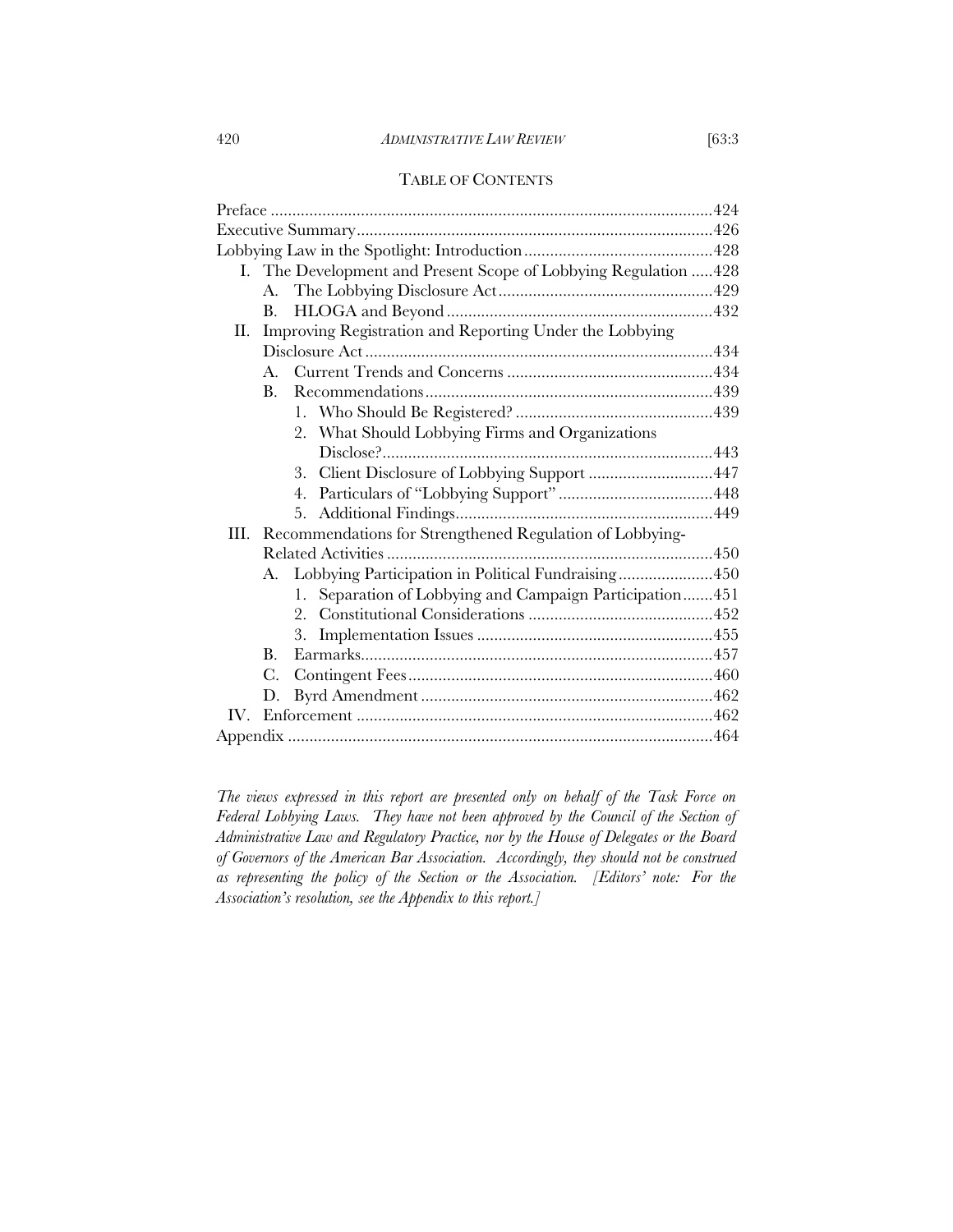#### TASK FORCE MEMBERSi

**Nicholas W. Allard**, Patton Boggs LLP **Charles Fried**, *Co-Chair of Task Force*; Beneficial Professor of Law, Harvard Law School **H. Russell Frisby, Jr**., Stinson Morrison Hecker LLP **Rebecca H. Gordon**, *Co-Chair of Task Force*; Perkins Coie LLP **Richard L. Hasen**, William H. Hannon Distinguished Professor of Law, Loyola Law School, Los Angeles **Deborah J. Jeffrey**, Zuckerman Spaeder LLP **Ronald M. Levin**, *Reporter for Task Force*; William R. Orthwein Distinguished Professor of Law, Washington University School of Law **William V. Luneburg**, Professor of Law, University of Pittsburgh School of Law **Thurgood Marshall, Jr**., Bingham McCutchen LLP **Meredith McGehee**, Policy Director, The Campaign Legal Center **Trevor Potter**, *Co-Chair of Task Force*; Caplin & Drysdale **Joseph E. Sandler**, *Co-Chair of Task Force*; Sandler Reiff & Young **Melanie Sloan**, Executive Director, Citizens for Responsibility and Ethics in Washington **Michael Stern**, Co-Chair, Administrative Law and Agency Practice Section, District of Columbia Barii **James Thurber**, Distinguished Professor and Director, Center for Congressional and Presidential Studies, American University **John Hardin Young**, Sandler Reiff & Young

#### COUNSEL TO THE TASK FORCE **Thomas M. Susman**, Director, ABA Governmental Affairs Office

#### LIAISONS TO THE TASK FORCE<sup>iii</sup>

**Lisa Ellman**, Senior Counsel, Office of Legal Policy, U.S. Department of **Justice** 

**Spencer Overton** (liaison until July 2010), Principal Deputy Assistant Attorney General, Office of Legal Policy, U.S. Department of Justice **Daniel Schuman**, Policy Counsel, Sunlight Foundation

i. The views contained in this report are those of the members of the Task Force in their individual capacities and do not necessarily reflect the views of their organizations, firms, or clients.

ii. The views contained in this report do not represent the views of the District of Columbia Bar, any Bar committee, any section of the Bar, or any section committee.

iii. The views contained in this report do not purport to represent the views of those persons identified as liaisons to the Task Force or their employing entities. Liaisons were invited to join the Task Force solely to offer, where appropriate, views and information that might assist the Task Force in forming its own conclusions and recommendations.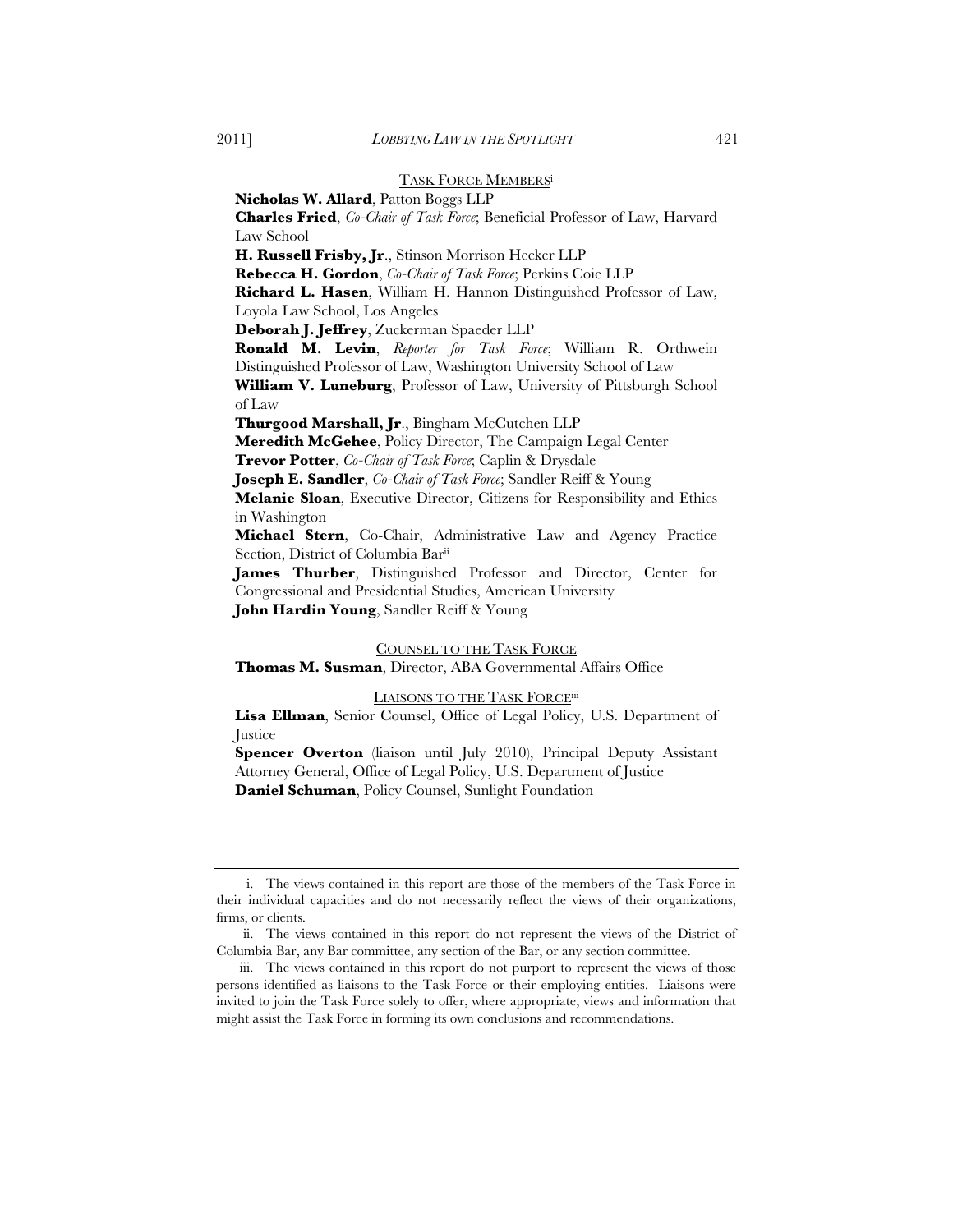

January 3, 2011 Jonathan J. Rusch, Esq. Section Chair, Section of Administrative Law and Regulatory Practice American Bar Association 740 15th Street, NW, 11th Floor Washington, DC 20005-1009

Dear Jon,

We are pleased to present the attached report of the Task Force on Federal Lobbying Laws, entitled "Lobbying Law in the Spotlight: Challenges and Proposed Improvements." We believe it should make a useful contribution to the public debate about ways in which the federal government can improve its system of lobbying regulation, so that transparency in lobbying can be enhanced and conflicts of interest ameliorated (while fully honoring the First Amendment right of petition).

Beginning in October 2009, the Task Force held eleven meetings. Option and position papers were drafted and circulated, straw votes on central issues were conducted, and discussions were reopened where substantial disagreements persisted. The Task Force's procedure was that no proposal went forward without broad support (at least two-thirds), and the recommendations reflected in this report are the result of those deliberations and that consensus. The breadth and depth of the Task Force's recommendations testify to the expertise and experience of its members.

We appreciate Ron Levin's invaluable service as Reporter for the Task Force. As Reporter he took charge of producing all the many drafts of the report as well as of the final product, for which he deserves very special acknowledgment. We also thank Bill Luneburg, who improved the entire report with background material, documentation, and a technical edit throughout the text. Section Director Anne Kiefer provided her usual high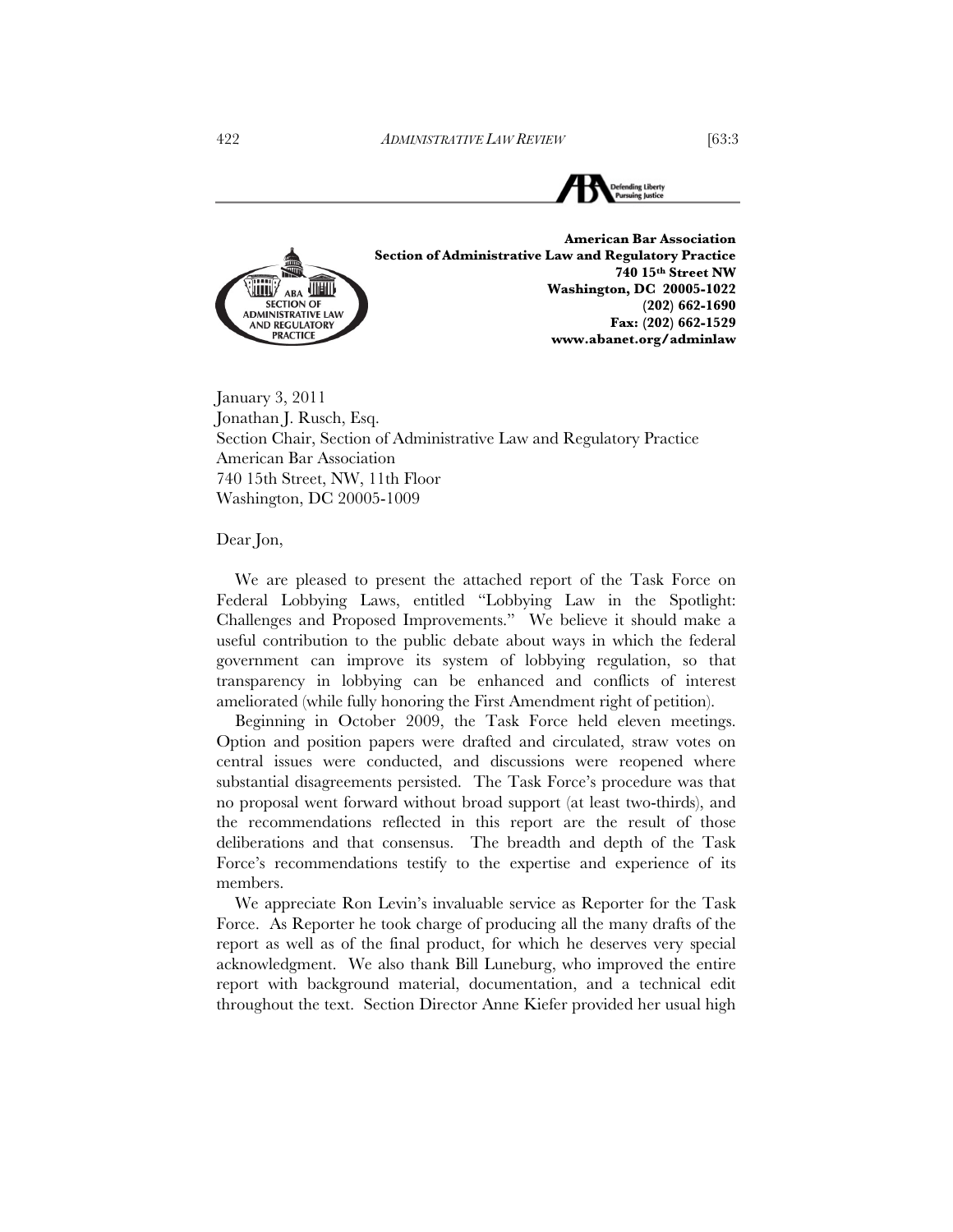level of support assistance. Finally, his co-chairs thank Trevor Potter for his leadership and coordination of the entire endeavor.

We will look forward to the Council's consideration of our proposals in the near future.

Respectfully submitted,

Charles Fried Rebecca H. Gordon Trevor Potter Joseph E. Sandler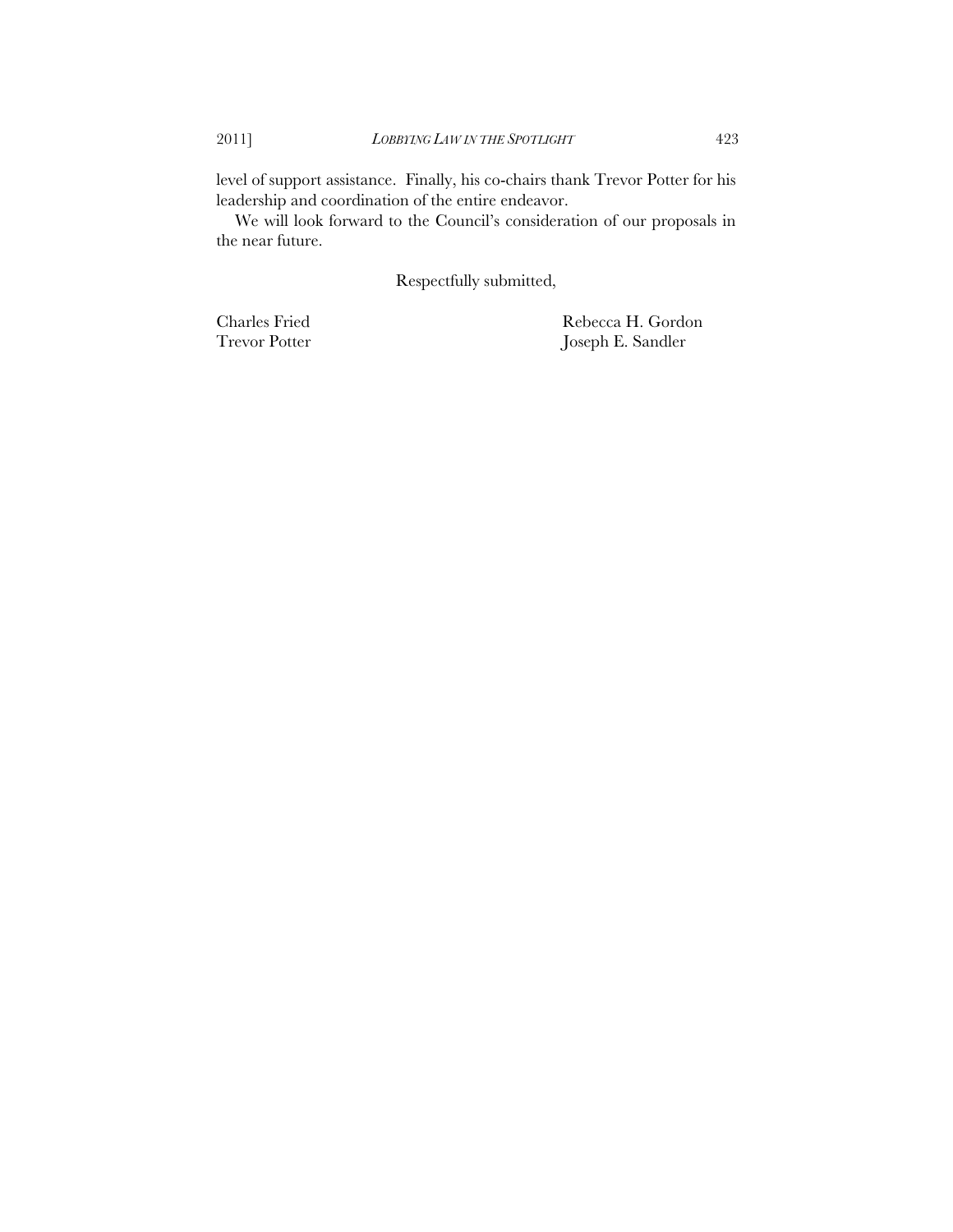#### PREFACE

#### CHARLES FRIED\*

One of the first gestures of the incoming Obama Administration was to issue an executive order and memoranda with the intention of dramatically and drastically lowering the prestige, access, and influence of lobbyists. This initiative was one element of a broader wave of antilobbying enactments and proposals that have emerged in recent years at both the federal and state levels. Whatever the substantive merits and efficacy of these measures, they have grown out of a conviction—widely shared in the media, by political figures in both major parties, and by the public—that "special interests" have come to dominate and distort the processes of government. The result, it is thought, is that few important issues are decided rationally and deliberately on their merits, and the people's work does not get done. And the agents and conduits of this nefarious influence are said to be the lobbyists. What is frequently overlooked by this sort of criticism, and by the accompanying urge to somehow make lobbyists disappear from the political scene, is an inescapable reality. Lobbying, and therefore lobbyists, are indispensable to the functioning of government, and they embody a constitutional right of the highest order, enshrined in the First Amendment: "The right of the people . . . to petition the Government for a redress of grievances."

The government—whether it be the Executive or the Legislative Branch—simply cannot know the intricate details of the myriad aspects of national life that its actions might affect unless it has access to the expert contributions of the persons and interests involved. One cannot readily imagine legislators and administrators diligent and expert enough to learn on their own all they need to know to make the laws, and draft the rules and apply them in a way that accomplishes whatever good they seek. And even if one could, those affected by government have the constitutional right to make their contribution to the process, to make their views known, and to head off intended and unintended effects. The First Amendment says they may do this in the press and in public gatherings, and the Petitioning Clause says that the people may do this not only by spreading their views through broadcasting but also by seeking to address their governors directly.

<sup>\*</sup> Beneficial Professor of Law, Harvard Law School, and Co-Chair of the Task Force. This preface is a statement of Professor Fried's individual views, but the Task Force regards it as an apt introduction to the report.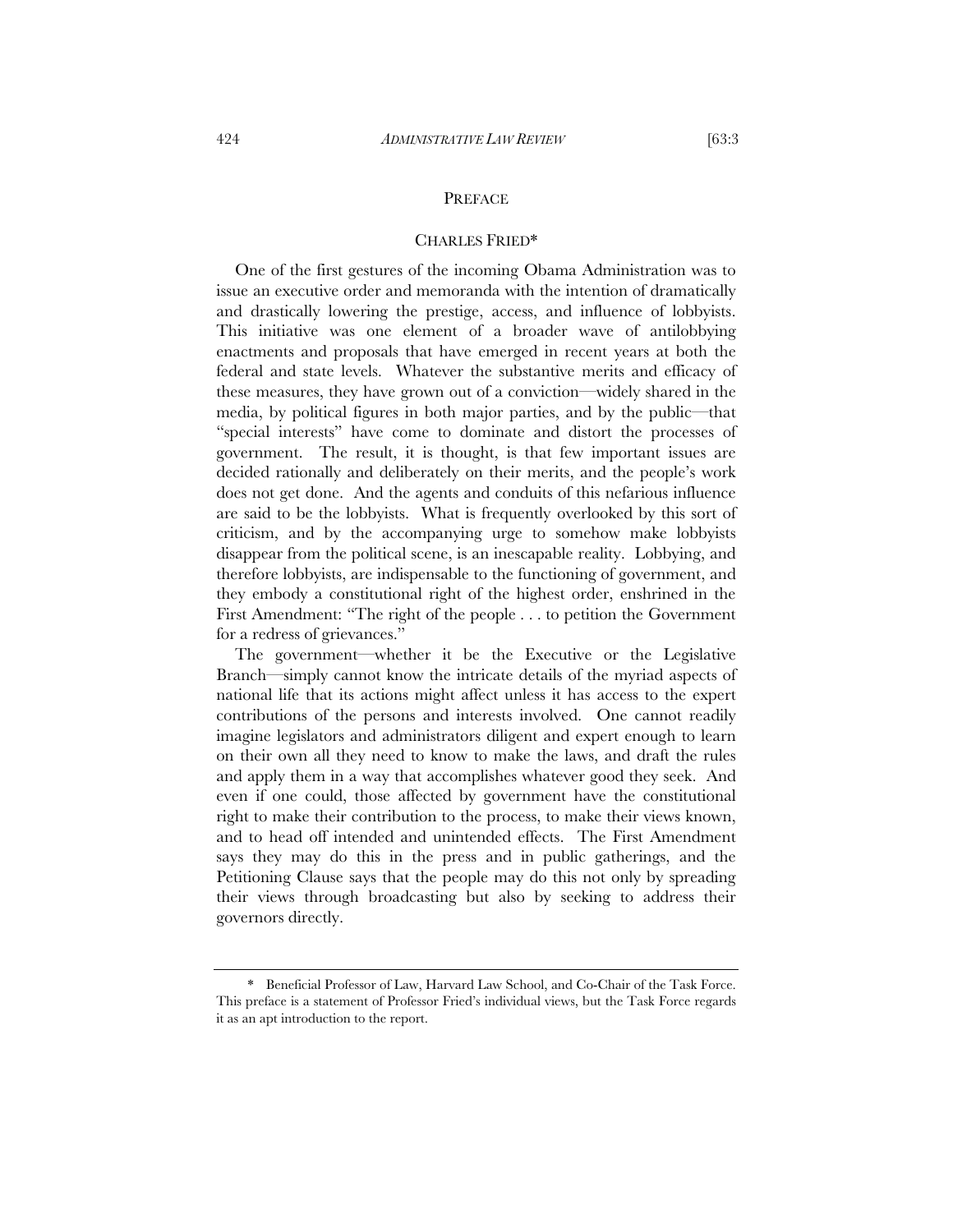To be sure, the Constitution only gives the people a right to write and seek to call on those who govern them; whether officers and legislators must listen, answer their mail, or return their phone calls is another matter. The antilobbying measures of our day do not usually gainsay the right of lobbyists to ring the officials' bell; but some of them come quite close to decreeing that no one in the Executive Branch may come to the door. And this comes perilously close to infringing the very right the First Amendment establishes. Quite apart from that, some of these initiatives express a disdain for a whole class of persons, many of whom perform a useful and important function.

Notwithstanding some excesses, however, the critics of lobbying have raised issues that require serious attention. After all, many of these lobbyists are lawyers. Just as courtroom and law office lawyers advocate for and counsel their clients in the law that is, so do other lawyers serve as public policy advocates and counselors in the law that will or may be. As it is frequently put, ours is an honorable profession.

The proposals the Task Force offers are intended to restore the honor and enhance the efficacy of those in our profession who advocate for clients in the forum of public policy. Its proposals have two main themes. One is quite familiar: that public policy advocates should work in the open, just as their colleagues who advocate before courts work in the open, on the record. In aid of this goal, the Task Force proposes a number of improvements to the existing regime of disclosure, in ways that will make that regime more efficacious—not in silencing lobbyists, but in letting the public know who is talking to their government and about what.

The second theme is less familiar but no less important: to separate the function of urging elected officers of government to take action from the function of raising funds for and transmitting money to those officers. Nothing so contributes to the perception of lobbyists as agents of corruption, rather than as public policy advocates, as the confounding of these two functions. Conversely, nothing will go further to restoring the honor of this branch of our profession than a determined effort to separate, so far as constitutionally and practically possible, the roles of advocate and fundraiser. The Supreme Court has made abundantly clear that the contributing of funds to, and therefore the raising of funds for, elected officials is a constitutionally protected right. The Task Force does not propose to suppress that right. Rather, it proposes that, so far as practicable, those who advocate to elected officials do not raise funds for them, and those who raise funds for them do not advocate to them. If this guideline and related proposals of the Task Force are put into place, the status and value, perhaps even the efficacy, of public policy advocacy in our nation will be greatly enhanced.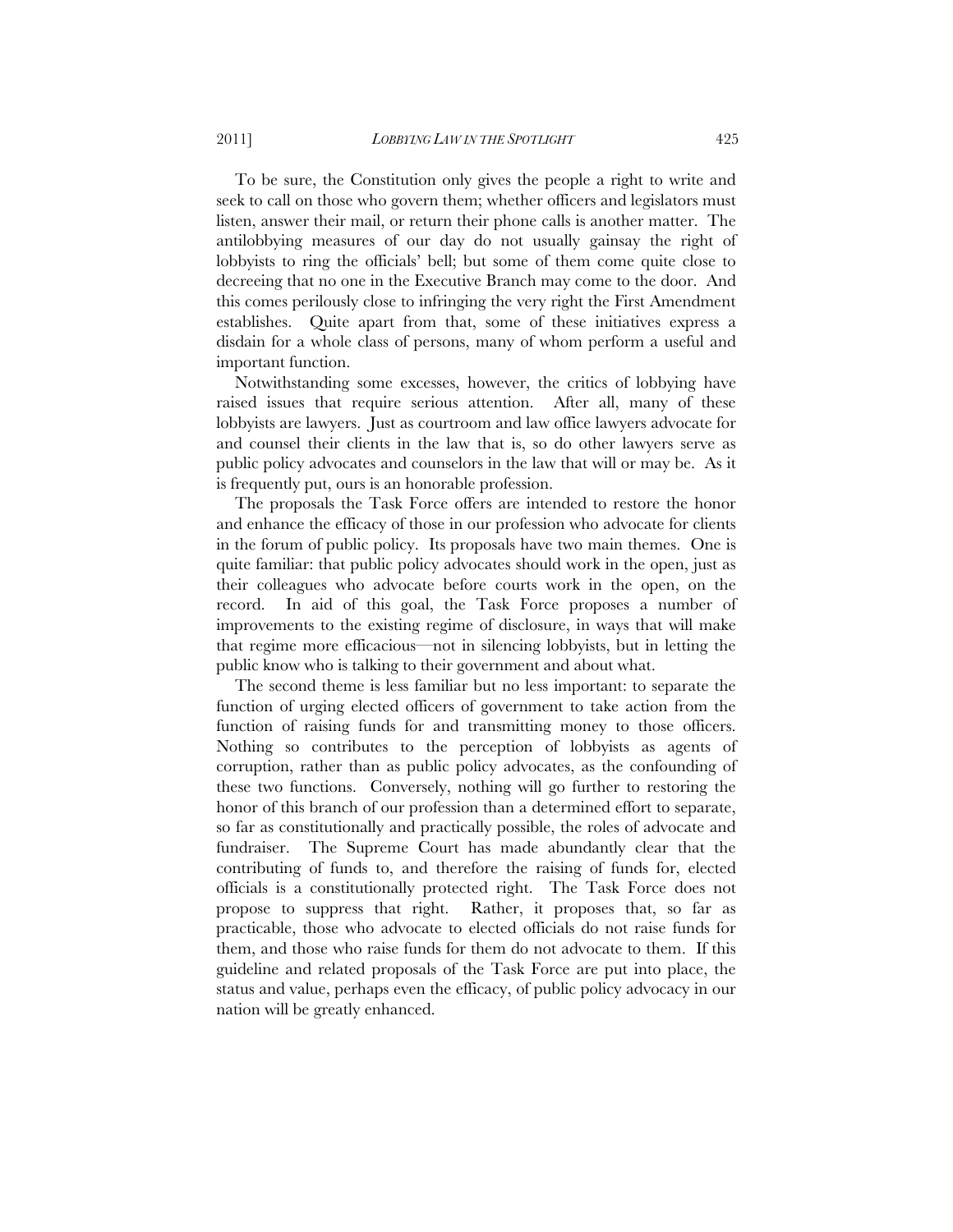Lobbying plays an essential and consequential role in governmental decisionmaking, but its influence on legislative and executive actions also gives rise to apprehensions and controversy in society at large. The landmark Lobbying Disclosure Act of 1995 (LDA) took significant strides in the direction of promoting transparency and regularity in the practice of lobbying. Even in the wake of strengthening amendments in 2007, however, the LDA remains decidedly limited in scope and effectiveness. The present Task Force—a broadly based group of lobbyists, lawyers, public interest organization representatives, and academics—has developed a package of proposed reforms that would lay the groundwork for the next chapter in the development of lobbying regulation.

A principal focus of the Task Force's discussion has been on weak spots in the LDA that allow much lobbying activity to go unreported. For example, today a lobbying firm is exempt from having to register under the LDA unless it employs a lobbyist for whom lobbying activities constitute twenty percent or more of the time that he or she spends in working for a particular client. The Task Force recommends that this twenty-percent threshold test be eliminated, although monetary thresholds based on the amounts the lobbying firm expects to receive from the client should be retained. Furthermore, the LDA does not now require registrants to identify the specific legislative or executive offices to which they make a lobbying contact. Under the Task Force recommendation, that information would, in general, have to be reported.

Moreover, a modern lobbying operation is often a joint effort among multiple entities—not only a lobbying firm, but also firms that handle strategy, public relations, polling, coalition building, etc. At present, however, a lobbying firm reports only its own activities. Under the Task Force's recommendation, the firm and its client would each be responsible for reporting the activities of these additional entities that they have respectively retained. These additional "lobbying supporters," however, would not be characterized as "lobbyists," a label that carries a variety of collateral consequences. The hope is that, by not using that term to refer to lobbying supporters, the amended scheme would elicit more disclosure. Nevertheless, individuals who are principally involved in the "lobbying support" efforts would be identified by name on these reports. In addition, certain former high-ranking officials would be identified even if they were more incidentally involved in lobbying support.

The Task Force is also concerned about the leverage that lobbyists can acquire, and the unseemly appearances they create, when they participate in campaign fundraising for the same members of Congress whom they also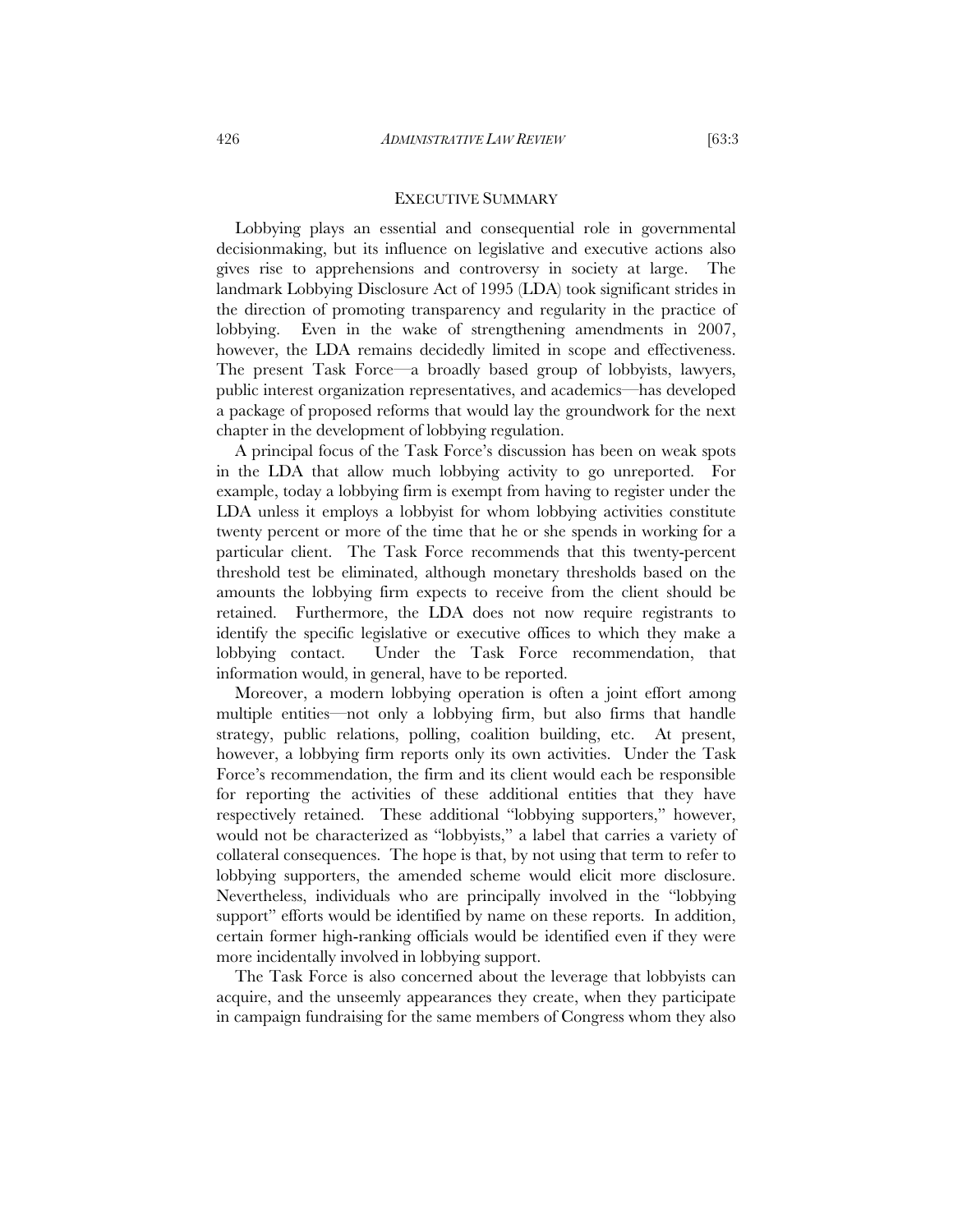lobby. The Task Force proposes that a lobbyist should not be permitted to lobby a member of Congress for whom he or she has engaged in campaign fundraising during the past two years. Conversely, if the lobbyist engages in fundraising for a member, he or she should not be permitted to lobby that member for a two-year period. These prohibitions would not apply to personal monetary contributions to the campaign unless the total reaches a high aggregate figure. The proposed rules aim principally to limit lobbyists' fundraising from others, not to eliminate their ability to contribute to campaigns themselves.

Lobbying for earmarks also gives rise to risks of corruption and the appearance of corruption. The Task Force proposes that lobbyists who are retained to lobby for earmarks must certify in their LDA disclosure reports that they have not solicited contributions for the campaigns of the members lobbied, nor made contributions to those campaigns (or perhaps only nominal contributions). On a related note, the Task Force proposes that a lobbyist should not be permitted to enter into a contingent fee contract when the object of the lobbying is to obtain an earmark, individualized tax relief, targeted loan or grant, or a similar narrow financial benefit for the client. Additionally, the Byrd Amendment, which prohibits the use of funds appropriated by Congress to lobby for federal benefits, is in need of legislative or administrative clarification.

Finally, the Task Force believes that a major reason why the LDA is poorly enforced is that it is administered by House and Senate staff and the United States Attorney for the District of Columbia, rather than by an administrative agency that can deploy typical regulatory tools such as rulemaking, administrative penalties, administrative investigatory powers, etc. The Task Force recommends that responsibility for LDA enforcement be shifted to a regulatory body, such as the Civil Division of the Department of Justice, and appropriate authority conferred to make enforcement effective.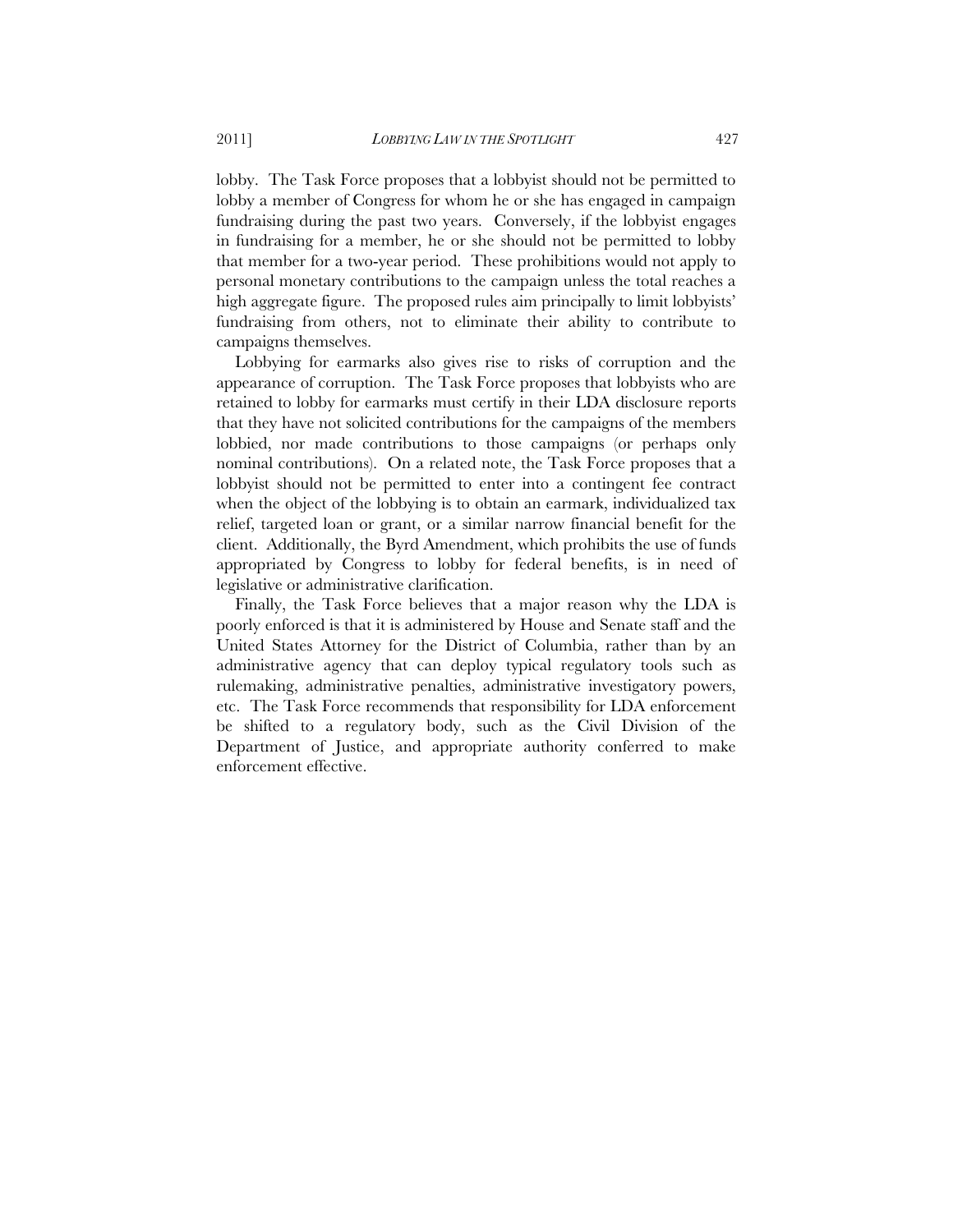## LOBBYING LAW IN THE SPOTLIGHT: CHALLENGES AND PROPOSED IMPROVEMENTS

### AMERICAN BAR ASSOCIATION SECTION OF ADMINISTRATIVE LAW AND REGULATORY PRACTICE TASK FORCE ON FEDERAL LOBBYING LAWS

#### **INTRODUCTION**

The Task Force on Federal Lobbying Laws presents herewith its final report on the condition of the nation's lobbying laws, together with its suggestions for improvements.

The Task Force was appointed in 2009 under the auspices of the Section of Administrative Law and Regulatory Practice of the American Bar Association (ABA). The Section has served for years as a focal point for discussions within the ABA on lobbying regulation. It has published a very successful compliance manual on federal lobbying law and practice (now in its fourth edition)<sup>1</sup> and has also sponsored lobbying reform proposals in the ABA House of Delegates.2

A preliminary version of this report was considered by the Council of the Section at the ABA Annual Meeting on August 7–8, 2010. The Council intends to consider a resolution based on the Task Force's work and forward it for adoption by the ABA's House of Delegates in August 2011.

### I. THE DEVELOPMENT AND PRESENT SCOPE OF LOBBYING **REGULATION**

The first general law applicable to lobbying the federal government passed almost as an afterthought to the congressional reorganization efforts that followed World War II.3 Overshadowed in importance by the

<sup>1</sup>*.* ABA SECTION OF ADMIN. LAW & REGULATORY PRACTICE, THE LOBBYING MANUAL: A COMPLETE GUIDE TO FEDERAL LOBBYING LAW AND PRACTICE (William V. Luneburg, Thomas M. Susman & Rebecca H. Gordon eds., 4th ed. 2009) [hereinafter THE LOBBYING MANUAL].

<sup>2</sup>*. See, e.g.*, ABA House of Delegates, *Recommendation 119*, AMERICAN BAR ASSOCIATION (Aug. 2006), http://www2.americanbar.org/sdl/Documents/ 2006\_AM\_119.pdf [hereinafter *Recommendation 119*] (advocating more expansive Lobbying Disclosure Act of 1995 (LDA) disclosure of lobbying coalitions and coverage of paid grassroots lobbying efforts).

<sup>3</sup>*. See* William N. Eskridge, Jr., *Federal Lobbying Regulation: History Through 1954*, *in* THE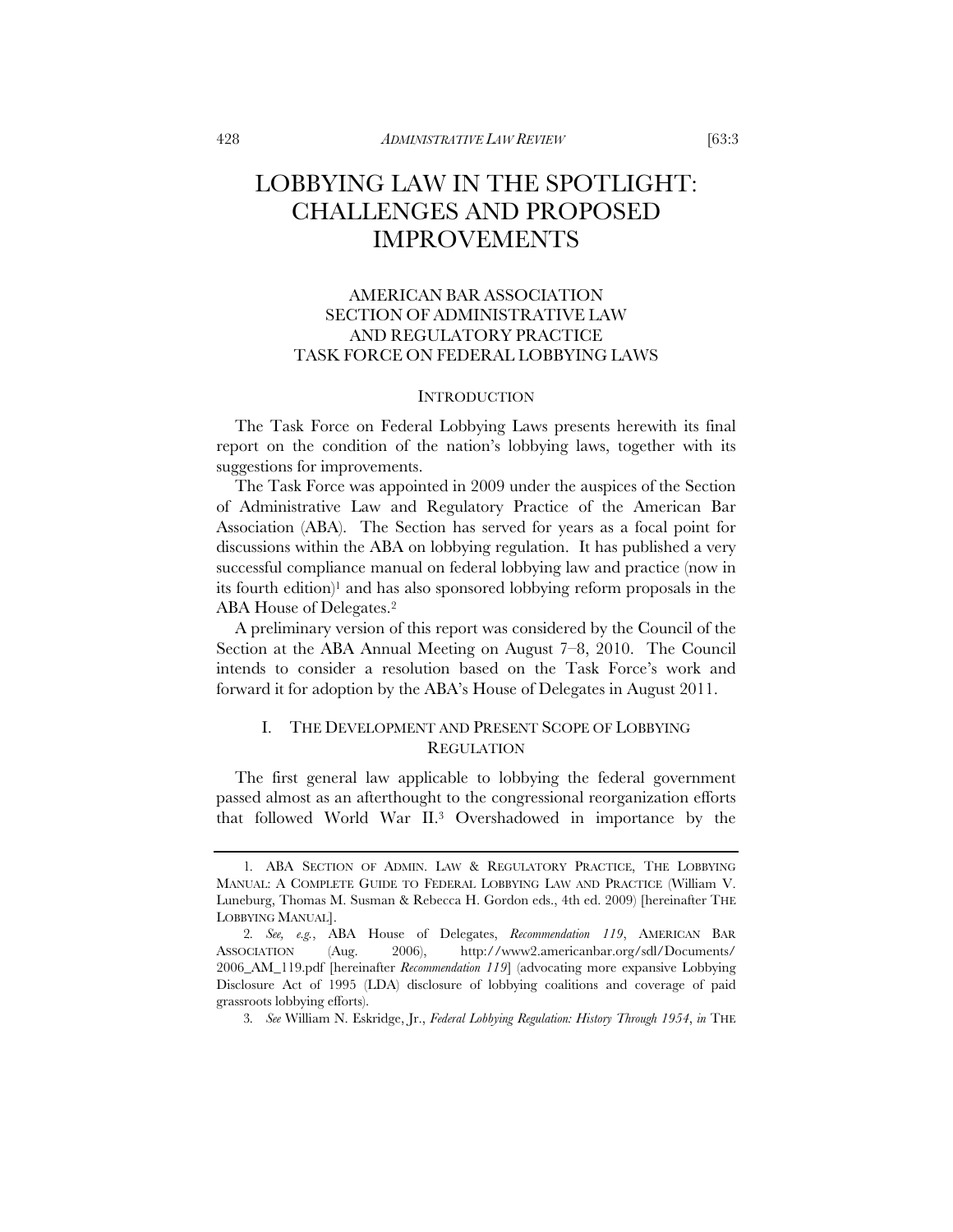Administrative Procedure Act and the Federal Tort Claims Act that were enacted the same year, the Federal Regulation of Lobbying Act of 1946 (FRLA)4 soon became almost irrelevant to the practice of lobbying and was largely ignored on all sides. The FRLA was in essence a disclosure regime administered by the Clerk of the House of Representatives and the Secretary of the Senate.<sup>5</sup> It applied only to those seeking to influence members of Congress, but probably not their staffs, and without any coverage of the Executive Branch. The requirement to disclose lobbying activities extended to large and small expenditures (including cab fares), so that, even if a lobbyist fully adhered to the law's requirements (as few did), the level of detail required could easily overwhelm the ability of anyone examining the records to obtain an overall sense of lobbying in the nation's capital.6 In 1954, in *United States v. Harriss*,7 the Supreme Court substantially weakened the Act by narrowly construing it.<sup>8</sup> Thereafter, the Department of Justice abandoned any attempt to enforce the FRLA.9 Efforts to enact an effective federal lobbying statute continued for more than forty years without success.10

#### *A. The Lobbying Disclosure Act*

In the mid-1990s, a rare constellation of political events and publicized lobbying abuses resulted in the interment of the FRLA and the enactment of the Lobbying Disclosure Act of 1995 (LDA).11 Like the FRLA, the LDA was, as originally adopted, purely a disclosure regime. It is applicable both to lobbying firms<sup>12</sup> and to entities that lobby on their own behalf.<sup>13</sup> Where

LOBBYING MANUAL, *supra* note 1, at 5, 9–10.

<sup>4.</sup> Pub. L. No. 79-601, §§ 301–311, 60 Stat. 812, 839–42 (1946) (formerly codified at 2 U.S.C. §§ 261–270 (1994)) (repealed 1995).

<sup>5.</sup> For a succinct description of the Federal Regulation of Lobbying Act of 1946's (FRLA's) requirements, see Eskridge, *supra* note 3, at 10–11.

<sup>6</sup>*. See* William V. Luneburg & A.L. (Lorry) Spitzer, *The Lobbying Disclosure Act of 1995: Scope of Coverage*, *in* THE LOBBYING MANUAL, *supra* note 1, at 43, 44.

<sup>7. 347</sup> U.S. 612 (1954).

<sup>8</sup>*. See* Eskridge, *supra* note 3, at 12–14.

<sup>9</sup>*. Id.* at 14–15.

<sup>10</sup>*. See* Thomas M. Susman & William V. Luneburg, *History of Lobbying Disclosure Reform Proposals Since 1955*, *in* THE LOBBYING MANUAL, *supra* note 1, at 23, 23–30 [hereinafter Susman & Luneburg, *History Since 1955*].

<sup>11</sup>*. See* William V. Luneburg, *The Evolution of Federal Lobbying Regulation: Where We Are Now and Where We Should Be Going*, 41 MCGEORGE L. REV. 85, 86 (2009) [hereinafter Luneburg, *Evolution*].

<sup>12. 2</sup> U.S.C. § 1602(9) (2006) (defining "lobbying firm" to include persons and entities with one or more employees who are "lobbyists" as defined in the Act as well as selfemployed "lobbyists"; in both cases such a firm works on behalf of others for compensation,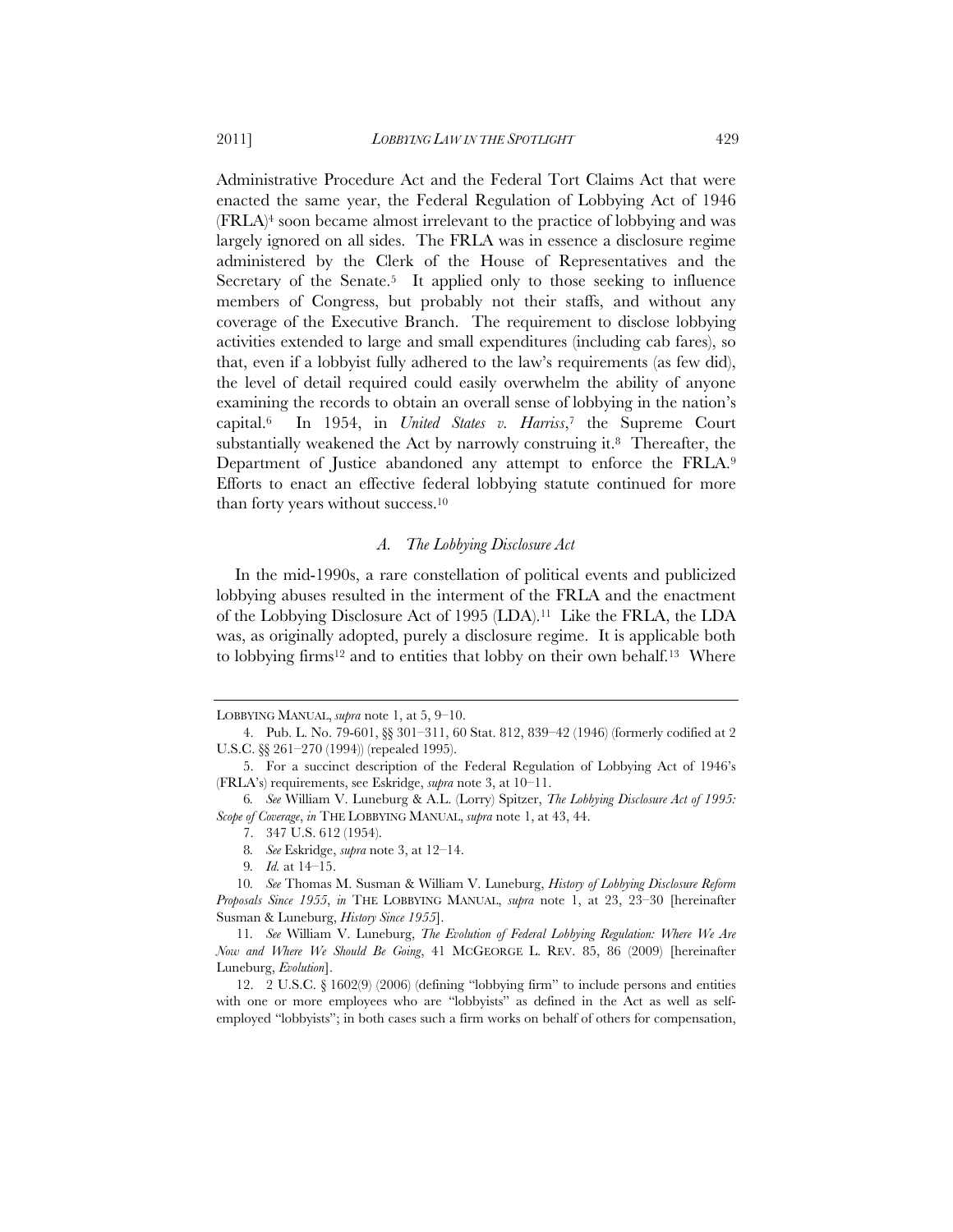coverage requirements are met, such firms and organizations must register with the Secretary and Clerk<sup>14</sup> and thereafter periodically file reports of lobbying activities,15 regardless of whether those activities are aimed at Congress, its staff, or the Executive Branch.

The duty of a lobbying firm or other entity to register largely depends on whether it employs a "lobbyist" as that term is defined in the Act.16 To qualify as a "lobbyist," an individual has to (1) make more than one "lobbying contact" for the client over the course of its representation, and (2) spend at least twenty percent of his or her time for the client on "lobbyist activities."17 A "lobbying contact" is a communication with a member or staff of Congress or with certain high executive branch officials (subject to some nineteen exceptions).<sup>18</sup> "Lobbying activities" include not only lobbying contacts, but also efforts in support thereof.<sup>19</sup> But a firm or entity is not required to register unless, in addition to employing a "lobbyist" as so defined, it meets certain monetary thresholds. In 1995, those were \$5,000 in income earned by a lobbying firm during a semiannual period, or \$20,000 in expenses for lobbying activities incurred over that same period by an entity that lobbies on its own behalf.20 (As will be explained momentarily, the figures are higher today.) Businesses and various public

16*. Id.* § 1603(a). Note that the statutory definition of "lobbyist" differs from the concept of a "registered lobbyist." The captions of the registration and reporting sections of the LDA refer to "registration of lobbyists" and "reports by registered lobbyists," thus suggesting that the statute requires individual persons who meet the definition of "lobbyist" to register. *Id.* §§ 1603–1604. Actually, however, the operative provisions of the LDA require registration by the *employer* of such individuals (i.e. the lobbying firm or the organization that lobbies on its own behalf). Under specified circumstances, individuals who qualify as "lobbyists" are listed by that employer on either the registration form, its updates, or the quarterly reports of lobbying activities. Recent measures that govern federal lobbying, *see infra* Part I.B., are frequently directed at persons who have been listed in this fashion. *See, e.g.*, 2 U.S.C. § 1613(b) (Supp. III 2009) (lobbyist liability for breaching congressional gift rules); *id*. § 434(i)(7)(B) (disclosure of contributions bundled by lobbyists). The term "registered lobbyist" is commonly used to refer to persons who have been so listed. For example, the term is used in the Obama Administration's executive orders and other implementation guidance applicable to lobbying, as well as in discussions of lobbying regulation in the media and in other contexts.

*id*. § 1602(10)).

<sup>13</sup>*. Id.* § 1603(a)(1), (2) (2006 & Supp. III 2009).

<sup>14</sup>*. Id.* The registration form is denominated the LD-1.

<sup>15</sup>*. Id.* § 1604 (including quarterly reports of lobbying activities—the LD-2 form—and semiannual reports of various contributions and disbursements to or on behalf of federal legislative and executive branch "covered" officials—the LD-203 form).

<sup>17. 2</sup> U.S.C. § 1602(10) (2006).

<sup>18</sup>*. Id.* § 1602(8).

<sup>19</sup>*. Id.* § 1602(7).

<sup>20.</sup> *Id*. § 1603(a)(3)(A).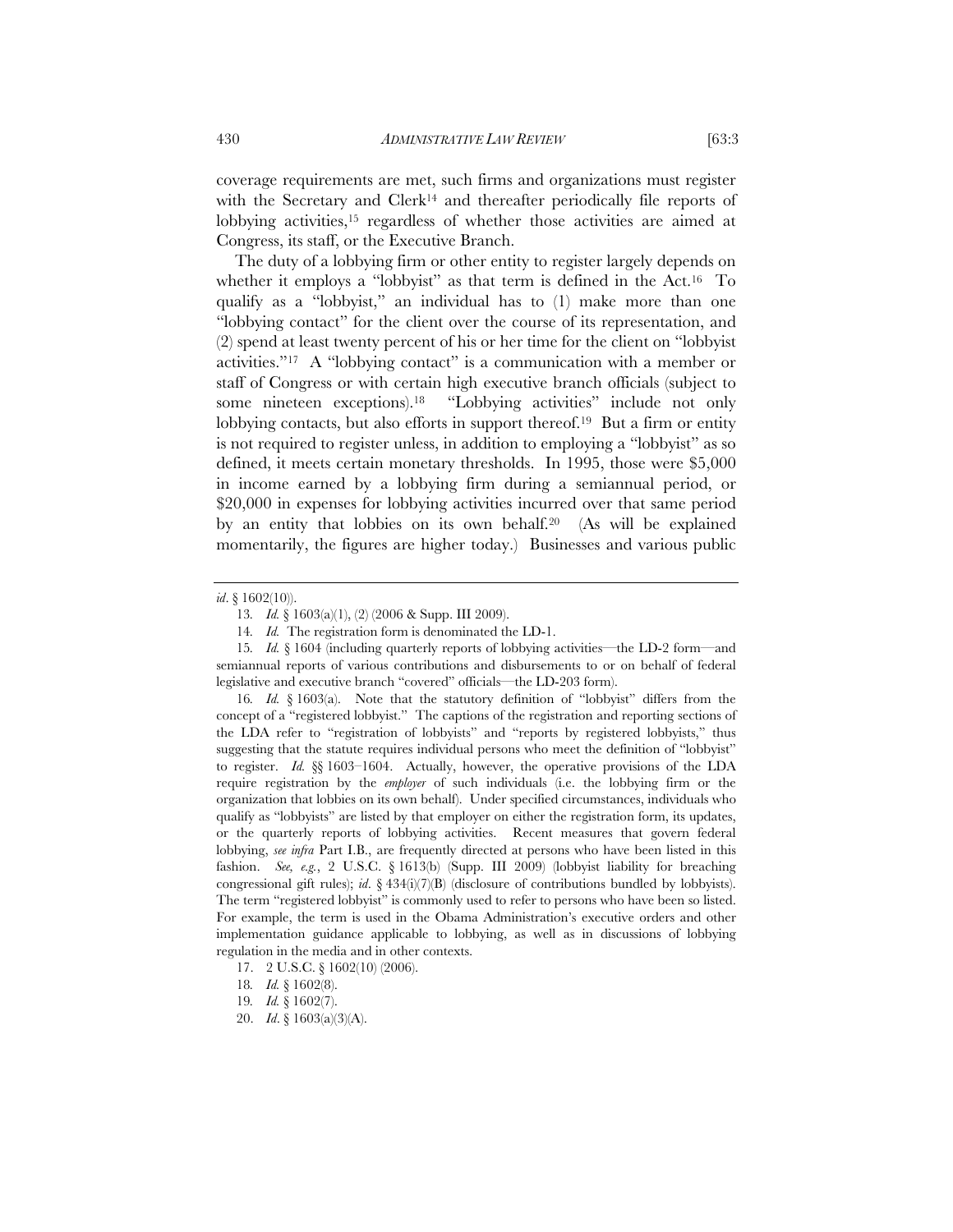charities that lobby on their own behalf can opt to use definitions of lobbying provided in the Internal Revenue Code (IRC) to determine if these expense levels are met and for certain (but not all) disclosures where registration is required.21

The LDA registration form (the LD-1) requires certain basic information: the name and address of the registrant and its client; the names of lobbyists employed by the registrant and former congressional and executive branch positions held by those individuals; areas of projected lobbying activity; the names of organizations providing significant funding to the registrant for its lobbying activities on behalf of the client; and the names of foreign entities affiliated in various ways with the client and contributing organizations.22

The periodic reports (the LD-2) update information provided on the registration form; give the total of income earned by a lobbying firm from the client over the covered period and aggregated expense totals for that same period in the case of a registrant that lobbies on its own behalf; specify general and specific areas of lobbying activities engaged in by lobbyists employed by the registrant; identify the houses of Congress and federal agencies with which a lobbyist made a lobbying contact for the client during the period; list those lobbyists active during the period; and specify foreign entities with interests in issues lobbied.23 This information is very basic and conveys only a bare-bones outline of lobbying activities undertaken. However, in fairness to the drafters of the LDA, one of the perceived beneficial purposes of the statute was to give a better overall sense of lobbying activity than provided by the detailed itemization of expenses mandated by the  $\text{FRLA}.^{24}$  It should be noted that grassroots lobbying does not trigger LDA registration and is not subject to disclosure where registration is required,25 except in those instances where businesses or public charities elect to use IRC definitions of lobbying activity.26

<sup>21</sup>*. Id.* § 1610(a), (b) (2006 & Supp. III 2009).

<sup>22</sup>*. Id.* § 1603(b).

<sup>23</sup>*. Id.*

<sup>24</sup>*. See* H.R. REP. NO. 104-339, pt. 1, at 4 (1995) ("Lobbyists who comply with this requirement [of the FRLA] file sheets of paper listing expenditures such as \$45 phone bills, \$6 cab fares, \$16 messenger fees, and even prorated salaries, in one case for as little as \$1.31. Some lobbyists provide lists of restaurants where they have paid for lunch. At the same time, however, the Act falls short of requiring disclosure of what the Act seeks most to know about lobbying—how much is spent overall and for what purpose." (footnote omitted)).

<sup>25</sup>*. See* Luneburg & Spitzer, *supra* note 6, at 57–59, 77.

<sup>26</sup>*. Id.* at 84–86.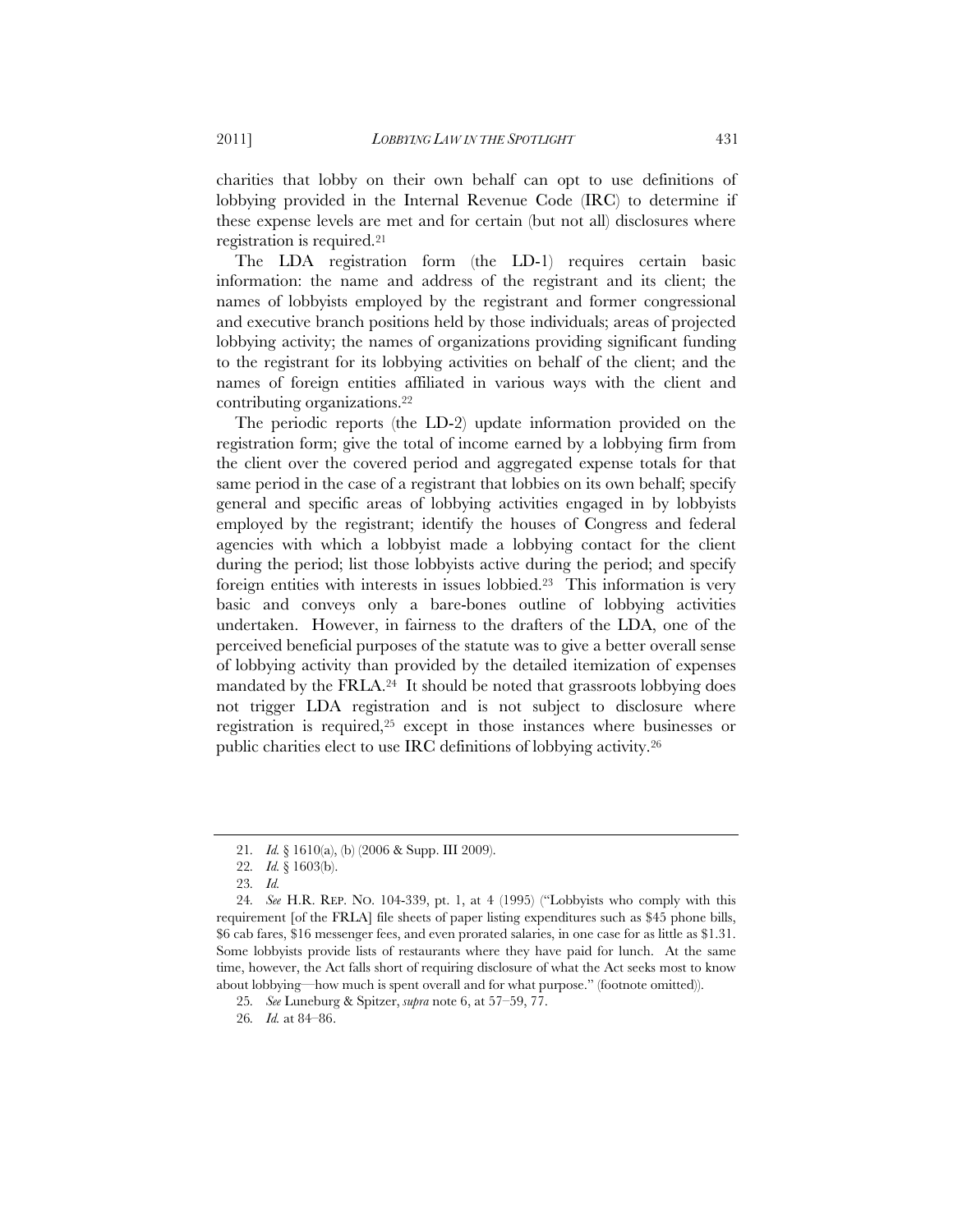The LDA also amended another statute, the Byrd Amendment,<sup>27</sup> which regulates a specific type of lobbying activity. That statute prohibits the use of funds appropriated by Congress to lobby for federal contracts, grants, loans, and cooperative agreements.28 Before enactment of the LDA, the Amendment required contractors and awardees to file a complicated disclosure certification stating that no appropriated funds were used for prohibited purposes and detailing payments made from the contractor's or awardee's own funds to influence awards.29 For awards made on or after January 1, 1996, the LDA simplified the disclosure requirements by requiring only a declaration that must (1) state the name of any lobbyist who has made lobbying contacts on behalf of the contractor and (2) contain a certification that the declarant has not made, and will not make, any prohibited payments.30 However, the Byrd Amendment remains to this

#### *B. HLOGA and Beyond*

day vague in many important respects and a source of confusion for those

The series of scandals associated with lobbyist Jack Abramoff that came to light from 2004 to 200632 so captured press and public attention that both Democrats and Republicans in Congress proposed significant changes to the LDA and other rules governing federal lobbying, including congressional gift and travel rules.33 Following a tortuous process, the Honest Leadership and Open Government Act (HLOGA)34 became law on September 14, 2007 on a bipartisan vote that followed intense partisan battles.<sup>35</sup> Thereafter, the LDA was more than a mere disclosure statute;

to whom it may apply.31

<sup>27. 31</sup> U.S.C. § 1352 (2006).

<sup>28</sup>*. Id.* § 1352(a).

<sup>29</sup>*. See* Thomas M. Susman, *The Byrd Amendment*, *in* THE LOBBYING MANUAL, *supra* note 1, at 349, 353 [hereinafter Susman, *Byrd Amendment*].

<sup>30. 31</sup> U.S.C. § 1352(b).

<sup>31</sup>*. See* Susman, *Byrd Amendment*, *supra* note 29, at 360.

<sup>32.</sup> Abramoff was sentenced to five years and ten months in prison on March 29, 2006, after pleading guilty to charges of fraud, tax evasion, and conspiracy to bribe public officials. The *Washington Post* covered the developments in detail. Those stories and a rich store of other information on the Abramoff scandals are found on the *Washington Post's* website. *See* Susan Schmidt et al., *Investigating Abramoff—Special Report*, WASH. POST, http://www.washingtonpost.com/wp-dyn/content/linkset/2005/06/22/ LI2005062200936.html.

<sup>33</sup>*. See* Susman & Luneburg, *History Since 1955*, *supra* note 10, at 32–36; Robert F. Bauer & Rebecca H. Gordon, *Congressional Ethics: Gifts, Travel, Income, and Post-Employment Restrictions*, *in* THE LOBBYING MANUAL, *supra* note 1, at 477, 480–82 & Exhibit 23-1.

<sup>34.</sup> Pub. L. No. 110-81, 121 Stat. 735 (2007).

<sup>35</sup>*. See* Susman & Luneburg, *History Since 1955*, *supra* note 10, at 36–37.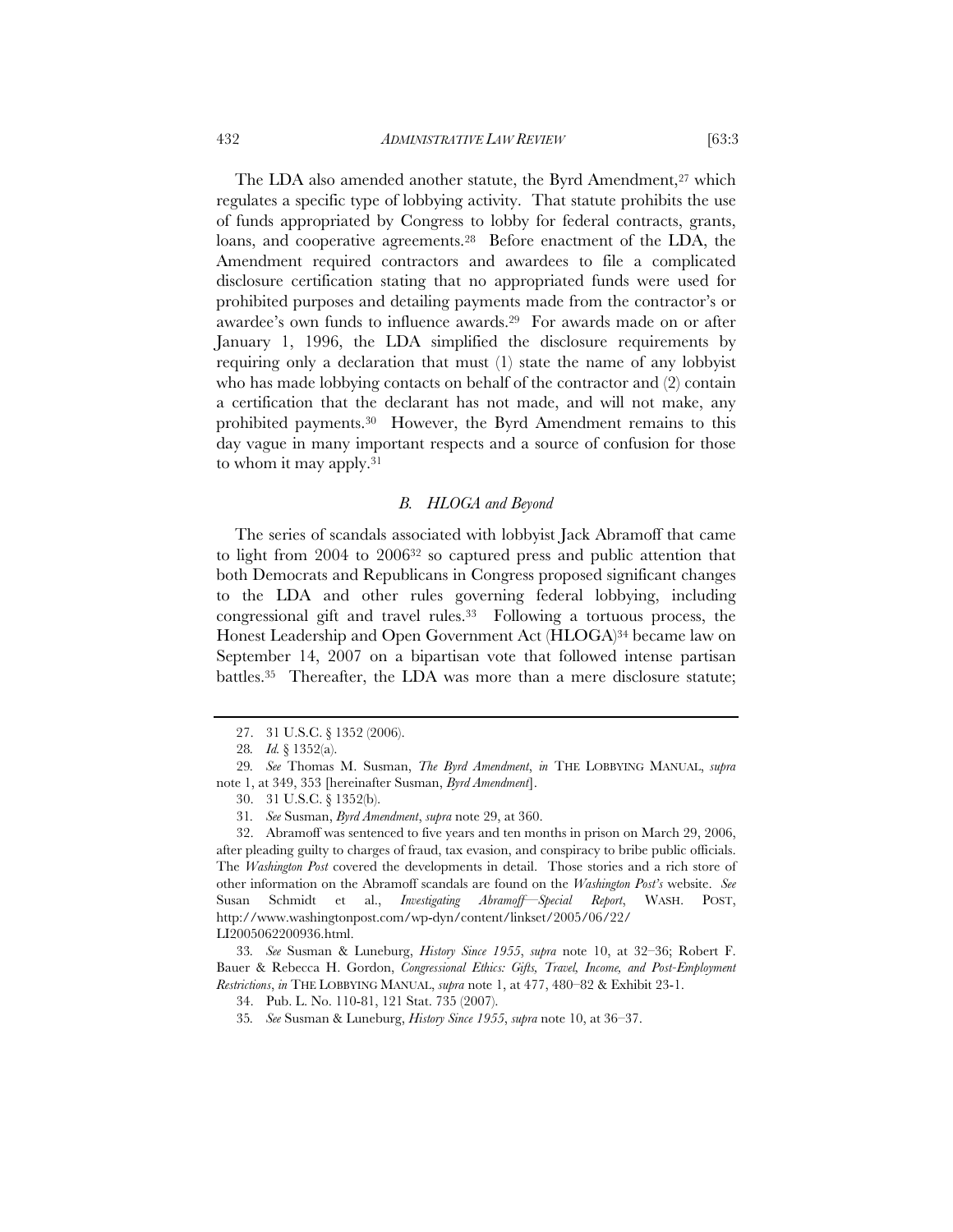registrants and their lobbyists commit criminal and civil offences by giving gifts in knowing violation of congressional rules.36 Moreover, they must file a semiannual report (the LD-203) regarding their and their political action committees' (PACs') political contributions to federal candidates and certain disbursements that they make to or for the benefit of covered congressional and executive branch officials, certifying (subject to criminal and civil penalties) that those contributions and disbursements do not violate congressional gift and travel rules.37 HLOGA also created an online reporting regime in which lobbying data is electronically filed and disclosed.38

In addition, under HLOGA the LDA reporting cycle changed from every six months to every three months, resulting in a reduction of the monetary threshold for lobbying firm registration to \$2,500 and the threshold for entities lobbying on their own behalf to \$10,00039 (both of which amounts increase with the Consumer Price Index (CPI) every four years; they are now, respectively, \$3,000 and \$11,50040). Disclosure obligations for registrants were also broadened to capture more contributors to lobbying campaigns (i.e., those giving more than \$5,000 per quarter who also actively participate in the planning, supervision, and control of lobbying activities).<sup>41</sup> Finally, political committees receiving more than \$15,000 (now \$16,000 based on CPI adjustment) in contributions credited to the fundraising efforts of LDA registrants or lobbyists must file periodic reports of that bundling under the Federal Election Campaign Act of 1971 as amended in 2007.42

Enforcement of the LDA remains modest, to say the least. The Clerk of the House of Representatives and Secretary of the Senate have only the limited function of sending notices to those they believe may not be complying with the Act and thereafter notifying the United States Attorney for the District of Columbia of possible noncompliance.43 Frontline enforcement authority in terms of seeking civil and criminal penalties is lodged solely in the United States Attorney.<sup>44</sup> To date there have been no formal enforcement actions filed and only three formal settlements entered

42. *Id*. § 434(i) (Supp. III 2009); *see* Trevor Potter & Matthew T. Sanderson, *Lobbyist Bundling of Campaign Contributions*, in THE LOBBYING MANUAL, *supra* note 1, at 471, 471–76.

43. 2 U.S.C. § 1605(a)(7), (8) (2006 & Supp. III 2009).

<sup>36. 2</sup> U.S.C. §§ 1606, 1613 (2006 & Supp. III 2009).

<sup>37.</sup> *Id*. § 1604(d) (Supp. III 2009).

<sup>38.</sup> *Id*. §§ 1604(e), 1605(a)(9).

<sup>39.</sup> *Id*. § 1603(a)(3)(A).

 <sup>40</sup> *See id.* § 1603(a)(3)(B)(ii) (requiring adjustment every four years).

<sup>41.</sup> *Id*. § 1603(b)(3).

<sup>44.</sup> *See id*. § 1605(a)(8).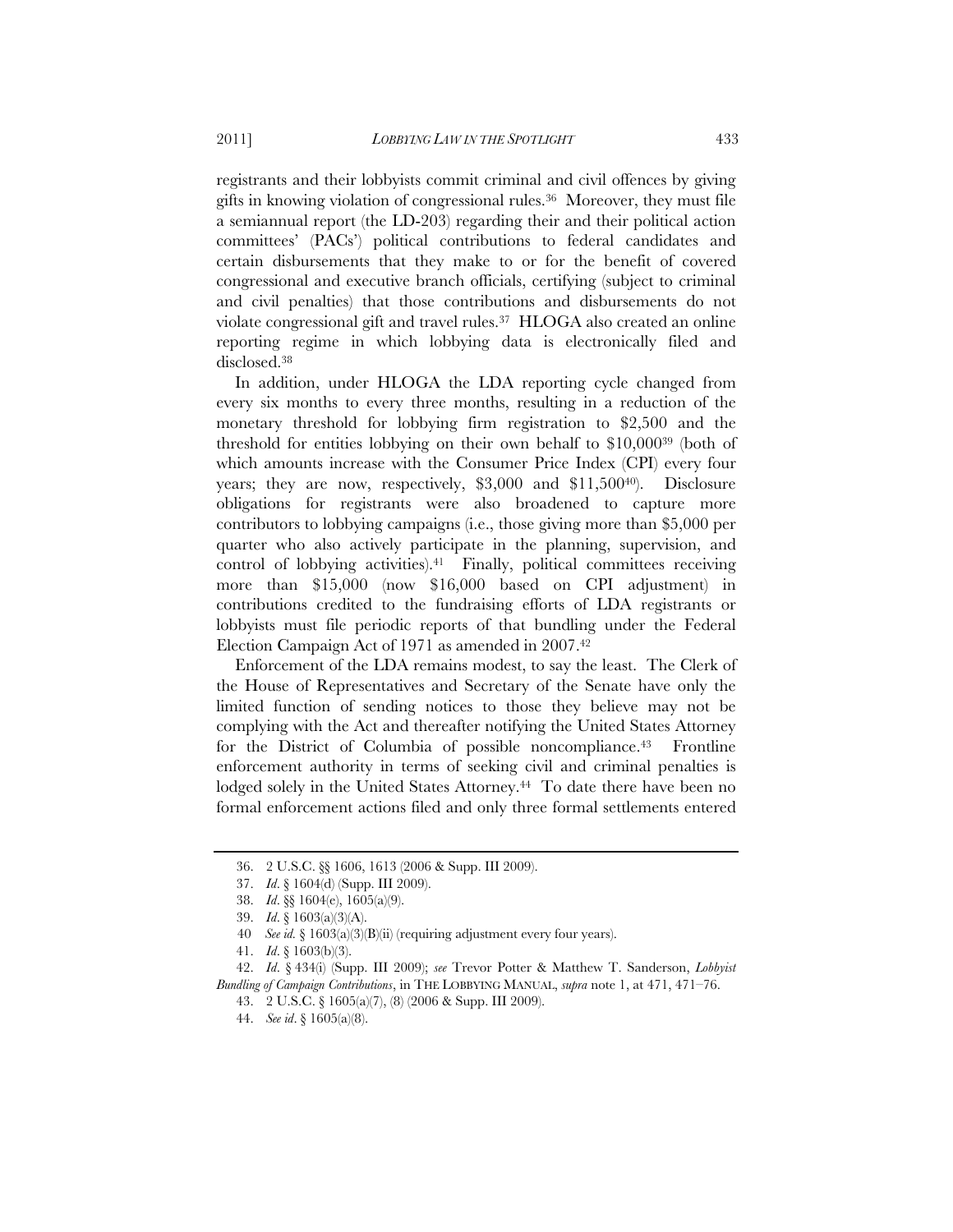into.45 Dissatisfied with the lack of enforcement action prior to 2007, Congress mandated that the Government Accountability Office (GAO) prepare an annual audit of lobbyist compliance with the Act<sup>46</sup> and that the Department of Justice semiannually report its enforcement activity to Congress.47 To date, those reforms have yet to result in the filing of any enforcement actions, though the United States Attorney has made more effort to identify repeat LDA violators.48

Finally, recent executive measures have extended lobbying regulation beyond the congressionally defined scope of the LDA. The Obama Administration took office promising to limit the influence of special interests on governmental decisionmaking.49 Its initiatives have relied on the LDA concept of a "registered lobbyist" in (1) restricting gifts to executive branch officials;<sup>50</sup> (2) limiting the recruitment of former lobbyists into government positions;51 (3) requiring the posting on the Internet of communications from lobbyists related to applications for funding under the American Recovery and Reinvestment Act;52 and (4) prohibiting service of lobbyists on advisory committees and other executive agency boards and commissions.53

#### II. IMPROVING REGISTRATION AND REPORTING UNDER THE LOBBYING DISCLOSURE ACT

#### *A. Current Trends and Concerns*

A continuing and pervasive concern of the Task Force has been to consider ways in which the registration and reporting system established by the LDA can be strengthened. Recent lobbying-related scandals, notably the Abramoff affair, provide the most visible illustrations of the need for

<sup>45</sup>*. See* U.S. GOV'T ACCOUNTABILITY OFFICE, GAO-10-499, 2009 LOBBYING DISCLOSURE: OBSERVATIONS ON LOBBYISTS' COMPLIANCE WITH DISCLOSURE REQUIREMENTS 17 (2010) [hereinafter 2009 GAO STUDY].

<sup>46. 2</sup> U.S.C. § 1614 (Supp. III 2009).

<sup>47</sup>*. Id.* § 1605(b)(1).

<sup>48</sup>*. See* 2009 GAO STUDY, *supra* note 45, at 13.

<sup>49</sup>*. See The Obama–Biden Plan*, CHANGE.GOV, http://change.gov/agenda/ ethics\_agenda/ (last visited June 15, 2011).

<sup>50</sup>*. See* Exec. Order No. 13,490, §1, 3 C.F.R. 193, 194 (2010).

<sup>51</sup>*. Id.*

<sup>52</sup>*. See* Memorandum from the President to the Heads of Executive Departments and Agencies, Ensuring Responsible Spending of Recovery Act Funds, 2009 DAILY COMP. PRES. DOC. 177 (Mar. 20, 2009), *reprinted at* 3 C.F.R. 353 (2010).

<sup>53.</sup> Memorandum for Heads of Executive Departments and Agencies, Lobbyists on Agency Boards and Commissions, 2010 DAILY COMP. PRES. DOC. 513 (June 18, 2010), *reprinted at* 75 Fed. Reg. 35,955, 35,955 (June 23, 2010).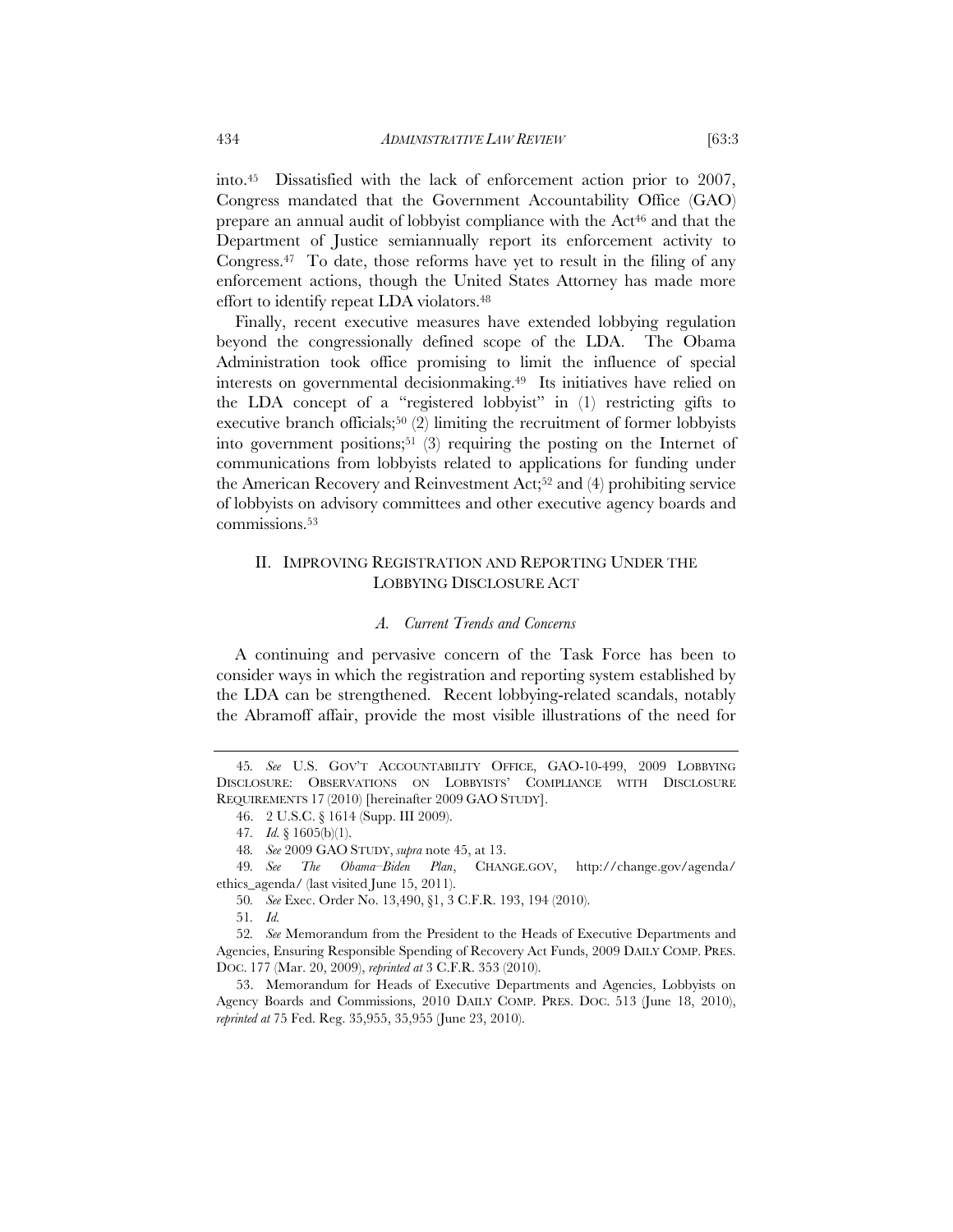transparency. More broadly, however, the LDA reflects recognition that organized interest groups, which commonly act through lobbyists, exert enormous influence on the Legislative and Executive Branches of government.54 Society has a recognized interest in shining light on lobbying activities so as to facilitate informed political dialogue about the extent and nature of this influence.

At the same time, lobbying is a legitimate form of petitioning the government for redress of grievances, and it can contribute in many ways to more informed and democratically responsive decisionmaking.55 Providing a counterweight to official power, lobbyists often serve to keep government itself accountable. However, one need not posit that lobbying as such is sinister or suspect to believe that it should be accompanied by transparency that helps to assure accountability. In the only case to date in which the LDA has been challenged as invalid under the First Amendment, the court relied on this reasoning to uphold the Act.56 The challenge, therefore, is to devise approaches to effective disclosure that do not impede the beneficial roles that lobbyists play.57 Today, as attorneys increasingly find themselves providing analysis, advice, and advocacy in the policy realm, the Bar has a natural interest in ensuring that the regulatory balance is struck wisely.

<sup>54.</sup> In enacting the LDA, Congress made the following three findings:

<sup>(1)</sup> responsible representative Government requires public awareness of the efforts of paid lobbyists to influence the public decisionmaking process in both the legislative and executive branches of the Federal Government;

<sup>(2)</sup> existing lobbying disclosure statutes have been ineffective because of unclear statutory language, weak administrative and enforcement provisions, and an absence of clear guidance as to who is required to register and what they are required to disclose; and

<sup>(3)</sup> the effective public disclosure of the identity and extent of the efforts of paid lobbyists to influence Federal officials in the conduct of Government actions will increase public confidence in the integrity of Government.

<sup>2</sup> U.S.C. § 1601 (2006).

<sup>55</sup>*. See, e.g.*, Nicholas W. Allard, *Lobbying Is an Honorable Profession: The Right to Petition and the Competition to be Right*, 19 STAN. L. & POL'Y REV. 23 (2008).

<sup>56.</sup> Nat'l Ass'n of Mfrs. v. Taylor, 582 F.3d 1 (D.C. Cir. 2009).

<sup>57</sup>*.* Compare Canada's Lobbying Act, R.S.C. 1985, c. 44 (4th Supp.) (Can.), which commences with the following preambulatory recitals:

WHEREAS free and open access to government is an important matter of public interest;

AND WHEREAS lobbying public office holders is a legitimate activity;

AND WHEREAS it is desirable that public office holders and the public be able to know who is engaged in lobbying activities;

AND WHEREAS a system for the registration of paid lobbyists should not impede free and open access to government . . . .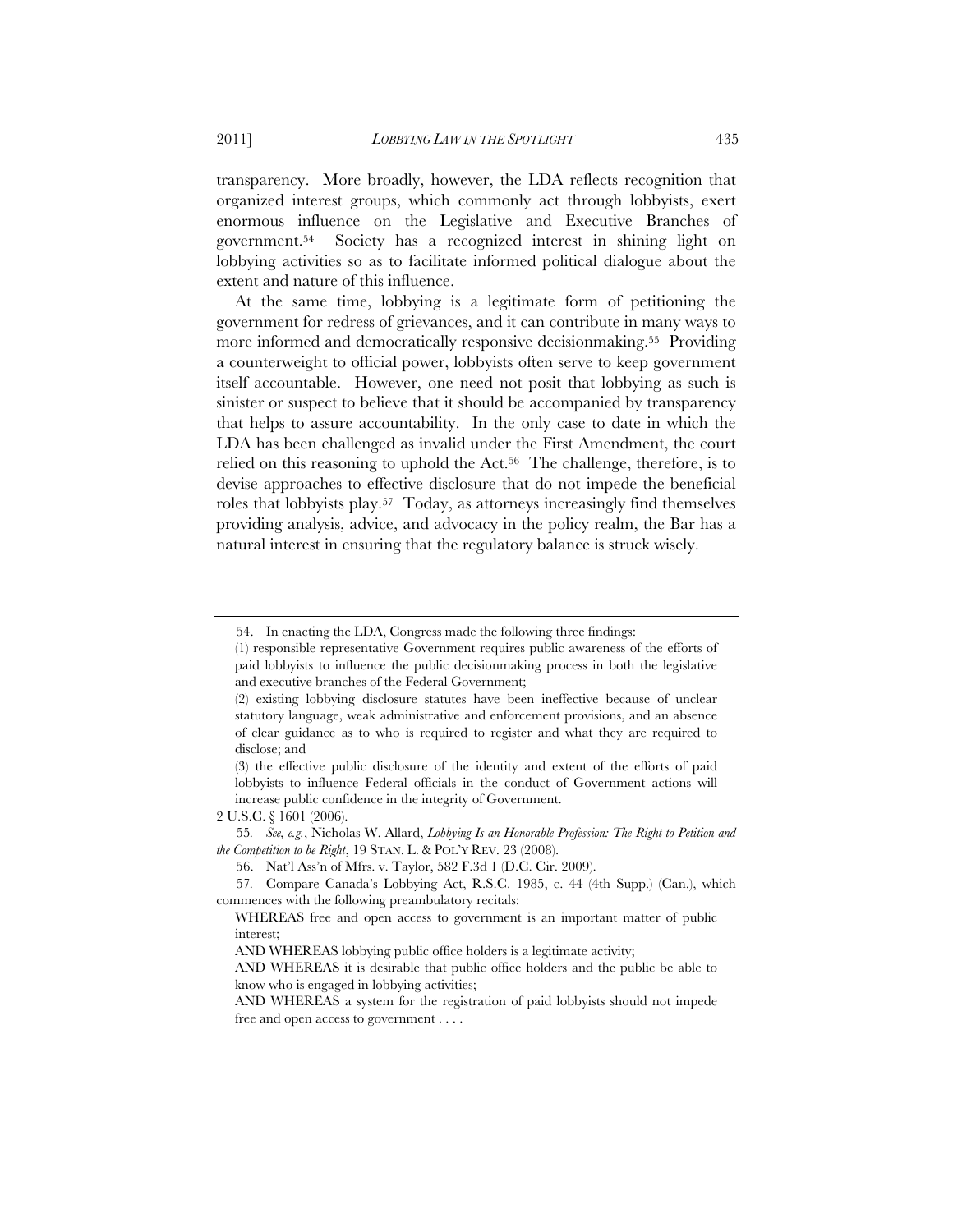The Task Force believes that the LDA disclosure system is in need of improvement. The need stems in part from limitations in the law itself and in part from circumstances in the political environment that make compliance with the law less effective than it should be.

The Task Force's discussions highlighted several ways in which the universe of lobbying firms and organizations that are required to register could be and should be broadened. For example, an individual who spends less than twenty percent of his or her time on lobbying activities for a particular client during a given quarter is not captured by the LDA disclosure scheme,58 although this gap in coverage allows quite a bit of lobbying activity to go unreported. Similarly, the LDA requires less information from those lobbyists and organizations that do register than it should. For example, the Act does not *require* these registrants to identify the specific congressional offices that they have lobbied.59 Yet the objective of promoting the accountability of these offices should arguably be deemed as important a public purpose of the LDA as the objective of promoting the accountability of private actors.

Above and beyond these relatively straightforward debates about the proper scope of lobbying firms' and organizations' obligations under the LDA is a more fundamental problem to which the Task Force devoted much attention. In a modern, sophisticated lobbying operation, the work is frequently divided among multiple firms. For example, the client may retain a "strategy firm" to manage the lobbying campaign. The strategy firm, perhaps led by a former member of Congress or other well-known Washington figure, may make critical decisions for the overall effort. Yet, if no one employed by that firm engages in any lobbying contacts (i.e., direct communication with a "covered official" in the government), its actions will not have to be disclosed.<sup>60</sup> Similarly, the client may retain a pollster, a public relations firm to handle communications with the public, and other entities to increase the effectiveness of its lobbying efforts, none of whom makes lobbying contacts. These agents' roles will remain obscured from public view because the only disclosure obligation falls on the lobbyist's employer with regard to the actions of its "employees";<sup>61</sup> independent

<sup>58. 2</sup> U.S.C. § 1602(10) (Supp. III 2009).

<sup>59</sup>*. See* 2 U.S.C. § 1604(b)(2)(B) (2006 & Supp. III 2009) (requiring merely "a statement of the Houses of Congress and the Federal agencies contacted by lobbyists employed by the registrant on behalf of the client").

<sup>60.</sup> The employment of a "lobbyist" as defined in the LDA is one of the necessary triggers to registration. *See supra* note 16 and accompanying text. More than one lobbying contact is necessary for an individual to be counted a lobbyist. *See supra* text accompanying note 17.

<sup>61</sup>*. See* 2 U.S.C. §§ 1603(b)(6), 1604(b)(2)(A)–(C).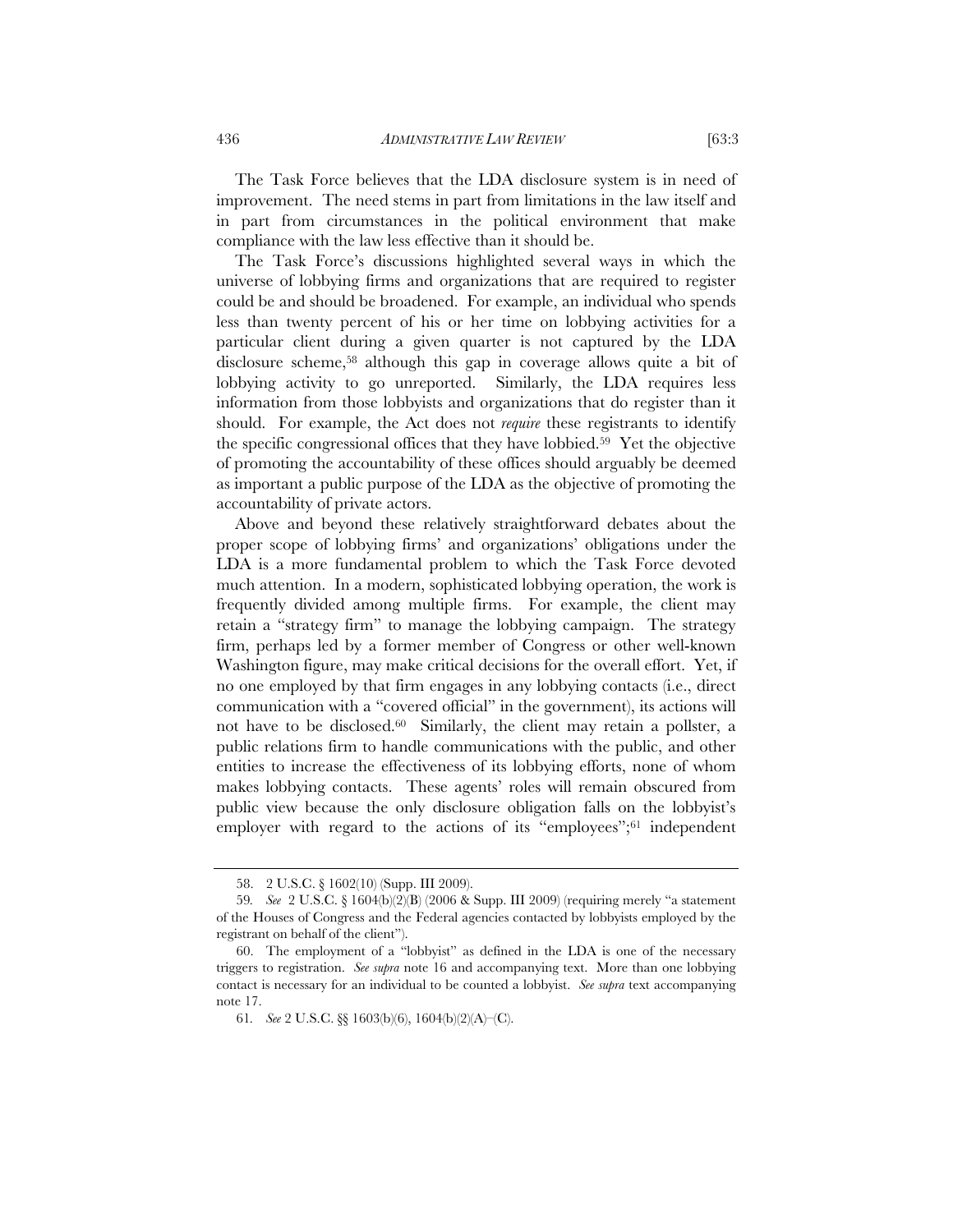contractors do not fit within that term under the LDA.62 In this respect, the LDA system contains a substantial gap in coverage that warrants a remedy if the public is to have a grasp of the nature and scope of the typical lobbying campaigns conducted on behalf of the clients of LDA registrants.

The background factors that militate against broad compliance with the obligations that the LDA does impose begin with the low level of enforcement effort exerted to date by the Department of Justice.63 The absence of meaningful consequences for failure to comply with the Act not only prevents this regulatory scheme from fulfilling its declared objectives; it also breeds further noncompliance. Potential registrants who might otherwise be willing to file required disclosure forms under the LDA could have trouble justifying such compliance if their competitors are seen to be violating the Act without consequences. Weak enforcement of the lobbying laws has been the target of public criticism for more than half a century; indeed it was one of the reasons behind the enactment of the LDA in the first place.64 Moreover, in 2007 Congress expressed its frustration with the lack of enforcement by requiring annual audits of lobbyist compliance by the GAO and semiannual reports to Congress by the Department of Justice with regard to its LDA enforcement activity.<sup>65</sup> From all outward appearances, these statutory changes have had little effect on the Department's willingness to aggressively prosecute LDA violations.

Recently, the incentives to avoid LDA registration have increased. An objective of the LDA was to make registration and reporting relatively simple and straightforward in order to encourage broad compliance with the disclosure regime.66 However, HLOGA shortened the reporting cycle; required registrants and lobbyists not only to certify their compliance with congressional gift rules, but also to obey those rules subject to civil and criminal penalties; mandated the semiannual reporting of political and other contributions; and imposed new requirements on political committees to report bundling of campaign contributions by registrants and their lobbyists.67 This statute was followed by the Obama Administration's orders premised on the LDA definition of "lobbyist," including those

<sup>62</sup>*. Id.* § 1602(5)(A).

<sup>63</sup>*. See* 2009 GAO STUDY, *supra* note 45, at 13–17.

<sup>64</sup>*. See* William V. Luneburg & Thomas M. Susman, *Lobbying Disclosure: A Recipe for Reform*, 33 J. LEGIS. 32, 53 (2006) [hereinafter Luneburg & Susman, *Recipe for Reform*].

<sup>65</sup>*. See supra* text accompanying notes 46–47.

<sup>66</sup>*. See, e.g.*, H.R. REP. NO. 104-339, pt. 1, at 2 (1995) ("The Act streamlines disclosure requirements to ensure that meaningful information is provided and requires all professional lobbyists to register and file regular, semiannual reports identifying their clients, the issues on which they lobby, and the amount of their compensation.").

<sup>67</sup>*. See supra* text accompanying notes 36–42.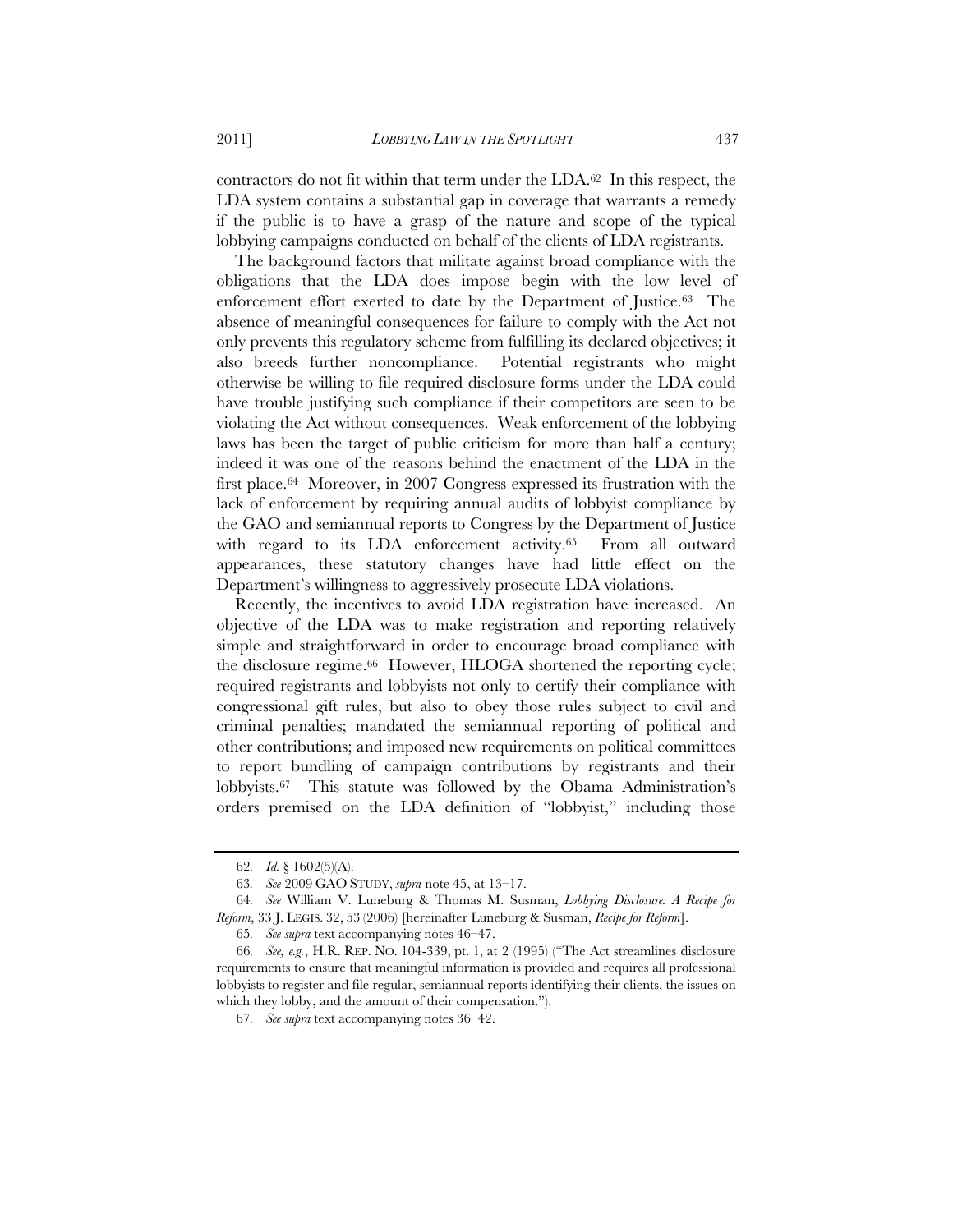banning gifts to high-level executive branch appointees, limiting appointment opportunities for former lobbyists, requiring Internet disclosure of lobbyist communications regarding stimulus and Troubled Asset Relief Program (TARP) funding, and restricting lobbyists from being appointed or reappointed by executive branch agencies to agency advisory boards and committees.68 According to some (though not all) accounts, the collective consequence of these actions has been to encourage in some cases former registrants to terminate their registrations and to remove individuals from their lists of active lobbyists and, in others, to deter registration in the first place.<sup>69</sup> To the extent that lobbyists may have responded to this incentive, the result has been reduced transparency in government, as well as the unhappy consequence of leaving people who comply with the LDA worse off than those who bypass it, either lawfully or otherwise.

The Task Force's focus has not been on whether these restrictions have been wise,70 but rather on the challenge of designing a lobbying disclosure system that takes account of their effects while not undercutting the principal purposes of the LDA. It believes, for instance, that information about the activities of at least some participants in a lobbying campaign might be more successfully achieved if the disclosure obligations imposed do not require characterizing them as "lobbyists."

In this and other contexts in this report, the Task Force has, consistently with its charge, focused on the *law* of lobbying regulation. The Task Force did not consider whether ethics rules could or should cover some of the

<sup>68</sup>*. See supra* text accompanying notes 50–53.

<sup>69</sup>*. See, e.g.*, Bara Vaida, *Shedding the Scarlet 'L'*, NAT'L J., July 11, 2009, at 50; David D. Kirkpatrick, *Intended to Rein In Lobbyists, Law Sends Them Underground*, N.Y. TIMES, Jan. 18, 2010, at A1. One empirical study indicates that most of the deregistration in recent years predated the Obama restrictions and thus is attributable primarily to the impact of the Honest Leadership and Open Government Act (HLOGA). *See* CTR. FOR RESPONSIVE POLITICS, THE DEREGISTRATION DILEMMA: ARE LOBBYISTS QUITTING THE BUSINESS AS FEDERAL DISCLOSURE RULES TIGHTEN? (2010), *available at* http://www.opensecrets.org/ news/Deregistrationreport.pdf. However, even if most registered lobbyists who could potentially have been induced to drop their registrations had already done so when the Obama restrictions were imposed, those restrictions do appear to have contributed to lobbyists' reluctance to be associated with that label. Thus, the restrictions probably do serve as a deterrent to future registrations.

<sup>70.</sup> The Task Force has not specifically evaluated the Administration's initiative to curtail lobbyists' service on agency advisory committees, but the Section of Administrative Law and Regulatory Practice has sent a letter to the Administration suggesting that this policy is in tension with the purposes of the Federal Advisory Committee Act. *See* Letter from William V. Luneburg, Chair, ABA Section of Admin. Law & Regulatory Practice, to Norman Eisen, Special Counsel for Ethics and Gov't Reform (Mar. 9, 2010), http://www2.americanbar.org/sections/adminlaw/Blanket%20Authority/Letter%20to%2 0Norman%20Eisen%20on%20FACA%20March%209.pdf.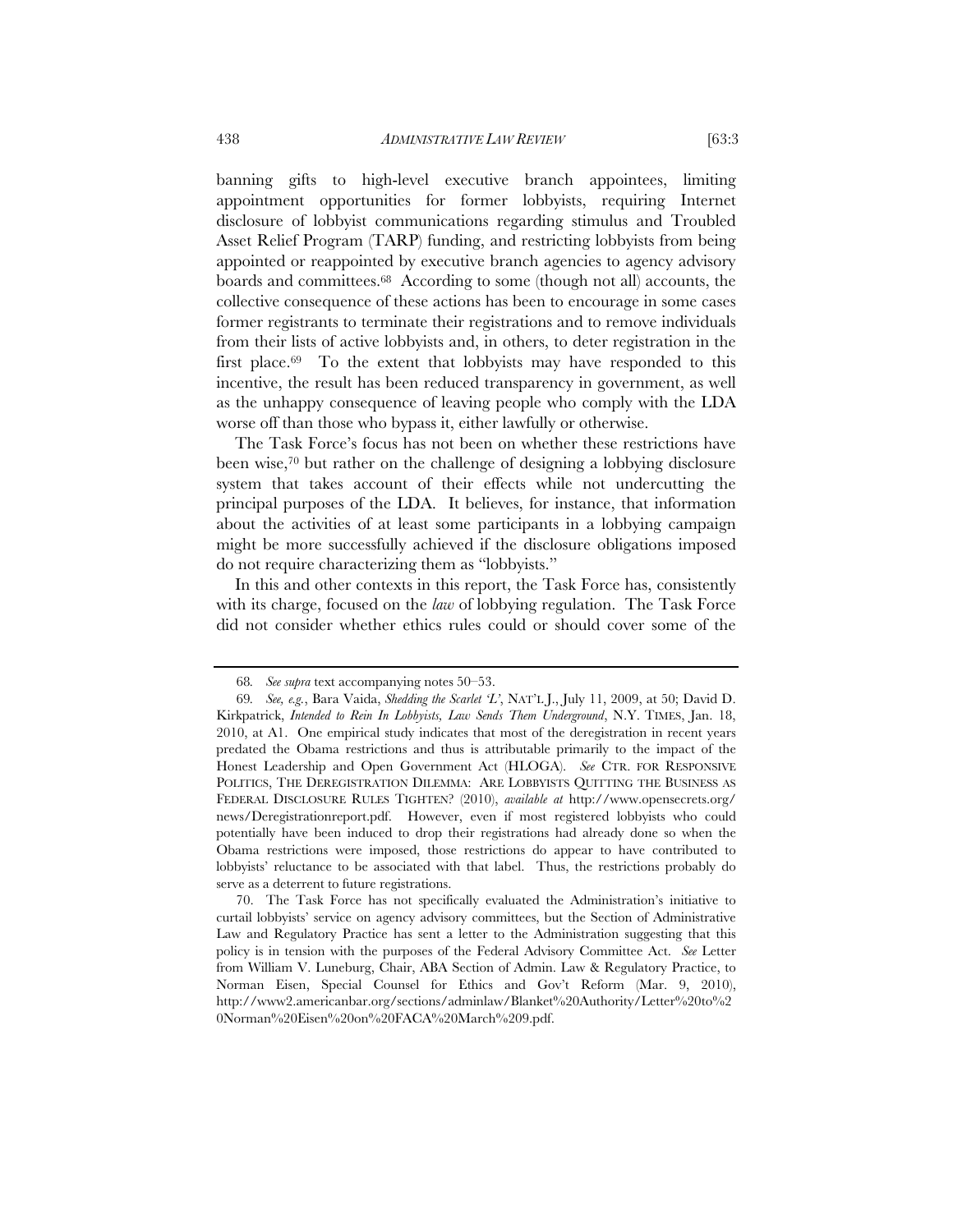same territory. Those issues remain open for possible consideration by national and state bar associations.

#### *B. Recommendations*

To strengthen lobbying disclosure laws and adapt them to the new circumstances discussed above, we propose several revisions to the existing system for LDA registration and reporting.

#### *1. Who Should Be Registered?*

We propose the following criteria for determining whether a lobbying firm (i.e., a firm with an outside client) or lobbying organization (i.e., an entity that employs in-house lobbyists to work on its behalf) would be required to register:

A lobbying firm will be required to register if, on behalf of a particular client:

(a) employees of the firm in the aggregate make two or more lobbying contacts at any time on behalf of the client; AND

(b) the firm receives or expects to receive from that client for matters related to lobbying activities, at least the amount specified in 2 U.S.C. §1603(a)(3)(A) (currently \$3,000) in the quarterly period during which registration would be made.

A lobbying organization will be required to register if:

(a) employees of that organization in the aggregate make two or more lobbying contacts at any time on its behalf; AND

(b) the organization expends in connection with lobbying activities at least the amount specified in 2 U.S.C.  $\S1603(a)(3)(B)$  (currently \$11,500) in the quarterly period during which registration would be made.

For purposes of these criteria, "employee," "lobbying contacts" and "lobbying activities" would be defined as under current law (2 U.S.C. §§1602(5), (7) & (8)).

The most notable feature of these criteria is what they do not contain. We propose to broaden the provision in current law that pins registration in part on employment of an individual who makes more than one lobbying contact *and* whose lobbying activities constitute twenty percent or more of the time he or she devotes to services for the client during a quarterly period.71 Those two conditions are embedded in the LDA's definition of "lobbyist"; we propose that Congress retain the first condition (two or more lobbying contacts) but delete the second (the twenty-percent rule). The second precondition to registration renders the LDA significantly underinclusive. For example, a law firm might divide work between a

<sup>71. 2</sup> U.S.C. §§1602(10), 1603(a) (2006 & Supp. III 2009).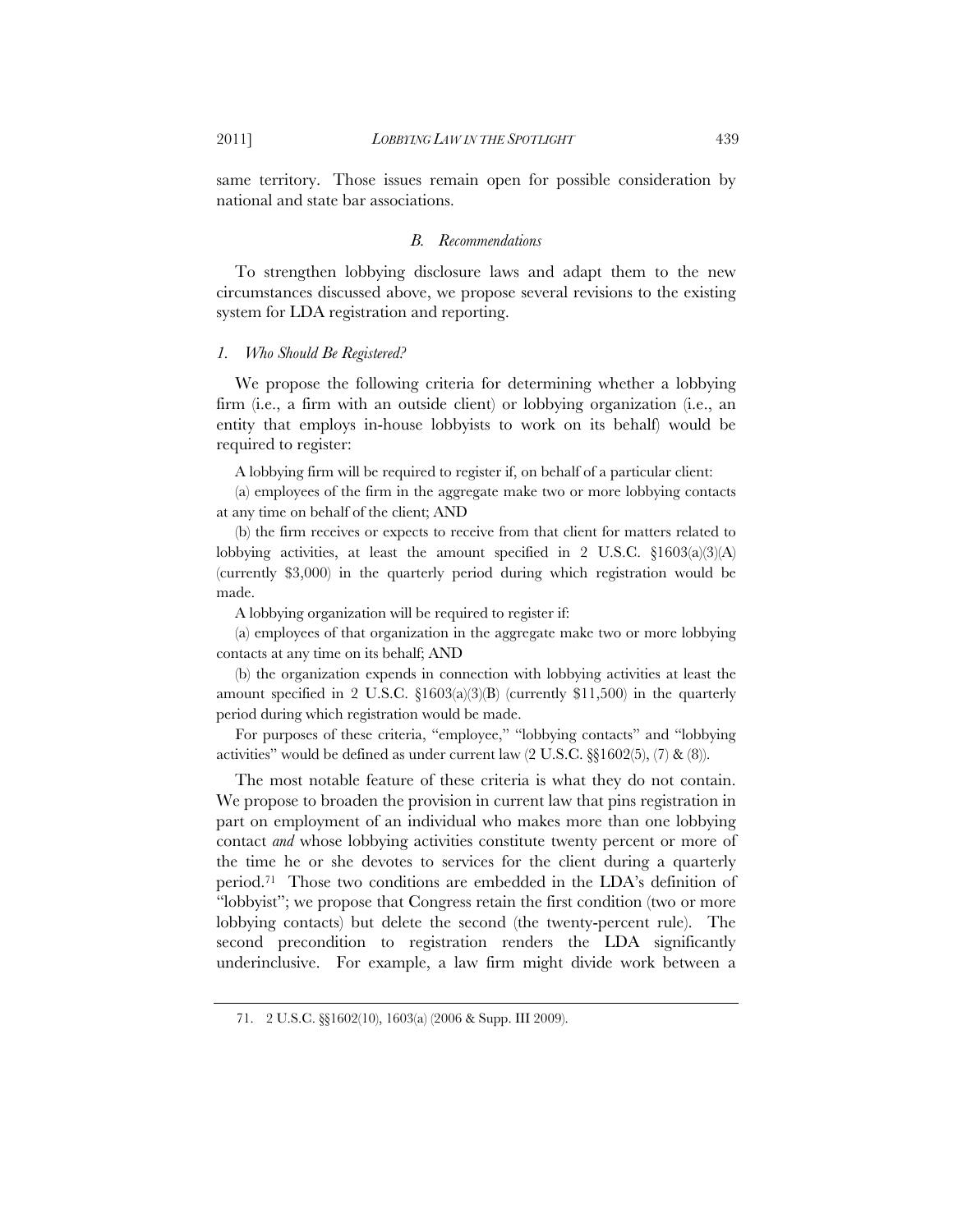partner who engages in lobbying contacts, but spends less than twenty percent of her time on lobbying activities, and an associate who spends a great deal of time on the subject, but does not personally engage in any direct contacts with covered officials. Similarly, the firm might engage in considerable lobbying contacts, but divide up the work so that none of the individual employees exceeds the twenty-percent threshold. Finally, the twenty-percent test applies only to "lobbying activities," which is a broad term, but nevertheless does not encompass significant aspects of a lobbying campaign such as providing strategic advice to clients and stimulating grassroots support for the lobbying campaign.72

Although this change in the law would constitute an expansion of the scope of the registration requirement, its incidence would fall primarily on firms and organizations that engage in significant lobbying work, including direct contacts with covered officials. Such entities should not be surprised by a regulatory regime that makes their activities to influence the government a matter of public record. Moreover, on a practical level, many of these entities will already be familiar with LDA requirements and will be in a position to provide the necessary legal and accounting support necessary to fill out forms and undertake the other work necessitated by LDA registration.

The elimination of the twenty-percent test from the LDA definition of "lobbyist" does not necessarily mean that every individual who engages in more than one lobbying contact for a client will or should automatically be treated as a "registered lobbyist" for purposes of the LDA and other lobbying-related laws. As discussed above, under the structure of the LDA, registration forms are filed by employers, not by individuals. One's status as a registered lobbyist depends on whether one has been listed by the employer on a registration or quarterly reporting form.<sup>73</sup> Specifically, § 1603(b)(6) of the LDA requires a registrant to list on the LD-1 "the name of each employee of the registrant who has acted or whom the registrant expects to act as a lobbyist on behalf of the client."

In order to prevent an undue expansion in the number of individuals who would be characterized as registered lobbyists, we propose that § 1603(b)(6) be amended to provide that a person who meets the amended statutory definition of "lobbyist" need not be listed on a registration form unless the registrant anticipates that the person will spend (or has already spent) at least twelve hours engaged in lobbying activities or lobbying support for the client in a quarterly reporting period. This limitation would harmonize with our proposal in Part II.B.2 that the registrant should not be

<sup>72</sup>*. See supra* notes 25–26 and accompanying text.

<sup>73</sup>*. See supra* notes 16–17 and accompanying text.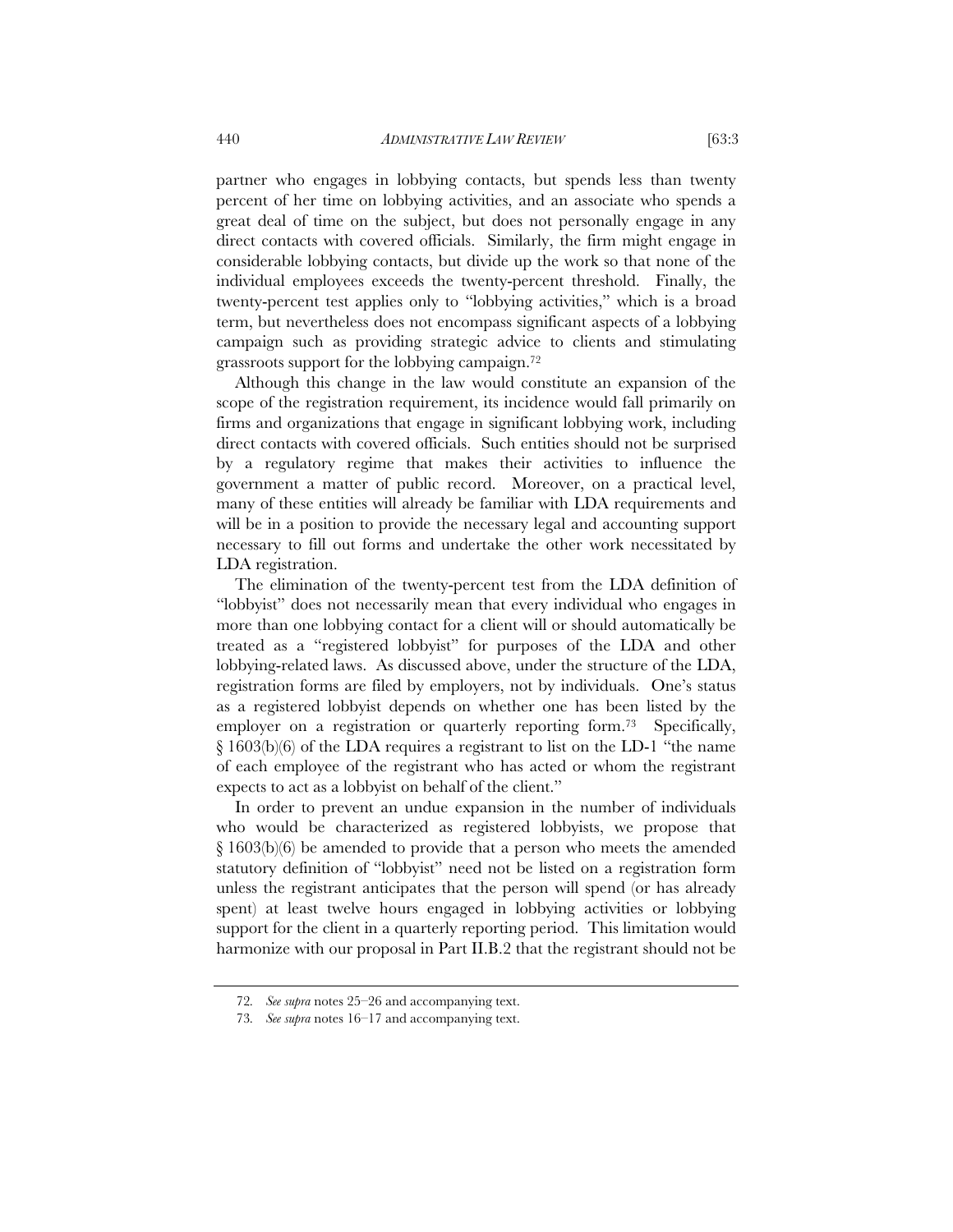required to list an individual as a lobbyist on a given quarterly report unless he or she actually did spend twelve or more hours on lobbying activities or lobbying support during that period. (As we explain in that section, however, the registrant would be expected to identify the person and disclose these activities even if the twelve-hour threshold test is not met.)<sup>74</sup>

We propose to retain, at least in their essential characteristics, the other LDA criteria for registration, namely the requirements of two direct lobbying contacts with covered officials and a monetary expense threshold. (Notice, however, that the basis for registering is two contacts made by members of the firm or organization, but not necessarily by the same individual in both instances.) The benchmark of direct lobbying contacts corresponds to what has traditionally been deemed "lobbying in its commonly accepted sense."75 One implication of this criterion is that a campaign to influence government action that operates solely through efforts to stimulate public opinion at the grassroots level would not trigger LDA registration requirements. (Such a requirement, if imposed, would undoubtedly be very controversial, as past struggles over extending LDA coverage to grassroots lobbying have amply demonstrated.76) As will be seen below, however, we do contemplate a system in which much of that activity would be disclosed if performed for a client that also meets the standard registration requirements.

As for the monetary threshold criteria, we believe they should remain in place as one factor used for determining the need to register under the LDA. Although the determination of how high to set the triggers intrinsically involves somewhat arbitrary line-drawing, monetary thresholds have been recognized since the enactment of the LDA as a reasonable means for separating professional lobbying operations, which fall within the intended rationale of the statute, from contacts by which occasional advocates, even those acting for compensation, reach out to the

<sup>74.</sup> In practice, employers may well often be conservative in their predictions as to whether particular employees will at some point surpass the twelve-hour benchmark. However, as under the current  $\S 1603(b)(6)$ , the absence of those employees from the public record of "registered lobbyists" would be only temporary, because their satisfaction of that criterion would ultimately have to be reported on the LD-2 for the period in which the requisite quantum of lobbying activities actually occurred.

<sup>75.</sup> United States v. Harriss, 347 U.S. 612, 620 (1954) (quoting United States v. Rumely, 345 U.S. 41, 47 (1953)).

<sup>76</sup>*. See* Susman & Luneburg, *History Since 1955*, *supra* note 10, at 30–31 (disagreement in the 104th Congress); *id.* at 32–36 (disagreement in the 109th Congress). The ABA has recommended that entities that engage in grassroots lobbying that results in more than \$25,000 in income or expenses within a three-month period should be required to register under the LDA and to make suitable disclosures pursuant to that status. *Recommendation 119*, *supra* note 2, at 1, 11–12.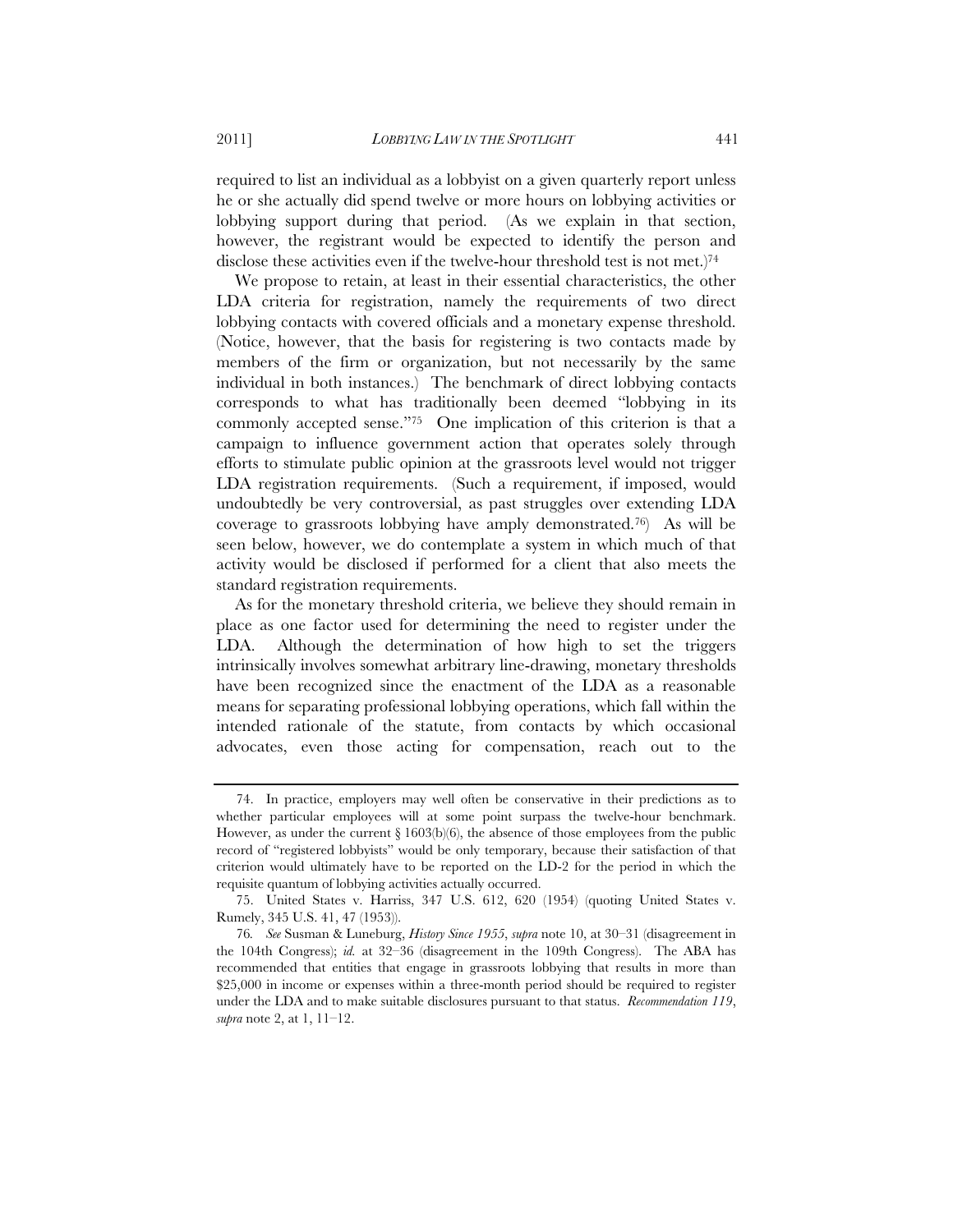government. The latter pose fewer risks of undue influence and have a stronger claim to being left unregulated by government. In principle, the Task Force does not seek to relax the monetary thresholds reflected in current law, but some adjustments in these amounts might as a practical matter be necessitated by the elimination of the twenty-percent-of-time criterion and the wider range of activities that would be reportable under the regime we are proposing.

A final issue relating to one of the monetary thresholds for registration, and the reporting obligations that follow, arises from a provision of the LDA (Section 15) that gives businesses, trade associations, and public charities the option to use the definition of lobbying applicable for Internal Revenue Service purposes in two contexts: (1) estimating lobbying expenses to determine whether the monetary threshold for LDA registration is met and, if so, to report quarterly lobbying expenses under the LDA; and (2) providing certain other information on the quarterly LDA report of lobbying activities.77 In 1995, this option was included purportedly to simplify the reporting obligations of these entities by enabling them to make a single calculation for IRC and LDA purposes.78 However, any advantage that the provision may offer in this regard comes at a significant cost in terms of the benefits of informative disclosure of lobbying activities.79 Unlike the LDA, the IRC definition of lobbying does not, for example in the case of public charities, include lobbying of executive officials on nonlegislative subject matters. On the other hand, it does include lobbying at the state level, including grassroots lobbying. Thus, an entity that can rely on the IRC option can file reports that are seriously misleading, when compared with other LDA quarterly reports submitted by filers that cannot or do not use the IRC definitions. Moreover, after the 1998 Technical Amendments to the LDA, even those entities electing to use the Section 15 option must employ the LDA definition of lobbying in quarterly reports for lobbying activities involving Congress (outside the area of expense reporting).80 Accordingly, even the original purpose of the provision—to avoid the need to track expenditures under two different definitions—has been significantly compromised. In order to promote more reliable comparisons among the lobbying disclosures of similar entities, the Task Force recommends that the IRC option be repealed.

<sup>77</sup>*. See* 2 U.S.C. §1610 (2006 & Supp. III 2009).

<sup>78</sup>*. See, e.g.*, H.R. REP. NO. 104-339, pt. 1, at 23 (1995).

<sup>79</sup>*. See* U.S. GEN. ACCOUNTING OFFICE, GAO/GGD-99-38, FEDERAL LOBBYING: DIFFERENCES IN LOBBYING DEFINITIONS AND THEIR IMPACT (1999). For a more detailed description of the impact of the Internal Revenue Code (IRC) option on LDA disclosure, see Luneburg & Susman, *Recipe for Reform*, *supra* note 64, at 50–52.

<sup>80</sup>*. See* 2 U.S.C. § 1610(a)(2)(A), (b)(2)(A).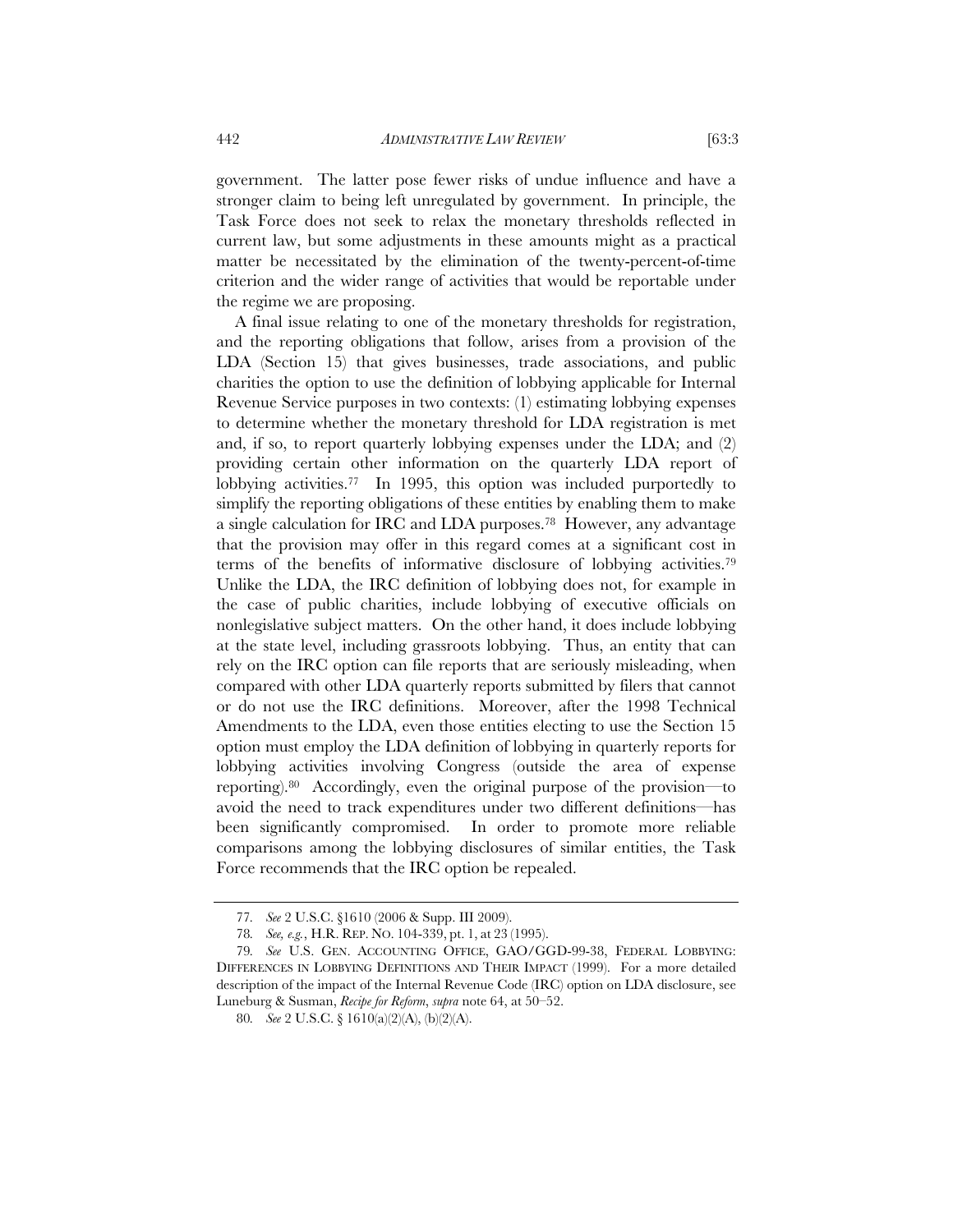#### *2. What Should Lobbying Firms and Organizations Disclose?*

We propose the following standard for disclosure on quarterly reports filed by LDA registrants:

Once a firm or organization is required to register, it would have to disclose in its LD-2:

(a) the bills and topics with respect to which lobbying activity was conducted;

(b) all congressional offices, congressional committees, and federal agencies and offices contacted;

(c) all individuals employed by the firm or organization who both made any "lobbying contact" and also devoted at least twelve (12) hours during the quarterly reporting period to "lobbying activities" or "lobbying support" (as hereinafter defined) on behalf of the client;

(d) all other individuals employed by the firm or organization who engaged in "lobbying activities" or "lobbying support"; and

(e) all other persons and entities retained by the registrant firm or organization that engaged in "lobbying support" along with a statement of—

 (1) the nature of the "lobbying support" rendered with a short narrative summary of work performed;

(2) the amount paid to such other person or entity for "lobbying support"; and

 (3) the names of individuals employed by that other person or entity who supervised the provision of "lobbying support" or devoted more than a specified number of hours to "lobbying support" during the quarterly reporting period.

A few points about this set of criteria should be highlighted. The first is that the required set of disclosures includes "lobbying support," a term defined in detail below. Under current law, the term "lobbying activities" already includes "efforts in support of [lobbying] contacts, including preparation and planning activities, research and other background work that is intended, at the time it is performed, for use in contacts, and coordination with the lobbying activities of others."81 Thus, although our concept of lobbying support is somewhat broader, the requirement in paragraph (d) does not entail a conceptual shift in the nature of the Act's coverage. What is more innovative is the expectation in paragraph (e) that registrant entities will disclose not only support activities that they themselves perform, but also activities performed by outside firms that they retain. As noted above, this expectation responds to the modern reality that much of the effort in a lobbying campaign may be dispersed among

<sup>81</sup>*. Id*. §1602(7) (2006).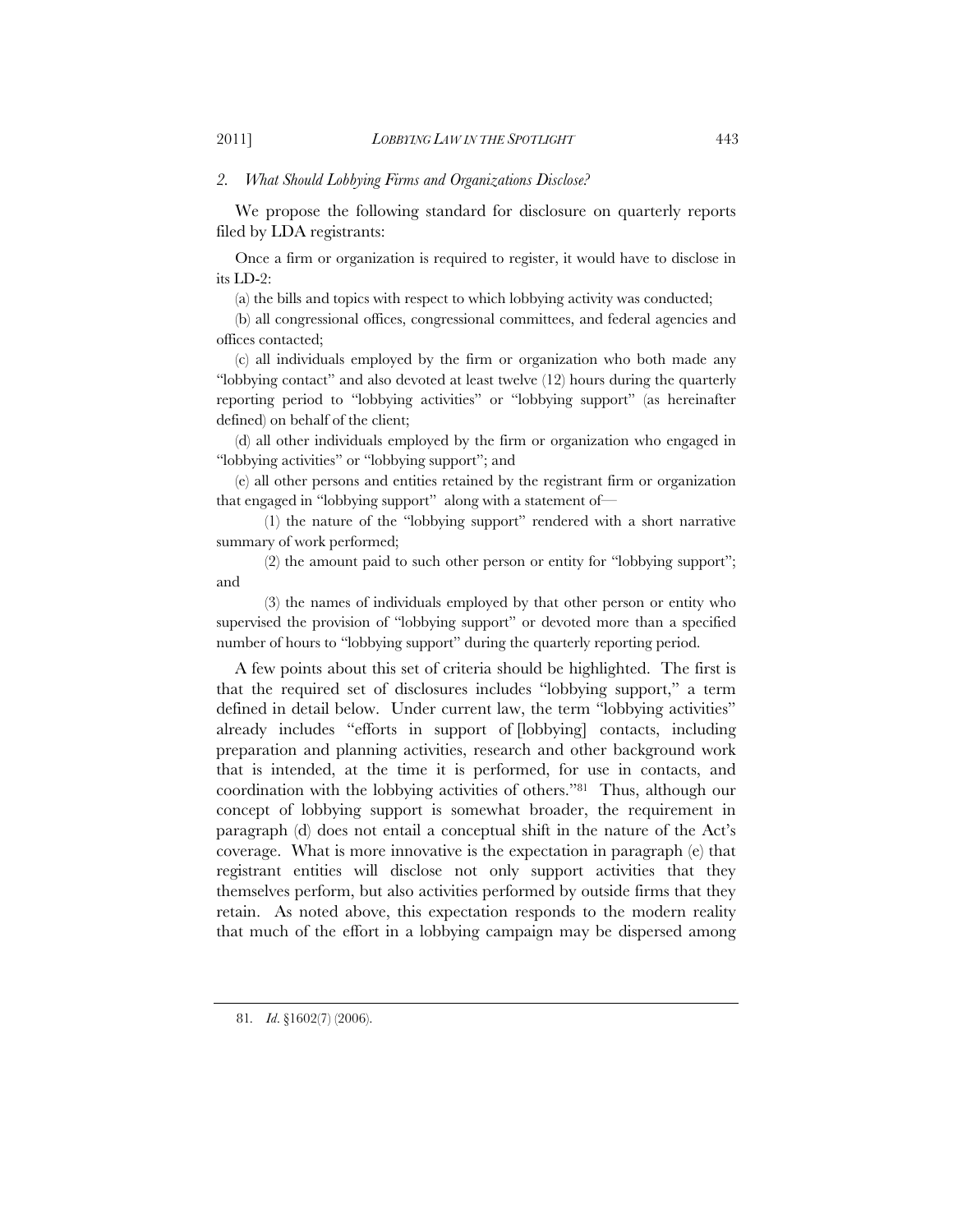multiple entities. Required disclosure of this wider picture would directly serve the purposes of the LDA.

Second, the intent of the proposal is that only the persons described in paragraph (c), that is, an individual who both made at least one "lobbying contact" (a direct communication to a covered official) and also devoted at least twelve hours of his or her time during the quarterly period to lobbying activities or support, would be considered a registered (listed) "lobbyist" for purposes of other provisions of federal lobbying law (e.g. the congressional gift rule ban, the bundling provisions, etc.) and executive orders.

In contrast to the persons identified under (c), the individuals described in paragraph (d) and the firms described in paragraph (e) would not themselves be deemed lobbyists or lobbying firms, and they would not be required to register or file any reports (except that a limited class of persons providing lobbying support would have to file reports similar to the LD-203, as discussed below). As to this wider class, we think it preferable that they *not* be formally classified as "lobbyists." Despite their importance to what can be accurately described as a lobbying campaign, such a characterization would not comport with their reasonable expectations. More importantly, such a characterization now carries a variety of collateral consequences, such as ineligibility for certain positions in government and on advisory committees, exposure to penalties for violation of congressional gift rules, etc. The prospects for enhanced compliance with the amended LDA will be increased if the broader disclosure requirements we propose are decoupled from that set of consequences.

There may be an argument for an additional exemption from this category of "registered lobbyist." The exemption would benefit employees of a registrant organization that lobbies on its own behalf if they lobby only on a very sporadic and limited basis during the year. A company may, for example, have a large number of employees who make a single-shot, oneday visit to Congress to promote a cause favored by the firm. Arguably, the participants in such an exercise are simply not the kind of "lobbyists" that the HLOGA and Obama restrictions are intended to reach. The exemption could be circumscribed by an upper limit (such as spending ten to fifteen hours per year on lobbying contacts).

Third, another innovation in our proposal is the recommendation that disclosure forms must identify all congressional offices, congressional committees, and federal agencies and offices to which a lobbying contact was made. This is an extension beyond current law, which requires "a statement of the Houses of Congress and the Federal agencies contacted."82 More extensive disclosure as proposed would directly serve the social

<sup>82</sup>*. Id.* § 1604(b)(2)(B) (2006 & Supp. III 2009).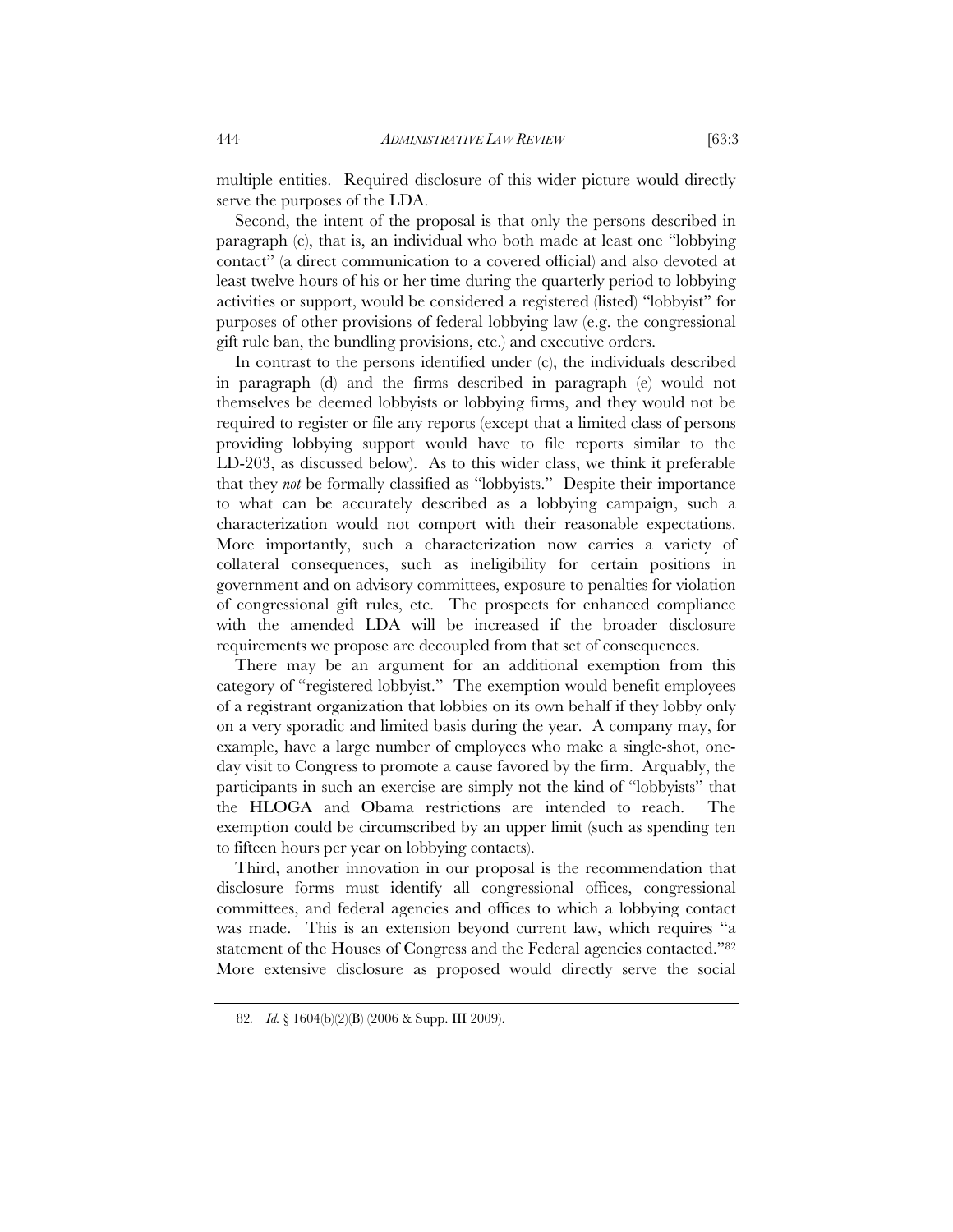interest in tracing the impact of lobbying on public decisionmaking. In theory, this interest could be promoted even more fully if lobbyists were required to identify every specific individual whom they contacted during a lobbying campaign and what was said during the contact. The obligation to keep track of conversations with multiple staff members in a given office would be burdensome, however, and it is not clear that the materiality of this level of detail would justify this burden. Thus, a requirement to identify particular offices contacted seems to be an acceptable middle ground.

To be sure, especially in these days of electronic communications, contacts are often made on a mass basis. An obligation to list the 535 members of Congress on a disclosure form could prove unwieldy. That difficulty could be alleviated by allowing filers to identify recipients of their contacts using generic descriptions such as "all members of Congress" or "all members of the Senate Finance Committee." On the Executive side, the obligation to identify all "offices" contacted should also be manageable. It would not extend literally to any office in the vast bureaucracy of a large federal agency because the scope of covered executive branch officials in the LDA is limited to high-ranking officials.83

We have a few additional proposals that do not relate directly to the criteria for disclosures. First, most of our recommendations in this section seek to improve transparency by *broadening* the scope of disclosure under the LDA. In at least one respect, however, a clearer understanding of lobbying realities can be achieved by facilitating a *reduction* in the number of persons who are identified in LDA records as lobbyists. Under the LDA, as we have noted, registrations are filed by employers of lobbyists, not by the individual lobbyists themselves.84 Sometimes listings of lobbyists on the LD-1 and LD-2 forms become obsolete because, for instance, the listed individuals cease to be engaged in lobbying contacts or activities for the client or even leave for nonlobbying jobs. Yet those listings can persist

<sup>83</sup>*. See id.* § 1602(3) (2006), which includes:

<sup>(</sup>A) the President;

<sup>(</sup>B) the Vice President;

<sup>(</sup>C) any officer or employee, or any other individual functioning in the capacity of such an officer or employee, in the Executive Office of the President;

<sup>(</sup>D) any officer or employee serving in a position [on] the Executive Schedule [i.e., Cabinet and subcabinet policymakers and their counterparts in independent agencies], as designated by statute or Executive order;

<sup>(</sup>E) any member of the uniformed services whose pay grade is at [the level of admiral or general]; and

<sup>(</sup>F) any officer or employee serving in a position of a confidential, policy-determining, policy-making, or policy-advocating character [as determined by executive decision]. 84*. See supra* note 16.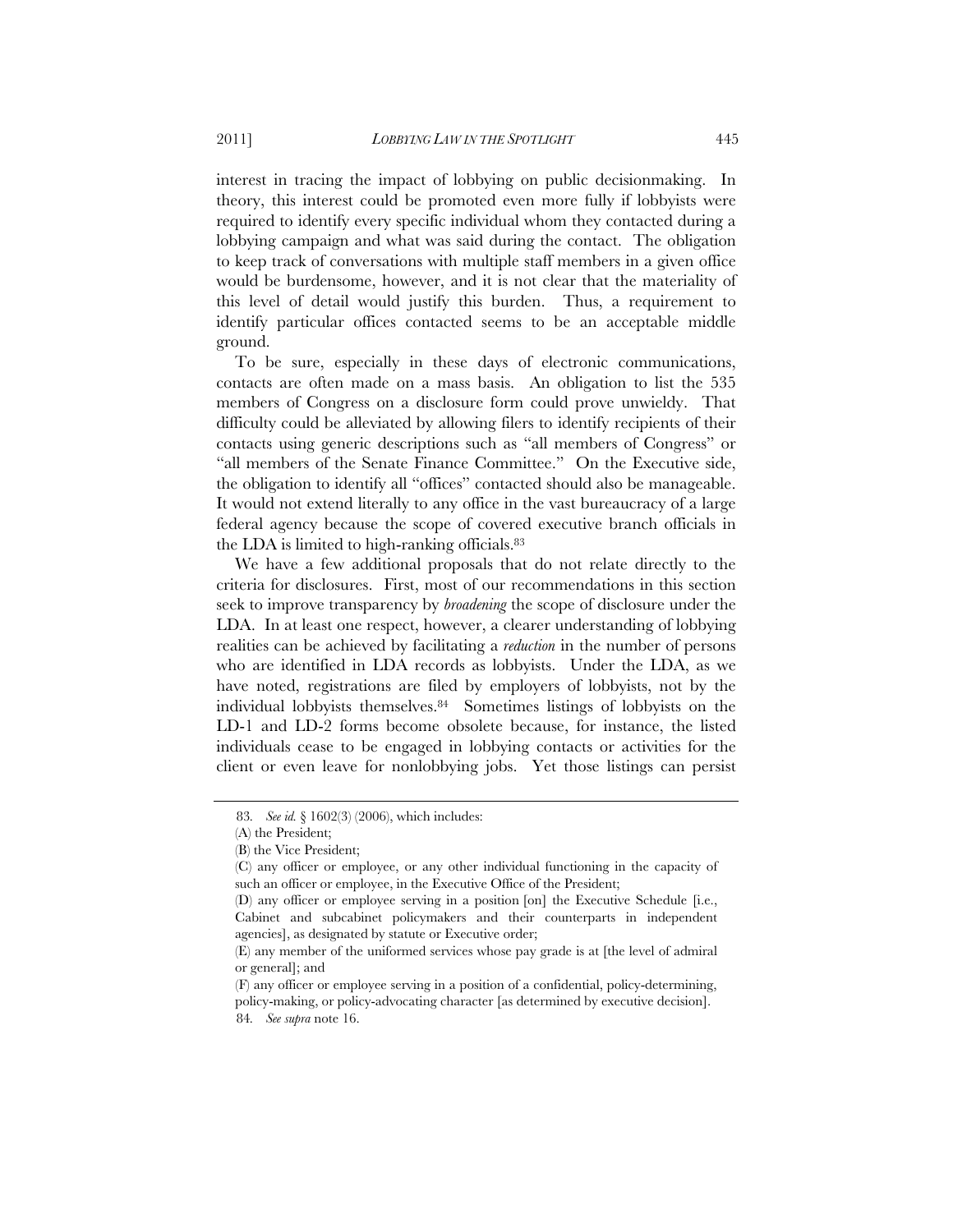indefinitely where the registrant does not take the initiative to remove the name of the individual from its list of active lobbyists. Current practice does not afford such individuals themselves any easy way to leave the public rolls of current lobbyists. We propose, therefore, that the Clerk and Secretary should make available a simple form that individuals can file on their own initiative to deregister themselves as lobbyists. This step would serve to make the public record more accurate and, at the same time, enable individuals to disavow the sometimes unwelcome label of "lobbyist" after it has ceased to describe their actual status.85

Second, a public disclosure database is only as good as its usability—and the LDA electronic records system is greatly in need of improvement. Because the system is not compatible with all office and personal computers' operating systems, it creates inconvenience for both filers of lobbying reports and users of the information.<sup>86</sup> Users of lobbying reports should not have to re-key the information they download from the public databases in order to use it. In effect, the government's failure to employ up-to-date technology imposes unnecessary economic burdens on citizens who should not have to bear those costs. Standardized, user-friendly software is already in use at other government agencies and should be incorporated into the LDA records system.

Moreover, the process of compiling information on particular individuals is sometimes made unnecessarily difficult because of the similarity between their names and those of other filers. That difficulty could be alleviated if users were able to track filings pertaining to any given individual by reference to a single identifying number (i.e., a unique identifier) that would retrieve information from both the House and Senate records. In fact, a numbering system of this general kind already exists. The congressional offices should, however, make such numbers publicly available and should enable members of the public to search the lobbying report databases using them.

<sup>85.</sup> In proposed guidance interpreting the presidential memorandum that generally prohibits lobbyists from serving on advisory committees and other boards and commissions, the Office of Management and Budget (OMB) has tentatively stated that the ban does not apply to registrants who "have not appeared on a quarterly lobbying report for three consecutive quarters as a result of their actual cessation of lobbying activities." Proposed Guidance on Appointment of Lobbyists to Federal Boards and Commissions, 75 Fed. Reg. 67,397, 67,398 (Nov. 2, 2010). This qualification, however, mitigates only one of the collateral consequences of being listed on public records as a lobbyist.

<sup>86.</sup> For a general discussion of this system and some of the usability issues presented, see Craig Holman, *Public Access to Lobbying Records: The Online Lobbying Disclosure Databases*, *in* THE LOBBYING MANUAL, *supra* note 1, at 783.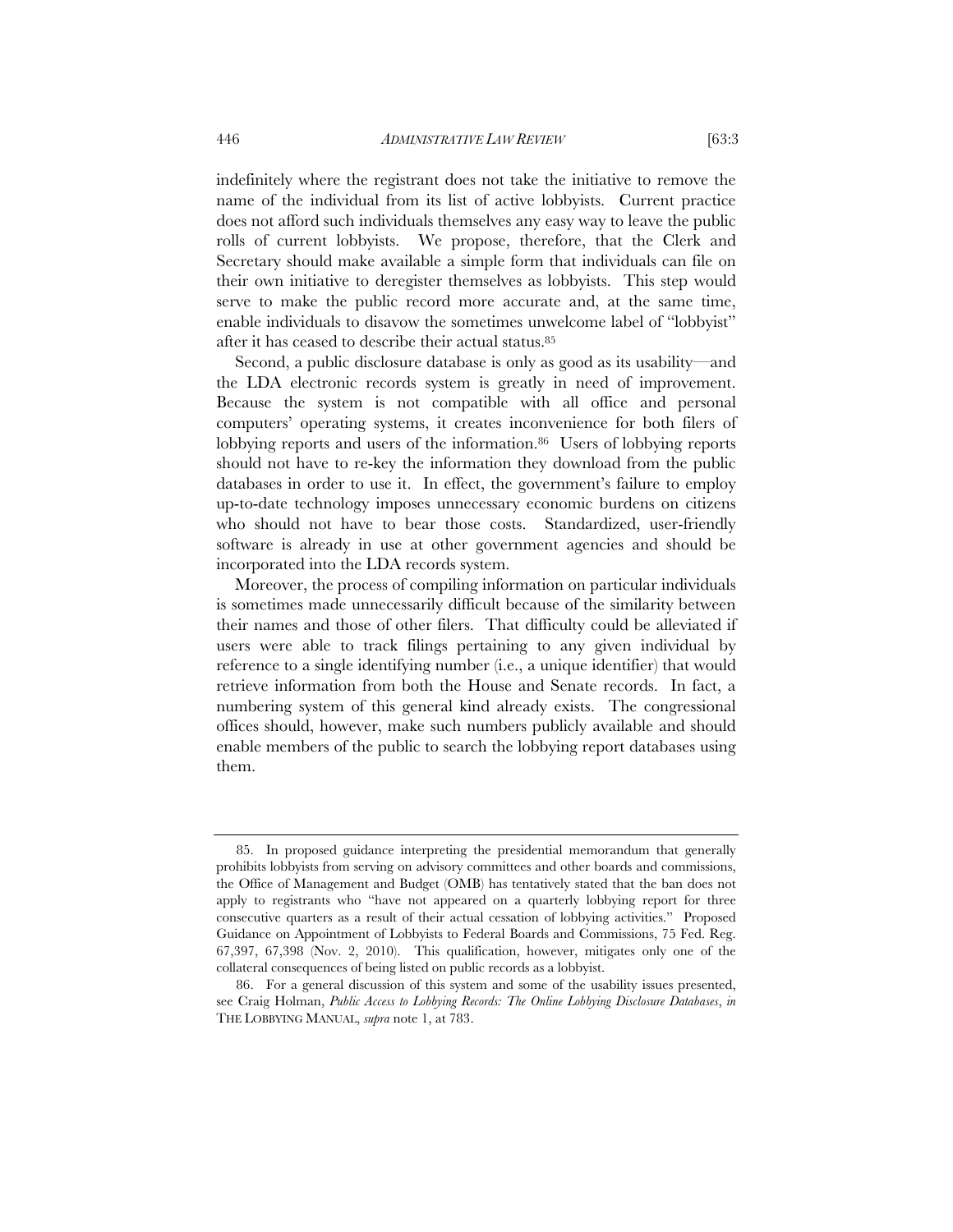#### *3. Client Disclosure of Lobbying Support*

As discussed above, modern professional lobbying campaigns often involve the participation of multiple firms. Their actions may provide polling, public relations work, coalition building, and even the major strategic planning for a lobbying campaign, and they may include the participation of well-known public figures whose involvement in the cause would be of great interest to the public. The full scope of these efforts is not now subject to disclosure under the LDA, which applies only to lobbying firms and organizations that lobby on their own behalf. Our proposal would partially alleviate this gap in coverage by the requirement (*supra*  Section II.B.2, paragraph (f) that those entities must disclose the lobbying activities and lobbying support of firms that these entities have retained to perform those functions. In many instances, however, the support activities would fall outside the scope of that requirement because they are arranged by the lobbying client, not by its outside lobbying firm.

As a further step toward disclosure of the extent of these multifaceted lobbying campaigns, we propose that the client of a firm that is required to register under the LDA should also be required to file reports, similar to the LD-2, disclosing lobbying support that it has procured or performed itself. These reports should be filed on the same quarterly schedule as the LD-2s and made available online with the same "searchability" as we propose to be provided for other lobbying reports. The disclosure should identify the firms that were hired, the individuals principally involved, the sums expended, and other information similar to that required of registrants on their LD-2s with regard to the same types of services. Since the lobbying firm may not even know the full cost or extent of these activities, the burden of disclosing them should logically fall on the client. Although the client that does the hiring may also not know who worked on its behalf, it should have the responsibility of obtaining that information from the firm that did the work. (A law firm would probably include on its bill the names of lawyers who worked on the matter; but a pollster or public relations firm, for example, would not necessarily offer the names as a matter of course, and the client would have to take the initiative in order to obtain the needed information.)

The rule of thumb should be that the client and the lobbying firm should each be responsible for reporting activities that they respectively procured. However, the client should not have to report activities of the lobbying firm itself because the latter would be required to report those activities on its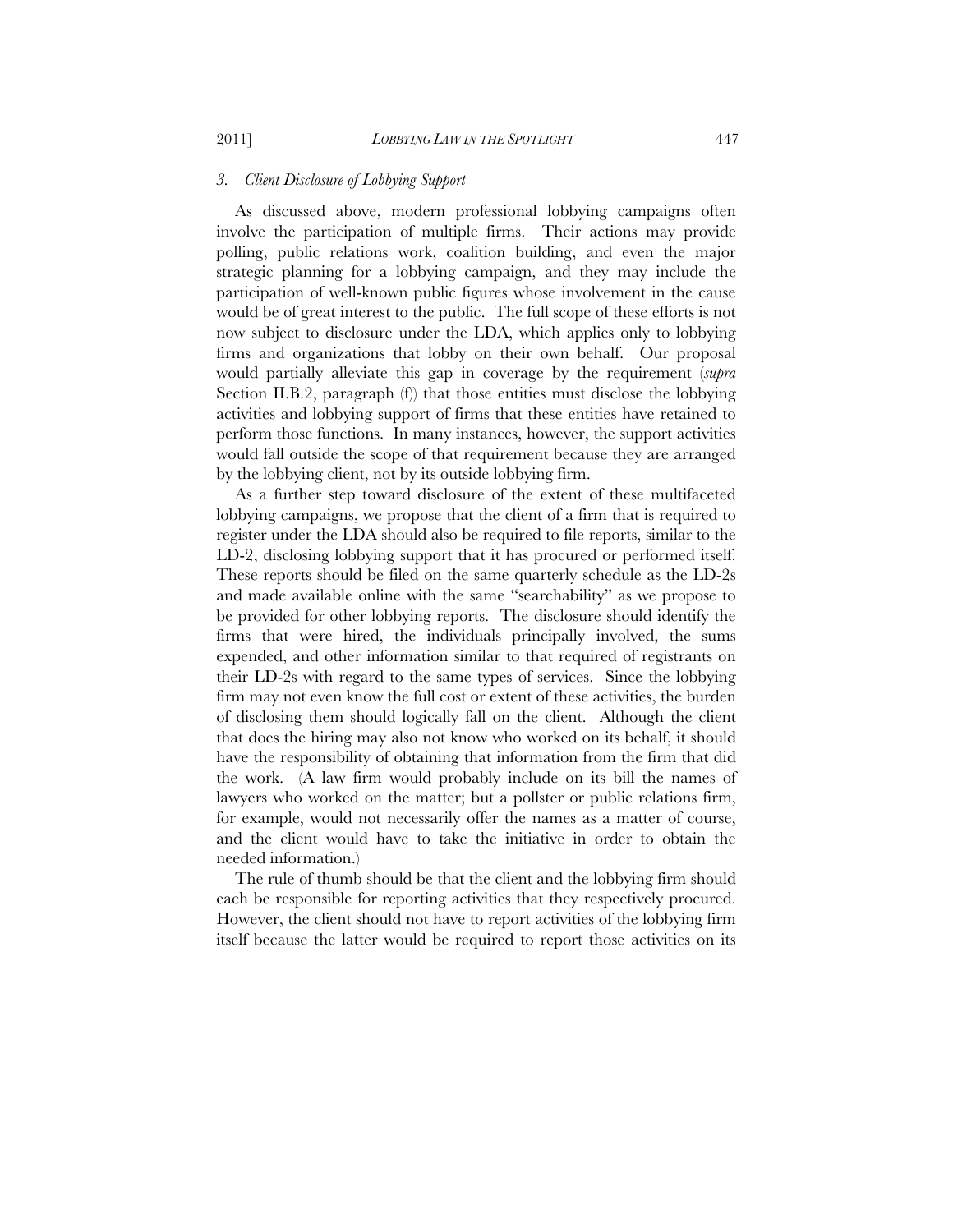own LD-2 form.87 Identification of the lobbying firm, which would enable a researcher to consult that firm's reports, should suffice.

As in the case of lobbying support arranged by the lobbying firm, individuals who engage in lobbying support activities arranged by the client should not have to be characterized as "lobbyists." Avoidance of that label should remove the disincentives to registration that we have described previously.

Although, in most instances, the client would need to identify only those individuals who are "principally involved" in lobbying support, that obligation should be supplemented by a requirement that, in general, any involvement by a former LDA-covered official should also be reported.88 This requirement would reflect the distinctive significance that members of the public ordinarily attach to their participation. The requirement should be qualified by a reasonable cooling-off period and, possibly, by an exemption for lower-ranking former officials, such as committee staff whose governmental responsibilities bore no relationship to the matter being lobbied. The general point, however, is that material information about the identities of lobbying supporters should be reported, and in the case of former covered officials that category cannot be limited to those individuals who are "principally involved" in the lobbying support.

#### *4. Particulars of "Lobbying Support"*

We propose that the term "lobbying support" should be defined to include:

(a) provision of strategic advice;

(b) monitoring of legislative and administrative developments related to lobbying goals;

(c) advice and assistance with earned media (press/communications) related to bills or topics disclosed by the registrant on one or more lobbying reports;

(d) polling related to lobbying goals;

<sup>87.</sup> This allocation of responsibilities would ameliorate some duplicative, and potentially confusing, reporting now required under the LDA. The aggregated expenses reported on the LD-2s of entities that lobby on their own behalf include fees paid to registered lobbying firms, which themselves also report those fees as income earned on their LD-2s. Accordingly, a search of the LDA databases under a client's name may result in the researcher's adding those totals together. The result may be a misleading picture of the full lobbying effort expended on behalf of the client.

<sup>88.</sup> Covered legislative branch officials include members of Congress and congressional staff members. *See* 2 U.S.C. § 1602(4) (2006). See *supra* note 83 for a listing of covered executive branch officials. Currently, the LD-1s and LD-2s must report the covered positions previously (back to twenty years) held by active lobbyists for the client. *See* 2 U.S.C. § 1603(b)(6) (2006 & Supp. III 2009).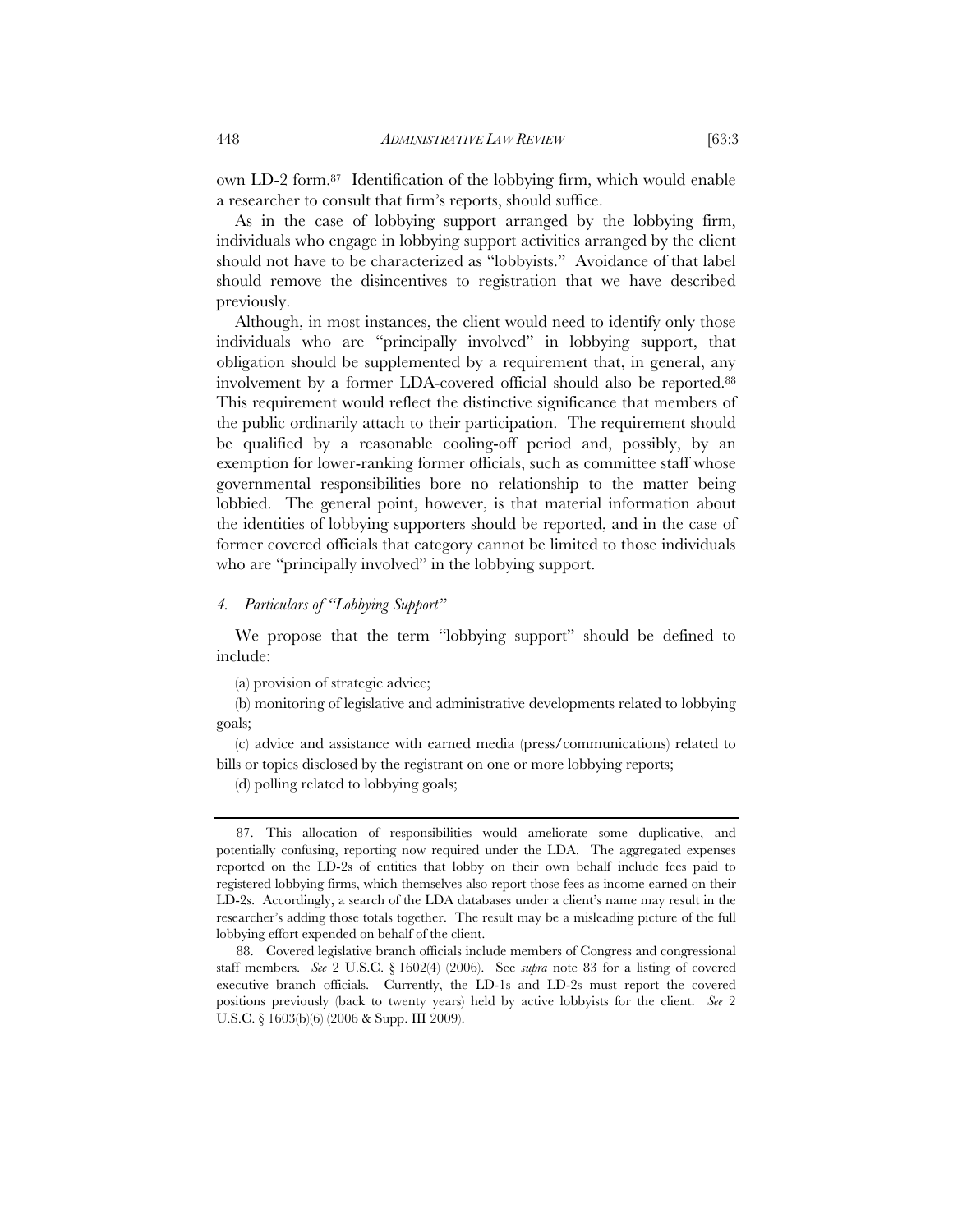(e) expenditures for advice on or production of public communications (paid media, phone banks, mass e-mails, websites, advertising, etc.) related to bills or issues disclosed by the registrant on one or more lobbying reports; and

(f) expenditures for coalition building, that is, payments provided or received for the purpose of encouraging organizations to support or oppose the bills or take action with regard to the topics identified by the registrant on one or more lobbying reports, including, but not limited to, the costs of creating formal or informal coalitions of organizations for such purposes.

This definition is broadly drawn to embrace a multitude of support activities, reflecting the realities of modern lobbying campaigns. The list is basically self-explanatory.

As noted earlier, actions taken to shape public opinion at the grassroots level in favor of or in opposition to government action would not, on their own terms, trigger any registration requirement. However, if a client otherwise meets the registration triggers, expenditures for phone banks, websites, advertising, and the like should be disclosed as "lobbying support" under paragraph (e) of the above definition. Individuals who provide these services would not, however, themselves be deemed "lobbyists." The definition is intended to be a bounded one. General image advertising would not have to be disclosed, but advertisements that specifically relate to the subject of a lobbying campaign should be.

Coalition building, disclosed pursuant to paragraph (f), is another vital component of lobbying as it is currently practiced. This is not to say that the coalition itself would necessarily need to register. The LDA does provide that a coalition or association can be the "client" for purposes of the Act,89 and it will have to register if thresholds are met. However, a more informal entity that simply provides a loose structure for cooperation among clients is different. The difficult task of defining such an entity for regulatory purposes can likely be avoided, assuming that the law can be written to ensure that the members of the coalition do have filing obligations and will furnish the relevant information.

#### *5. Additional Filings*

As a general matter, our report envisions that activities that comprise lobbying support will be disclosed by a lobbying firm and its client, not by affiliated organizations or their employees that actually provide the support. The lobbying firm and the client will typically be repeat players who have good reasons to become familiar with LDA requirements; persons in the

<sup>89. 2</sup> U.S.C. § 1602(2) (2006).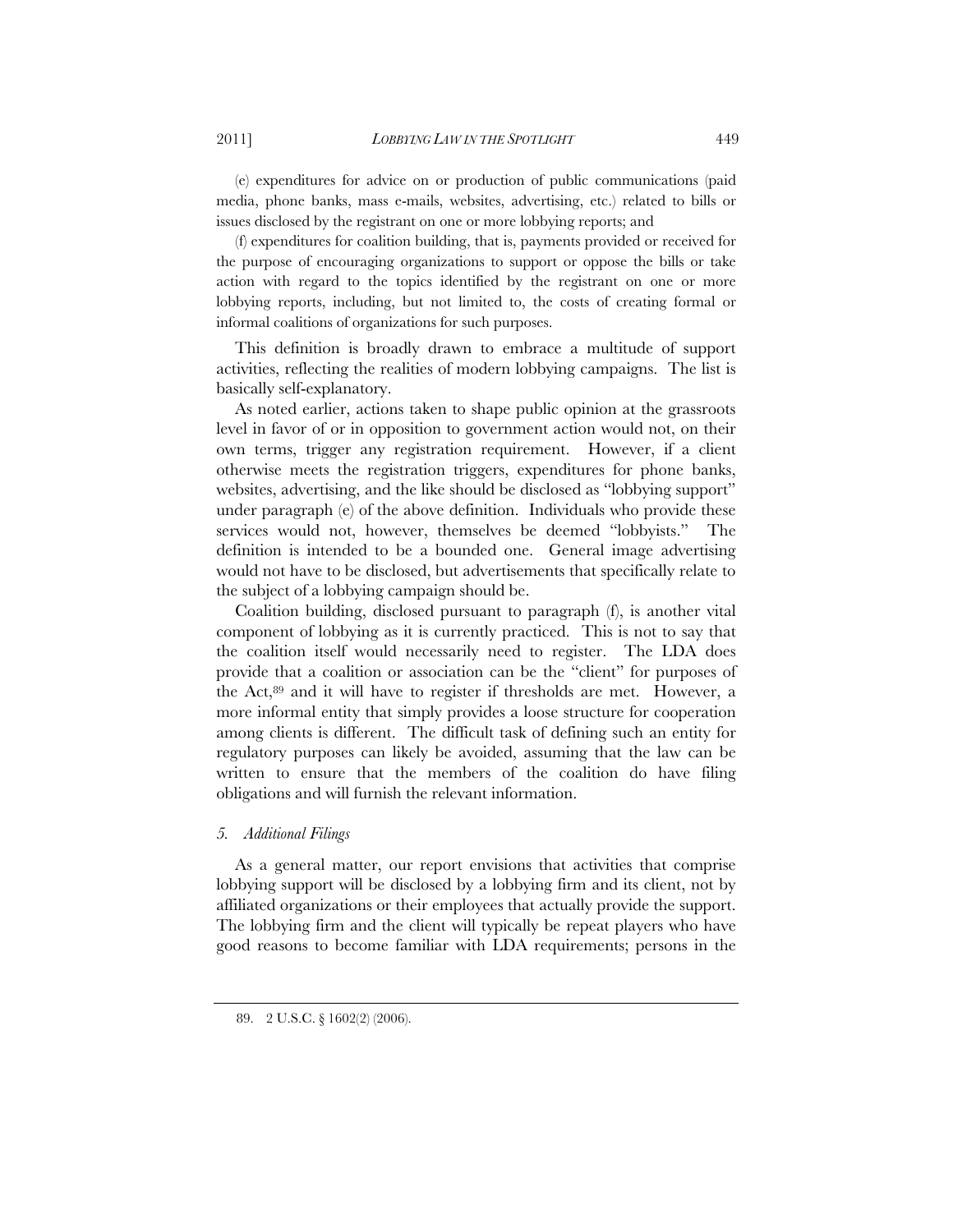affiliate category might be involved with a lobbying project only on an incidental or sporadic basis.

Nevertheless, as to a limited class of lobbying supporters, we do propose a periodic filing requirement:

Persons identified on LD-2s as providing "lobbying support" should file semiannual reports, similar to the LD-203, if they meet any of the following criteria:

(1) they qualify as "bundlers" for the purposes of the Federal Election Campaign Act; 90

(2) they have made federal political contributions (including contributions to socalled 527 organizations) of more than \$10,000 in either the calendar year in which they provide the lobbying support or in the previous calendar year;

(3) they provide advice on lobbying strategy and that advice constitutes ten percent or more of their work for that registrant or client; or

(4) the person has previously served as a member of Congress or as a Senateconfirmed presidential appointee, or has served within the last five years as an employee of Congress or the Executive Office of the President.

The public interest in disclosure of information about these persons is relatively high because of the prominence or sensitivity of their roles in the lobbying enterprise. This interest in disclosure warrants an expectation that they should personally take responsibility for furnishing and vouching for the reliability of the information on an LDA form. Again, however, they would not for legal purposes be deemed "registered lobbyists," a term that we are wary of expanding, for reasons discussed previously in this report.

#### III. RECOMMENDATIONS FOR STRENGTHENED REGULATION OF LOBBYING-RELATED ACTIVITIES

#### *A. Lobbying Participation in Political Fundraising*

The interplay of lobbying and the political money machine inevitably creates the potential for special interest influence and governmental decisions based on inappropriate criteria. In order to dampen the risks of corruption and the appearance of corruption inherent in this situation, the Task Force favors measures that would largely separate these two spheres of political activity.

<sup>90.</sup> There are two types of bundlers: those covered by Federal Election Commission Act regulations as they existed prior to HLOGA and a more extensive group encompassed by HLOGA. *See* Potter & Sanderson, *supra* note 42, at 471–73; Joseph E. Sandler, *Lobbyists and Election Law: The New Challenge*, *in* THE LOBBYING MANUAL, *supra* note 1, at 751, 760–61.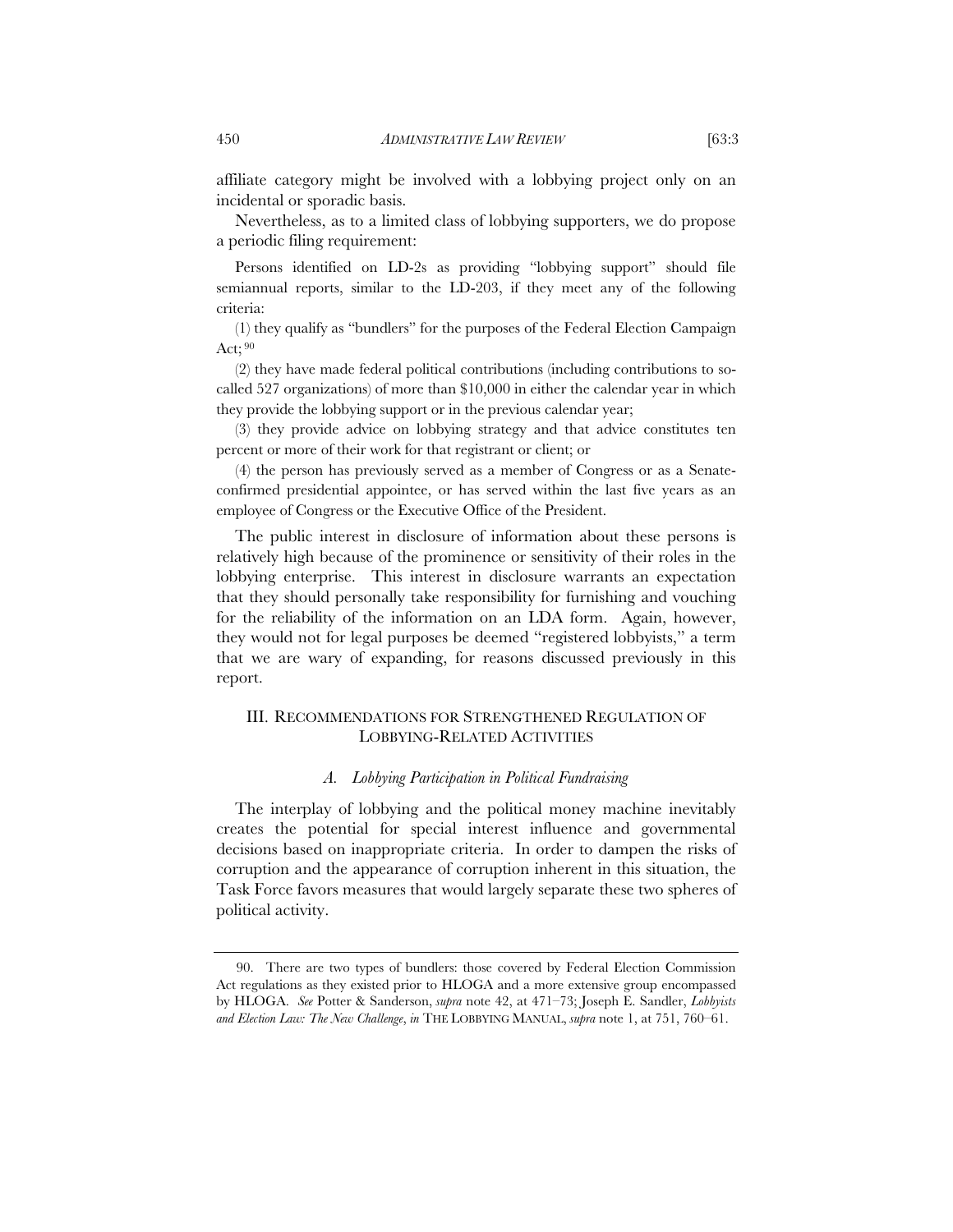#### *1. Separation of Lobbying and Campaign Participation*

The Task Force distinguishes in this connection between lobbyists' personal monetary contributions to campaigns, on the one hand, and participation in campaign fundraising, on the other. There is precedent for prohibiting lobbyists' own contributions to candidates, including restrictions at the state level and in the pay-to-play area.91 However, the Task Force is not disposed to extend these precedents to the limits of their logic within the entire field of federal lobbying regulation. To prohibit lobbyists from contributing to a member's campaign in an amount that is no higher than ordinary citizens can lawfully make would implicate First Amendment interests. And, in any event, the dollar amounts attributable to any particular individual's own contributions to a single campaign are relatively low and thus are not the heart of the difficulty. Extending this same logic, we do not propose to prevent lobbyists from making contributions to any given party committee if the amount in question is no higher than ordinary citizens can make to such committees. Nor do we advocate restraints on lobbyists' ability to support campaigns of their choice in intangible ways, such as making endorsements and volunteering their time in get-out-thevote efforts.

In contrast to the impact of personal contributions to a candidate, the multiplier effect of a lobbyist's participation in *fundraising* for a member's campaign (or the member's leadership PAC) can be quite substantial, and the Task Force believes that this activity should be substantially curtailed. A lobbyist who solicits and then "bundles" large numbers of individual donations for the benefit of a particular member of Congress, or who leads a fundraising effort on behalf of that member's campaign, becomes an extremely valuable asset to that politician. In many instances, this role enables the lobbyist to wield particularly strong influence when he or she makes a "lobbying contact" with the member. Even if the lobbying occurs first, the expectation that the lobbyist may later serve as an important figure in raising money for the member's campaign can result in undue influence in the legislative arena. Thus, a self-reinforcing cycle of mutual financial dependency has become a deeply troubling source of corruption in our government.92 In addition, public awareness of this interplay has contributed to an appearance of corruption and thus to widespread mistrust of the Legislature.

<sup>91</sup>*. See* Sandler, *supra* note 90, at 755–56 (discussing cases).

<sup>92</sup>*. See* Thomas M. Susman, *Private Ethics, Public Conduct: An Essay on Ethical Lobbying, Campaign Contributions, Reciprocity, and the Public Good*, 19 STAN. L. & POL'Y REV. 10, 15–21 (2008).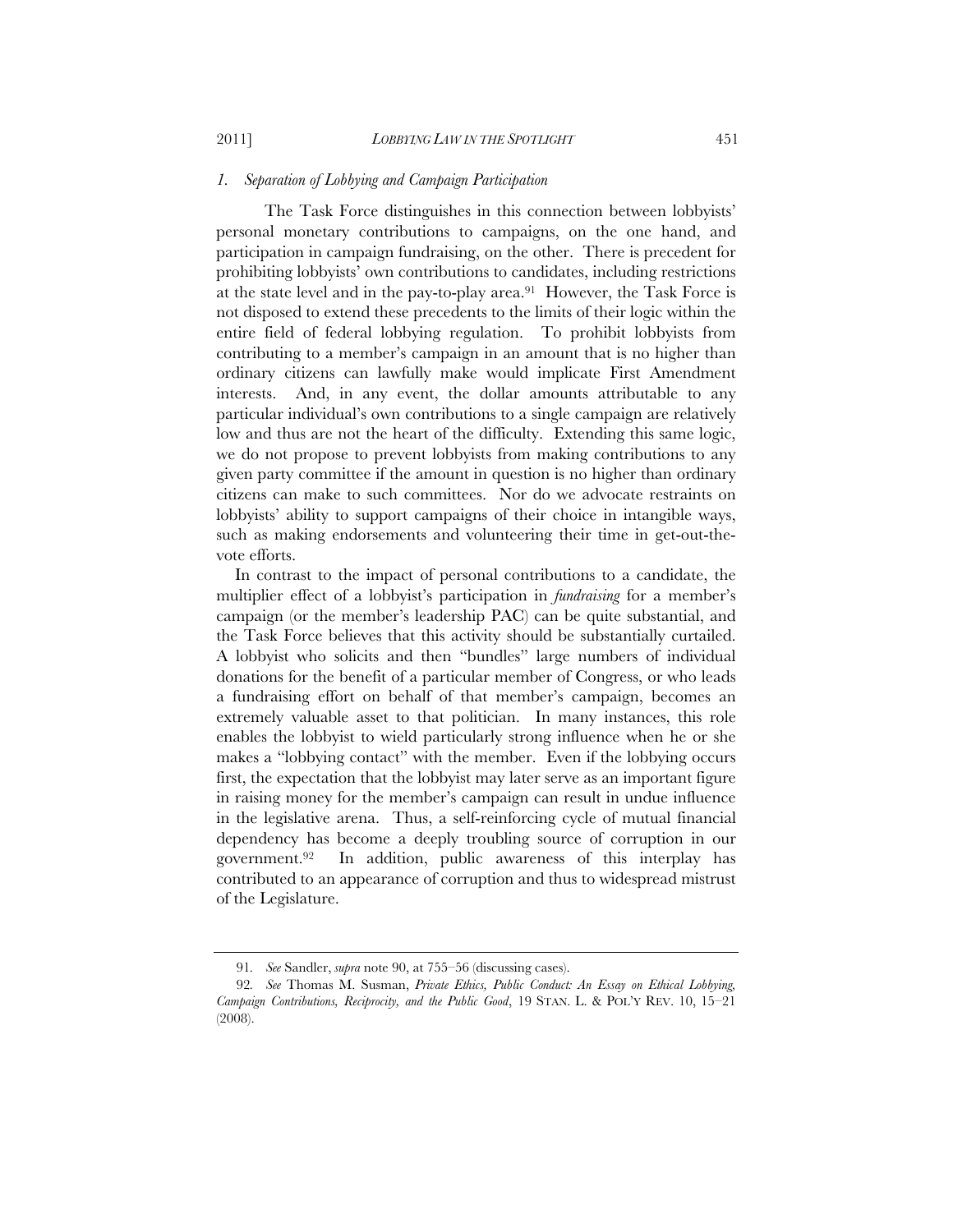We propose, therefore, that an individual lobbyist should be prohibited from conducting certain fundraising activity to support the campaign of any member of Congress, or candidate for Congress, with whom that lobbyist has made a "lobbying contact" within the past two years. We also propose, conversely, that an individual lobbyist should be prohibited from making a "lobbying contact" with a member of Congress (including the member's staff), or a candidate for Congress, if that lobbyist has conducted any covered fundraising activity for that person within the past two years. For this purpose, covered "fundraising" activity would include hosting or organizing fundraising events, serving on a campaign fundraising committee, sending communications (phone, print, e-mail) soliciting contributions for the member's campaign, or participating in the "bundling" of campaign contributions for the member's campaign.

Further details of the proposal are set forth in Part III.A.3 below. Occupying a middle ground between the two general types of political participation just discussed—contributing to individual campaigns and fundraising—is the role of a lobbyist's cumulative contributions to multiple campaigns or party committees. In the aggregate, a lobbyist's contributions to multiple campaigns may give rise to disproportionate political influence, particularly if the lobbyist contributes up to the legal maximum to all campaigns (as not many citizens do). We support reasonable measures that are designed to make this source of influence less likely. Specifically, under current law an individual's aggregate contributions to all campaigns are subject to statutory caps, although the Federal Election Commission (FEC) adjusts the precise amounts of these caps for inflation over time.93 At present the amounts are capped at \$45,600 per election cycle for contributions to all candidates and \$69,900 for contributions to all PACs and parties.<sup>94</sup> We believe that a lobbyist's biennial aggregate contributions should be limited to half of the amounts allowed to other citizens by this statutory framework. If a limitation on the size of lobbyists' donations to individual campaigns should prove necessary, as a practical matter, in order to implement these aggregate caps effectively, that step should also be considered.

#### *2. Constitutional Considerations*

Any discussion of legislation relating to campaign finance must devote some consideration to the substantial body of First Amendment doctrine

<sup>93</sup>*. See* Trevor Potter & Matthew T. Sanderson, *Federal Campaign-Finance Law: A Primer for the Lobbyist*, *in* THE LOBBYING MANUAL, *supra* note 1, at 429, 431–32.

<sup>94</sup>*. Id.* at 432.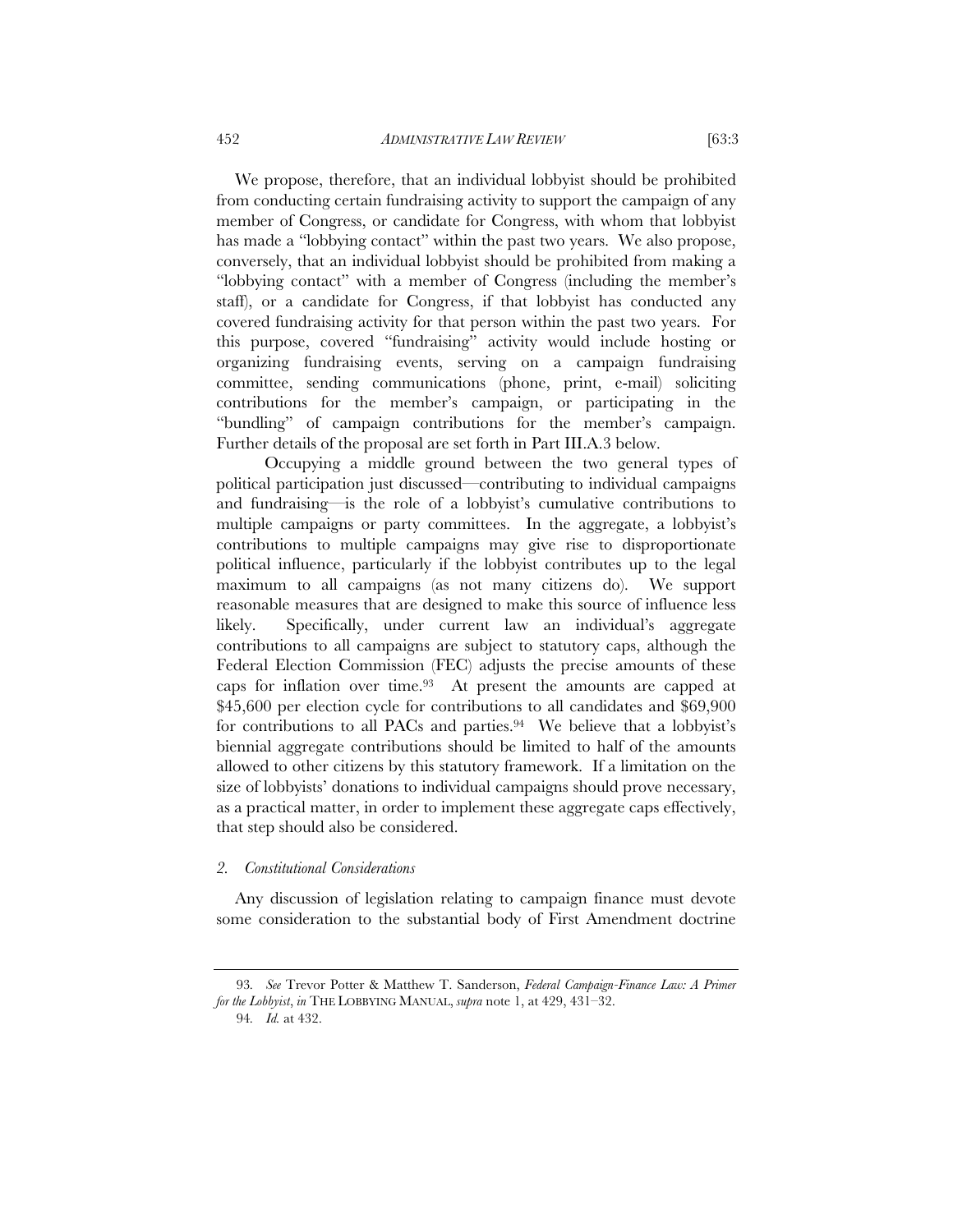that has grown up around this subject during the last several decades. The constitutionality of a proposal such as ours cannot be determined with certainty, nor evaluated here in detail,95 but a discussion of two courts of appeals cases dealing with related issues will shed light on the range of judicial responses that might be anticipated.

In *North Carolina Right to Life, Inc. v. Bartlett*,<sup>96</sup> the Fourth Circuit upheld a North Carolina statute that prohibited lobbyists from contributing to campaigns of members or candidates for the General Assembly while the legislature was in session. The court found that this measure served the compelling state interest in preventing corruption and the appearance of corruption, noting that "[i]f lobbyists are free to contribute to legislators while pet projects sit before them, the temptation to exchange 'dollars for political favors' can be powerful"97 and that "the appearance of corruption may persist whenever a favorable legislative outcome follows closely on the heels of a financial contribution."98 The court also rejected the objection that the statute forced lobbyists to forego one constitutional right (to petition the government) in order to assert another (to contribute to candidates and incumbents), citing to the analogous tradeoff required by the Hatch Act, which the Supreme Court has upheld.99

In contrast is the recent decision in *Green Party of Connecticut v. Garfield*.100 The Second Circuit reviewed a Connecticut statute that prohibited state contractors and lobbyists from contributing to legislators' campaigns. The court found this ban allowable as to contractors, some of whom had been implicated in recent corruption scandals, but not allowable as to lobbyists. Since the latter had not been involved in the recent scandals, a total ban on contributions was impermissible.101 A limitation on contributions would adequately serve the state's interests.102 Moreover, neither contractors nor lobbyists could be prohibited from *soliciting* contributions, as another part of the statute had provided.103 The court said that solicitation is, after all,

<sup>95.</sup> For a survey of cases in this area, which have been largely, though not entirely, supportive of state law restrictions on lobbyists' participation in campaign finance, see Sandler, *supra* note 90, at 756.

<sup>96. 168</sup> F.3d 705 (4th Cir. 1999).

<sup>97</sup>*. Id.* at 716 (quoting FEC v. Nat'l Conservative PAC, 470 U.S. 480, 497 (1985)).

<sup>98</sup>*. Id.*

<sup>99</sup>*. Id.* at 717–18 (citing U.S. Civil Serv. Comm'n v. Nat'l Ass'n of Letter Carriers, 413 U.S. 548 (1973)). For additional case authority supporting regulation, see *Preston v. Leake*, 743 F. Supp. 2d 501 (E.D.N.C. 2010); *Institute of Governmental Advocates v. Fair Political Practices Commission*, 164 F. Supp. 2d 1183, 1189–94 (E.D. Cal. 2001).

<sup>100. 616</sup> F.3d 189 (2d Cir. 2010).

<sup>101</sup>*. Id.* at 206–07.

<sup>102</sup>*. Id.* at 206.

<sup>103</sup>*. Id.* at 207–10.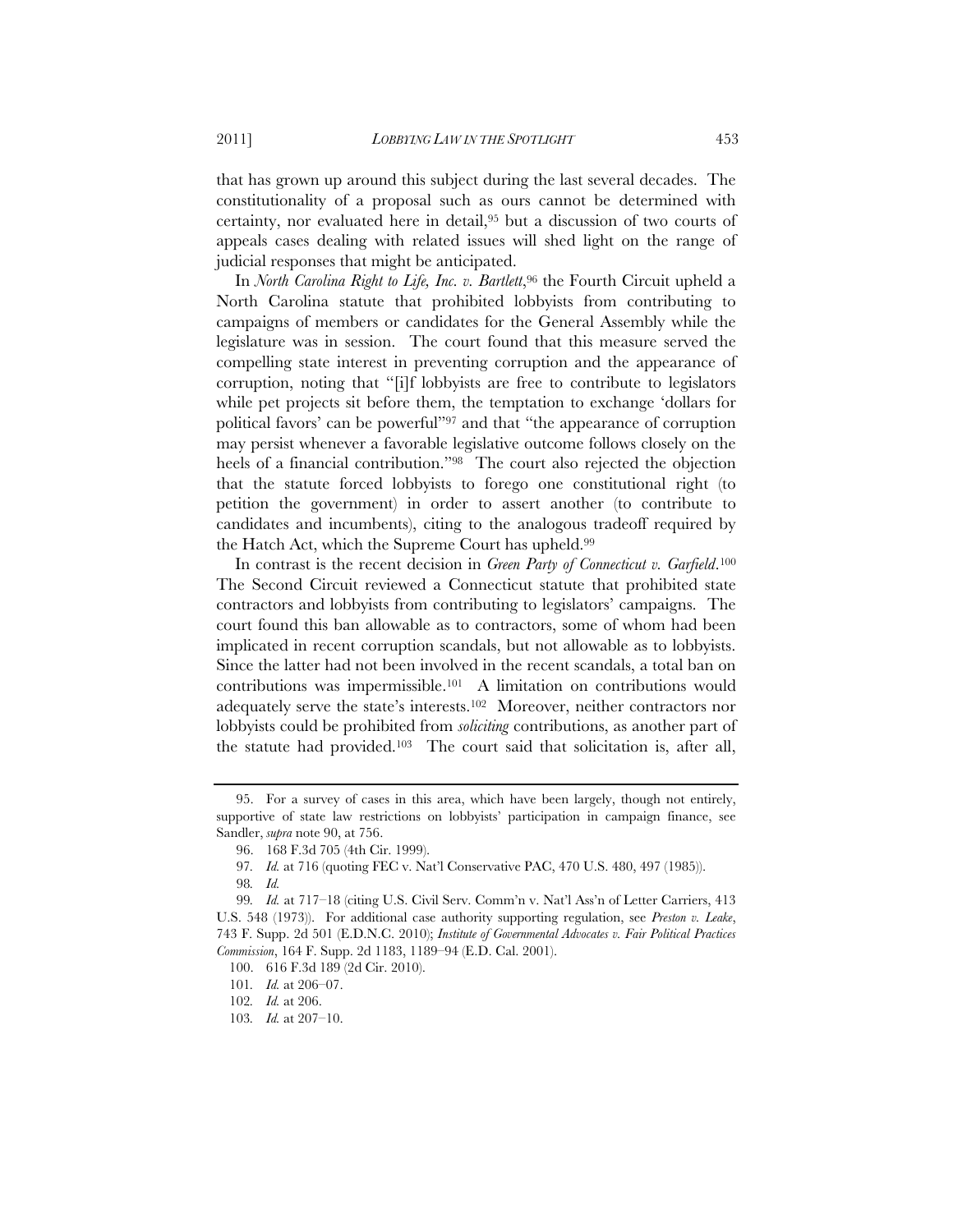"speech," and thus was subject to strict scrutiny.<sup>104</sup> Although the district court had upheld the solicitation bans by contending that a contractor's or lobbyist's bundling of many contributions could exert improper influence, the court of appeals disagreed. It noted that the statute reached not only bundling, but also all other solicitations, including small-scale ones, and for this reason, among others, was not the "least restrictive alternative."105

These two court of appeals decisions aptly illustrate the uncertainties that accompany the case law in this area, but the Task Force believes that its proposal stands up well against the body of First Amendment doctrine as a whole. In the first place, the goal is not to regulate the lobbyist's speech, in the sense of expression of opinion. The primary target is the *conduct* inherent in the kind of organized fundraising activities that can trigger inordinate influence for the lobbyist who engages in them on behalf of a member or other candidate. Under standard election law principles, a contribution to the campaign of a candidate, thereby augmenting *that candidate's* ability to speak, is not equivalent to an expenditure of money to express one's own views. Legislatures are generally entitled to somewhat more flexibility when they seek to regulate the former as opposed to the latter, especially since direct contributions to a campaign are deemed to carry a greater potential for corruption than are independent expenditures in support of the candidate.106

Second, the Task Force's proposal addresses a well-known—indeed notorious—real-world problem of inordinate influence and unseemly appearances. Presumably a legislative or judicial record could be assembled to substantiate it in a manner that could reassure a reviewing court, much as Connecticut's experience with scandal among its government contractors became the basis for the portion of that state's statute that the Second Circuit did uphold.

Third, our proposal (more fully elaborated below) has been constructed to address this problem in a balanced and limited fashion. We do not seek to eliminate the lobbyist's own contributions to a legislator's or other candidate's campaign; even the aggregate limitations that we propose are not very confining. Indeed, in this regard our proposal is narrower than both the North Carolina and Connecticut laws involved in the cases discussed above.

To be sure, should the courts ultimately decide that the proposal sweeps too broadly, it could be narrowed in various ways without departing from

<sup>104</sup>*. Id.* at 208 (citing Citizens United v. FEC, 130 S. Ct. 876, 878 (2010)).

<sup>105</sup>*. Id.* at 209–10.

<sup>106</sup>*. See, e.g.*, FEC v. Colo. Republican Fed. Campaign Comm., 533 U.S. 431, 437–38, 440–42 (2001); Buckley v. Valeo, 424 U.S. 1, 14–23, 45–47 (1976).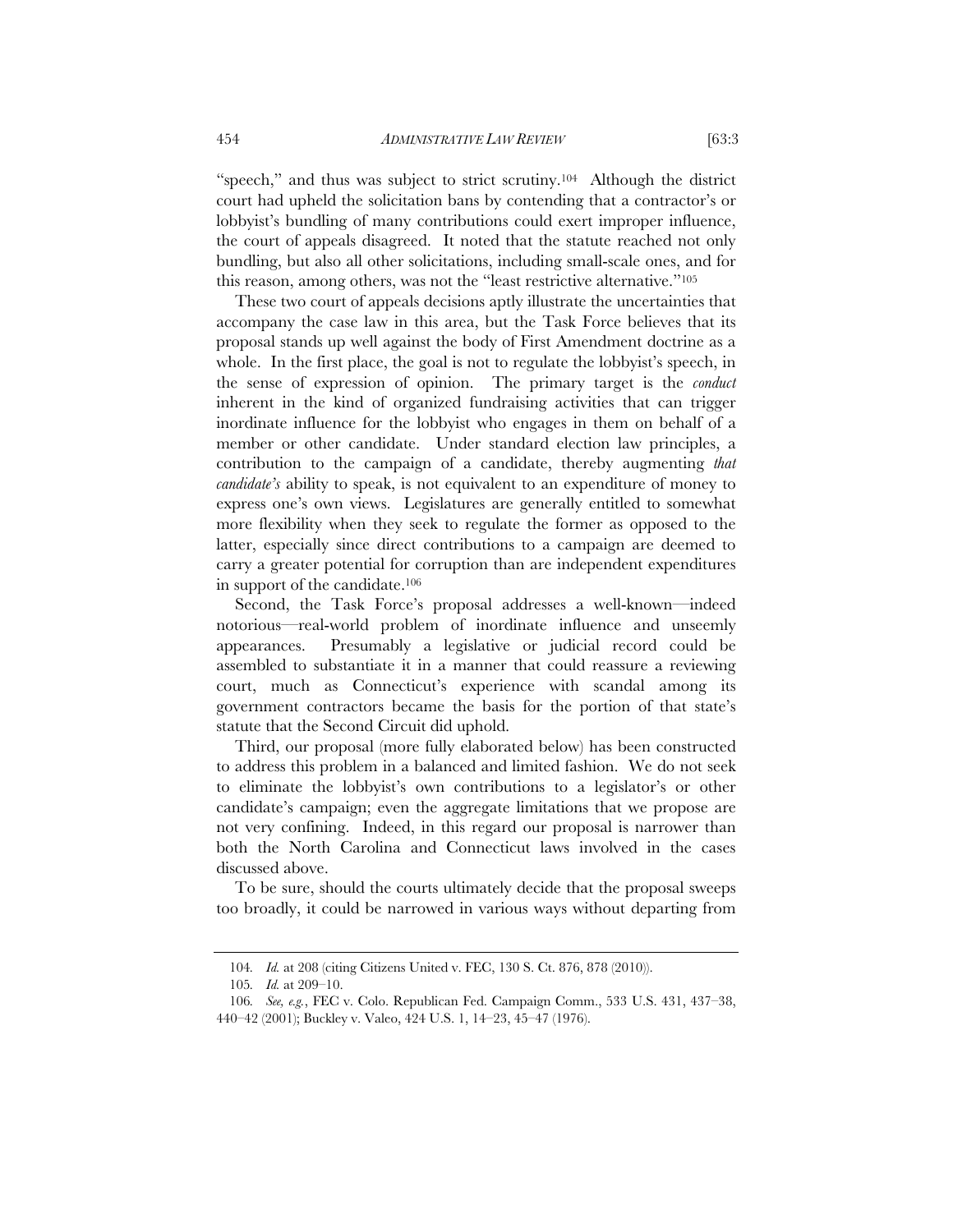the basic concept. For example, in *Green Party*, the district court defended the Connecticut solicitation ban as a means of preventing lobbyists from bundling contributions by their "deep-pocketed clients." "If that is the case," the court of appeals responded, "then a less restrictive means to address the bundling problem would be simply to ban lobbyists from soliciting contributions from their clients."<sup>107</sup> The solicitation ban in our proposal could potentially be circumscribed in that same fashion. Similarly, the Second Circuit suggested that a less restrictive alternative to the Connecticut statute would be "to ban only large-scale efforts to solicit contributions."108 This idea, too, might be taken into account in the development and refinement of our proposal. In the end, however, advance speculation about the degree of "narrow tailoring" that some reviewing court might eventually demand is somewhat fruitless. On the basis of what can be known now, the Task Force believes that its proposal is reasonably framed in relation to the problem it aims to alleviate, and for that reason stands a good chance of surviving First Amendment scrutiny, either in its entirety or at least in its essential features.

#### *3. Implementation Issues*

The Task Force has given extended consideration to several of the implementation questions that our proposed limitations on lobbyist fundraising would entail. Thus, we have identified several subsidiary principles that would seek to prevent circumvention of the basic objective of the plan, but that also would avoid unnecessary burdens on both lobbying and campaign fundraising activities. Elaboration of these details should be helpful to the ultimate construction of a plan that would be politically acceptable and also demonstrate the care in drafting that a reviewing court would expect. Other details, however, will probably have to be worked out in the drafting process. For example, the two-year cooling-off periods envisioned by our proposal may require some adjustments in order to avoid practical difficulties (such as problems that might ensue from expiration of a ban in the middle of a congressional term).

*Challengers.* A detail noted in our description of the basic proposal is that it should apply to *candidates* for Congress, in addition to incumbents and their staff. In many situations, of course, it could not apply on a completely equal basis because a lobbying contact with someone who is not a "covered official" is, by definition, impossible. However, where the circumstances do permit parity between challengers and incumbents, we believe it should be

<sup>107</sup>*. Green Party of Conn.*, 616 F.3d at 209.

<sup>108</sup>*. Id.*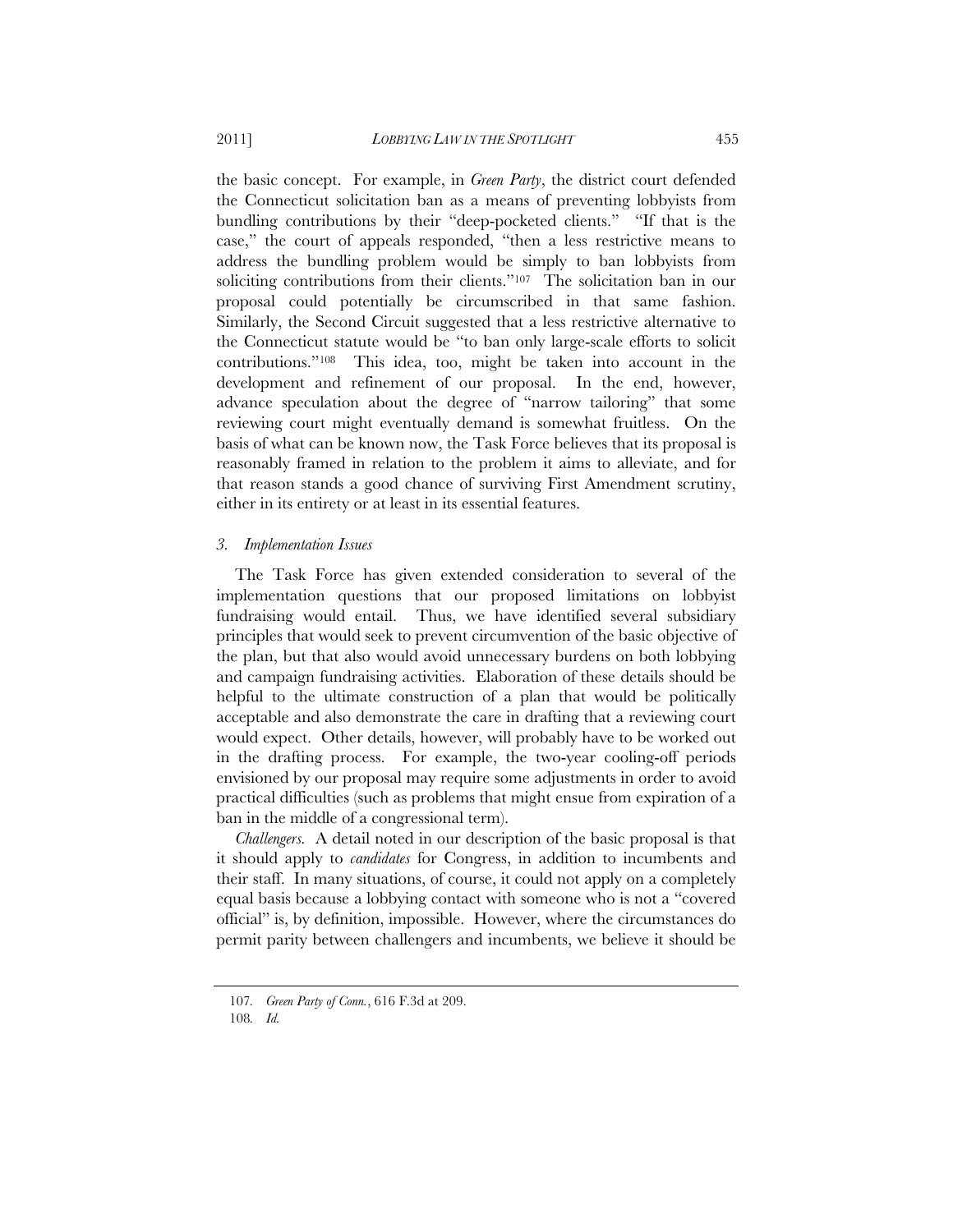maintained. Such parity would be important to the political acceptability of the proposal, and is not uncommon in election regulation. (For example, in *North Carolina Right to Life*, the Fourth Circuit squarely upheld an aspect of the North Carolina statute that forbade lobbyists from contributing to challengers.109) It also has functional justifications. For example, an executive branch official who intends to run for Congress might be especially receptive to a lobbying contact today if motivated by the hope (or worse, the assurance) of fundraising assistance from the lobbyist in next year's congressional campaign. Similarly, a lobbyist's fundraising for a challenger today might lead easily to gratitude and reciprocation when the lobbyist later brings a legislative matter to the newly elected member.

*Imputation.* Another set of issues concerns the extent to which actions of an individual lobbyist should be imputed to the lobbyist's employer or other members of the same firm. We believe that, when a registered lobbyist makes a lobbying contact with a member, that contact should not prevent *nonlobbyist colleagues* from raising money for that member during the ensuing two years. To that extent, the disqualification is personal to the lobbyist. However, when a registered lobbyist makes a lobbying contact with a member and is thereby disqualified from fundraising for that member for the next two years, the same disqualification should apply to other registered lobbyists in the same firm. Without such a rule, the basic prohibition could be easily circumvented: one lobbyist in the firm could lobby for Senator A and raise money for Senator B, while a colleague could lobby Senator B and raise money for Senator A. Moreover, anyone who is employed as a registered lobbyist can reasonably be expected to anticipate that this status would lead to restraints on his or her future behavior. (The Hatch Act analogy suggested by the Fourth Circuit<sup>110</sup> seems pertinent to this rationale.) The disqualification should also prevent the firm *as an entity* from raising funds for a member, staffer, or candidate, such as by sponsoring a fundraising event. The Task Force considered a less restrictive alternative—permitting the firm to raise funds for the member, but shielding the lobbyist from participating in that decision; however, it deemed that option unmanageable. When one bears in mind that individual nonlobbyist members of the firm would not be constrained in their fundraising, this proscription on the firm as an entity does not seem overly onerous.

In the converse situation, when a registered lobbyist has engaged in fundraising for a member, neither that lobbyist nor the employer firm or company as a whole should be permitted to lobby that member during the

<sup>109.</sup> N.C. Right to Life, Inc. v. Bartlett, 168 F.3d 705, 717 (4th Cir. 1999).

 <sup>110.</sup> *Id.* at 717–18.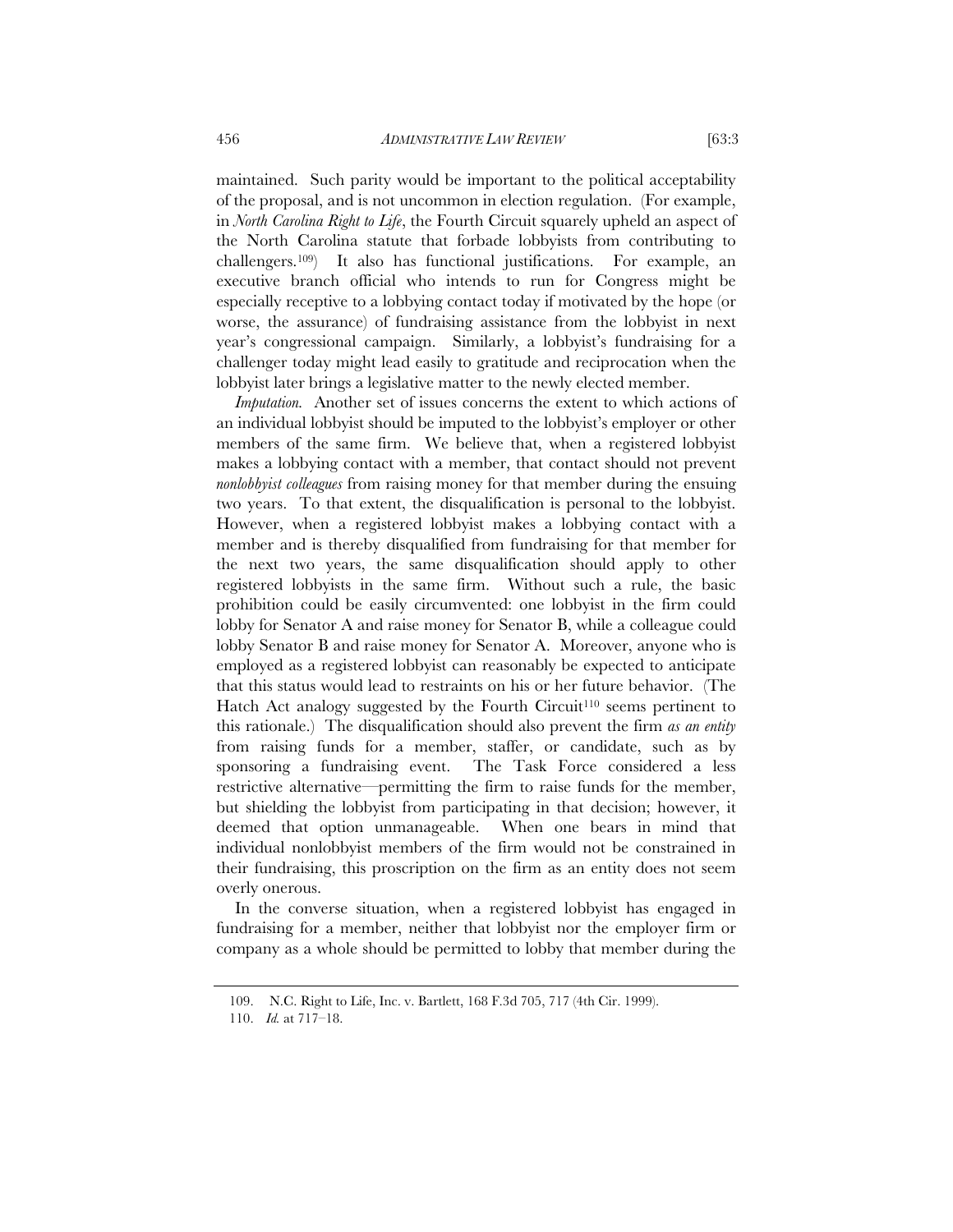next two years. On the other hand, no ban should apply if a nonlobbyist at the same firm did the fundraising.

*Fundraising*. For purposes of these recommendations, fundraising activity "for the campaign" of a member should include fundraising for any other political committee controlled by that member, such as a leadership PAC. A track record of having recently lobbied a particular member should not foreclose a lobbyist from raising money for a national party committee, except that the lobbyist should not be permitted to designate that member as an ultimate recipient of the funds.

Fundraising for an organization that intends to spend independently, rather than to funnel the funds to the member's own campaign, is not covered by our recommendation (due to First Amendment concerns), but consultation by the lobbyist with the member or the member's personal or campaign staff about such fundraising should trigger the ban on lobbying the member.

Finally, these proscriptions should apply only to fundraising for election or reelection campaigns for Congress, not to an official's campaign for the presidency or vice presidency.

"Solicitation" of financial support for a candidate should be distinguished from generally "talking up" the candidate. Established FEC rules defining solicitation could provide a backdrop for drawing this distinction.111 Relatedly, consideration should be given to ways in which isolated or casual acts of soliciting contributions might be exempted from the general rules of disqualification envisioned by our recommendations. Such an exemption would assuage one of the concerns expressed by the Second Circuit in *Green Party*. The court gave the hypothetical example of a contractor (or presumably lobbyist) "advising his mother about whether she should contribute to a particular  $\dots$  candidate."<sup>112</sup> We would support an exemption for family members and such other exemptions as are thought constitutionally necessary. Such limitations would, nevertheless, be consistent with the basic objective of the proposal, which is designed to dissipate the interplay between lobbying and a lobbyist's substantial, rather than minimal, involvement in the fundraising process.

#### *B. Earmarks*

Earmarks in congressional legislation, and lobbyists' role in promoting them, have elicited vigorous criticisms, particularly in recent years.113 The

<sup>111</sup>*. See* 11 C.F.R. § 300.2(m) (2010).

<sup>112</sup>*. Green Party of Conn.*, 616 F.3d at 209.

<sup>113</sup>*. See, e.g.*, Kevin Bogardus, *Lobbyists and Watchdog Groups Form Coalition to Push for Earmark Reforms*, THE HILL, Sept. 28, 2010, http://thehill.com/business-a-lobbying/121495-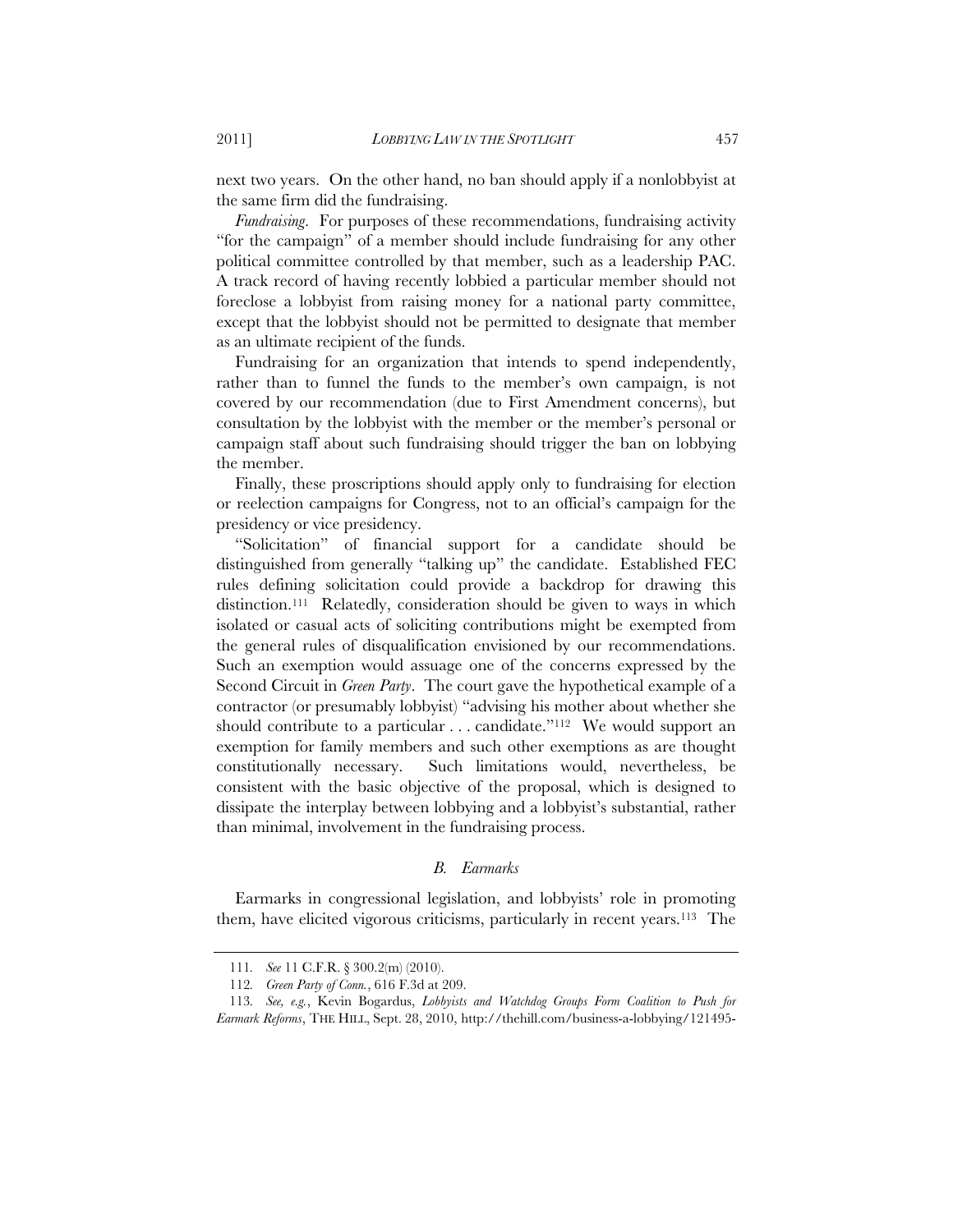controversy has developed to the point that outright abolition of earmarks is currently under serious consideration, although the prospects for their disappearance are uncertain at best.114 Regardless, the area seems ripe for reform. However, the connection between earmarking problems and lobbying problems is somewhat indirect, and consequently not all of the potential reforms lie within the purview of the Task Force.

Earmarks are provisions in appropriations bills that specifically direct that funds be spent on a particular local project or use. They can be seen in positive terms, as a normal expression of the congressional power of the purse. Earmarks can serve to ensure that the benefits of a spending bill will be shared widely, which may be unavoidable as a means of securing sufficient support for it to pass. It can also be argued that members of Congress, who understand the needs of their respective districts, often have an advantage in allotting expenditures over executive agency staff members who would otherwise make spending decisions. Furthermore, earmarks represent a small percentage of overall federal spending, and they often consist in reallocating spending rather than increasing the total amount. These facts cast doubt on any notion that earmark reform would contribute substantially to improvement of the nation's fiscal problems.

Nevertheless, the Task Force recognizes the force of several criticisms of earmarks. In some statutory contexts, they can result in an end-run around relatively rigorous, merit-based review processes, such as the peer review procedures used in the funding of scientific research. Moreover, earmarks often have been inserted into appropriations measures anonymously and with little or no review. Under these circumstances, members of appropriations committees or subcommittees often wield disproportionate influence, and money may be allocated to projects that would probably be rejected as wasteful if Congress were to examine them more closely. The lack of transparency and of effective procedural checks can also induce members to arrange for special interest spending at the behest of lobbyists, sometimes in response to campaign contributions or other favors, to the detriment of the public interest.<sup>115</sup> The last of these dangers is directly relevant to the mission of our Task Force.

lobbyists-and-watchdogs-push-for-earmark-reforms.

 <sup>114.</sup> The House Republican Conference voted in November to establish a two-year moratorium on earmarks, effective in the 112th Congress. *House GOP Unanimously Adopts Earmark Ban*, GOP.GOV CONF. BLOG (Nov. 18, 2010), http://www.gop.gov/blog/10/ 11/18/house-gop-unanimously-adopts-earmark (last visited Aug. 3, 2011). However, a similar moratorium was defeated in the Senate soon afterwards. Felicia Sonmez, *Senate Rejects Earmark Moratorium*, WASH. POST, Nov. 30, 2010, http://voices.washingtonpost.com/ 44/2010/11/senate-rejects-earmark-morator.html.

<sup>115</sup>*. See, e.g.*, R. Jeffrey Smith, *Thin Wall Separates Lobbyist Contributions, Earmarks*, WASH.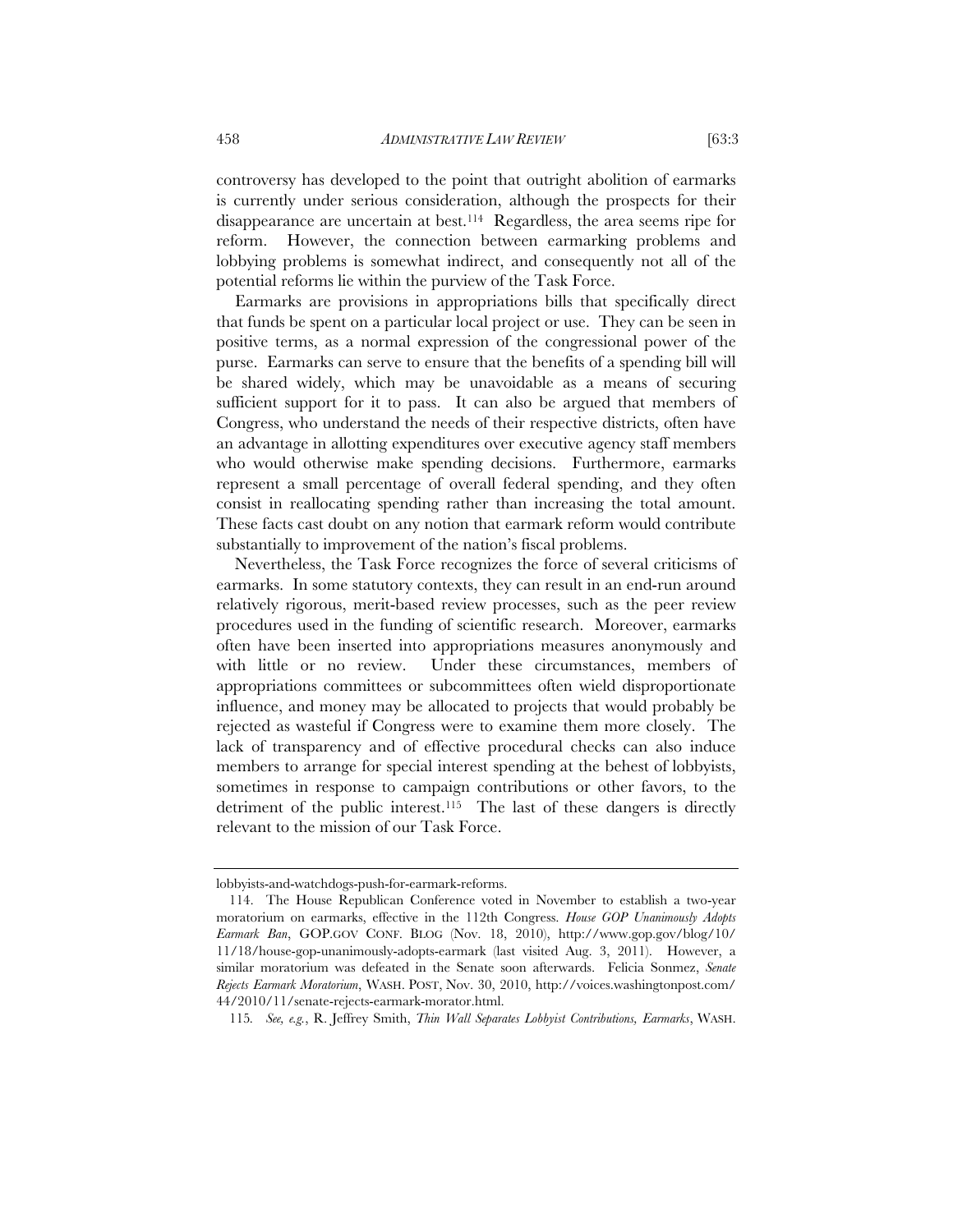Congress has recently taken steps to limit earmarks, but the situation has remained in flux.116 Even if it does not ultimately decide to institute a permanent ban on all earmarks, it could ban them in certain contexts, particularly where they supersede a plainly superior method of allocating funds. The House and Senate might also consider revamping their internal procedures to ensure that earmark requests will receive more timely public disclosure and will not be adopted without meaningful consideration by, and the concurrence of, a wider range of congressional participants. For example, the proposed Earmark Transparency Act of 2010, H.R. 5258 and S. 3335, would have created a single, searchable online database for all earmark requests and provided for a point of order to be raised against any bill or joint resolution, or amendment thereto or conference report thereon, unless it met these disclosure requirements. Measures of these kinds, however, are not squarely within the Task Force's mandate, and we make no specific recommendations with regard to them.

To address the specific issue of lobbyists' participation in promoting earmarks, we recommend that Congress require all individuals who are retained to lobby for earmarks to certify in their LD-203 filings ("Lobbyist Contribution Report") that they have not contributed to, nor sought individual or PAC contributions for, those members whom they have lobbied for earmarks during the current session of Congress. Employers of these lobbyists should be required to make a similar certification. If it is concluded that an outright ban on lobbyists' contributions to these

POST, Mar. 7, 2010, at A6, *available at* http://www.washingtonpost.com/wpdyn/content/article/2010/03/06/AR2010030602374\_pf.html; *see also* Pete Yost, *Prosecutors Recommend 57 Months for Ex-Lobbyist*, ASSOCIATED PRESS, Dec. 13, 2010, *available at* LEXIS*.* 

 <sup>116.</sup> Under HLOGA, members of Congress are required to post information about their earmark requests on their websites. *See, e.g.*, Honest Leadership and Open Government Act of 2007, Pub. L. No. 110-81, § 521, 121 Stat. 760–64 (2007). However, some members' disclosures seem to have been obscure and not consistent with the spirit of this requirement. *See* Matt Viser, *Uneven Response on House Earmarks*, BOSTON GLOBE, July 12, 2010, http://www.boston.com/news/nation/washington/articles/2010/07/12/uneven\_response \_on\_house\_earmarks. Also, in March 2010 the House Appropriations Committee instituted a ban on allowing earmarks to for-profit enterprises. *See* Press Release, U.S. House of Representatives Comm. on Appropriations, Appropriations Committee Bans For-Profit Earmarks, (Mar. 10, 2010), http://appropriations.house.gov/images/stories/pdf/ 2010\_Earmark\_Reforms\_Release-3.10.2010.pdf. In the abstract, this measure was at least roughly consonant with the above-mentioned concerns about money influence and the appearance of corruption in the enactment of earmarks. In practice, however, this prohibition was sometimes circumvented through the creation of nonprofit affiliates to receive the earmarked funds. *See* Eric Lipton & Ron Nixon, *Companies Find Ways to Bypass Earmarks Ban*, N.Y. TIMES, July 5, 2010, at A1. In any event, only a small proportion of all earmarks have generally been bestowed for the benefit of for-profit enterprises. For more recent developments, see *supra* note 114.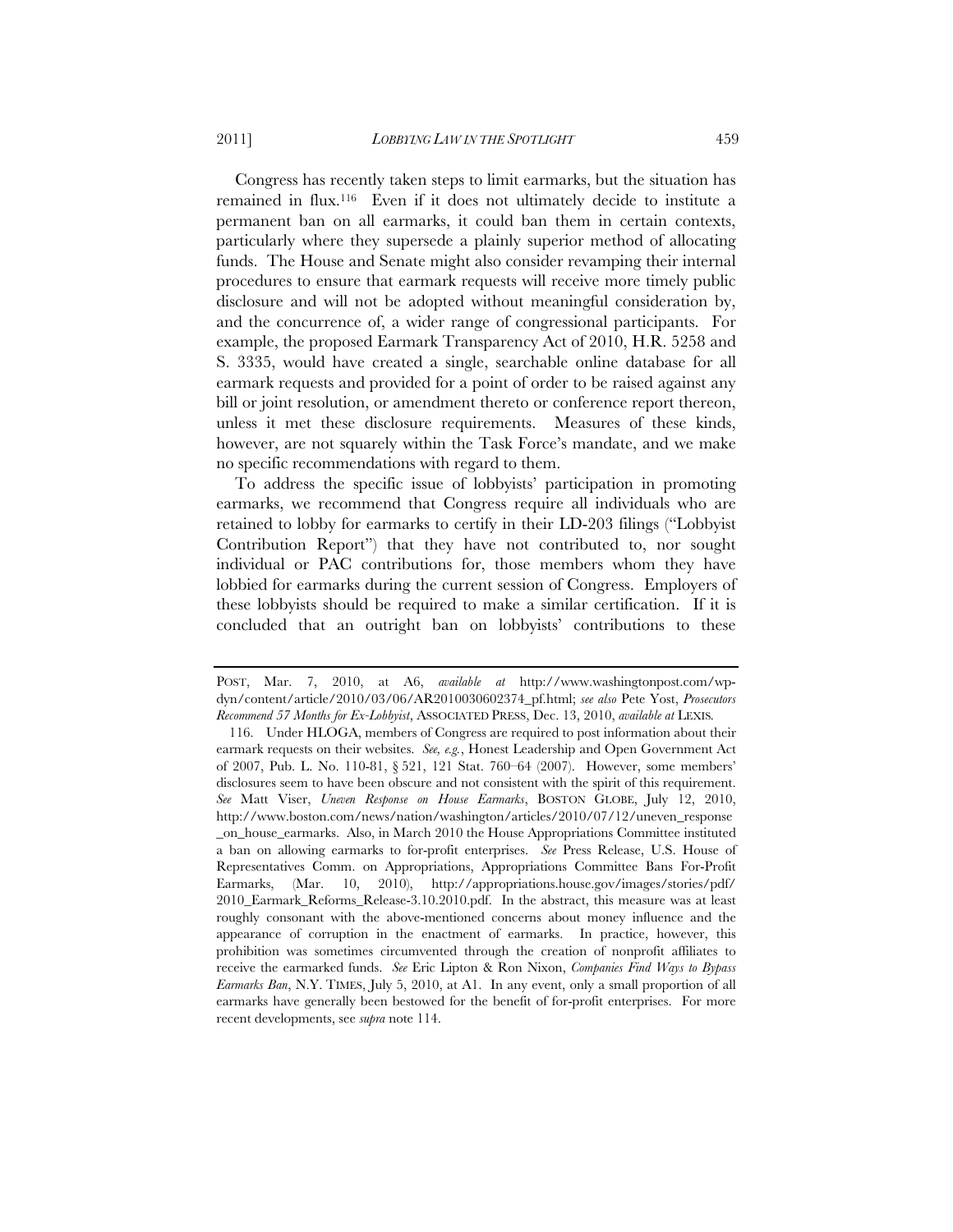members' campaigns is constitutionally problematic, Congress could instead decide to allow these contributions up to a modest amount, such as \$250. This measure would permit the lobbyist to make a symbolic statement of support for the campaign—which is sometimes deemed important to the constitutionality of limitations on campaign contributions—but it would also take a strong stand against the conflicts of interest inherent in the interplay between lobbying for earmarks and supporting political campaigns.

A measure regulating lobbyists' contributions will not, of course, deal definitively with the public policy issues surrounding earmarks. With or without lobbyists' involvement, members will continue to have strong incentives to pursue spending measures that benefit their particular districts, but have a questionable relationship with the broader national interest. Yet, by the same token, Congress could plausibly adopt this proposal in the interest of dispelling troubling conflicts of interest and appearances, without having first resolved broader questions about the proper role of earmarks in the appropriations process.

#### *C. Contingent Fees*

Approximately thirty-eight states broadly prohibit contingent-fee contracts for lobbying services.117 In addition, federal procurement contracts (other than those awarded by sealed bids) have for almost a century been required to contain a "Covenant against Contingent Fees," whereby government contractors must, in general, warrant that contingent fees or commissions have not been used to secure the contract.118 It is true that these measures were to some degree a product of an earlier era in which public policy was driven by misgivings about lobbying itself, as distinguished from abusive lobbying.119 Nevertheless, even in our day, in which lobbying has become more professionalized, these longstanding prohibitions appear to rest on an apprehension that still has resonance. The apprehension is that lobbyists may be more likely to overreach, or engage in unethical behavior, if they know during the course of their efforts that they will not earn a fee unless their efforts are successful.120 The

<sup>117</sup>*. See* Thomas M. Susman & Margaret H. Martin, *Contingent-Fee Lobbying*, *in* THE LOBBYING MANUAL, *supra* note 1, at 669, 670 n.7. Canada's Lobbying Act also forbids contingent payment arrangements for lobbying. Lobbying Act, R.S.C. 1985, c.44 (Can.) (as amended in 2006).

<sup>118.</sup> Susman & Martin, *supra* note 117, at 670–72.

<sup>119</sup>*. Id.* at 673–74.

<sup>120</sup>*. Id.* at 679–80.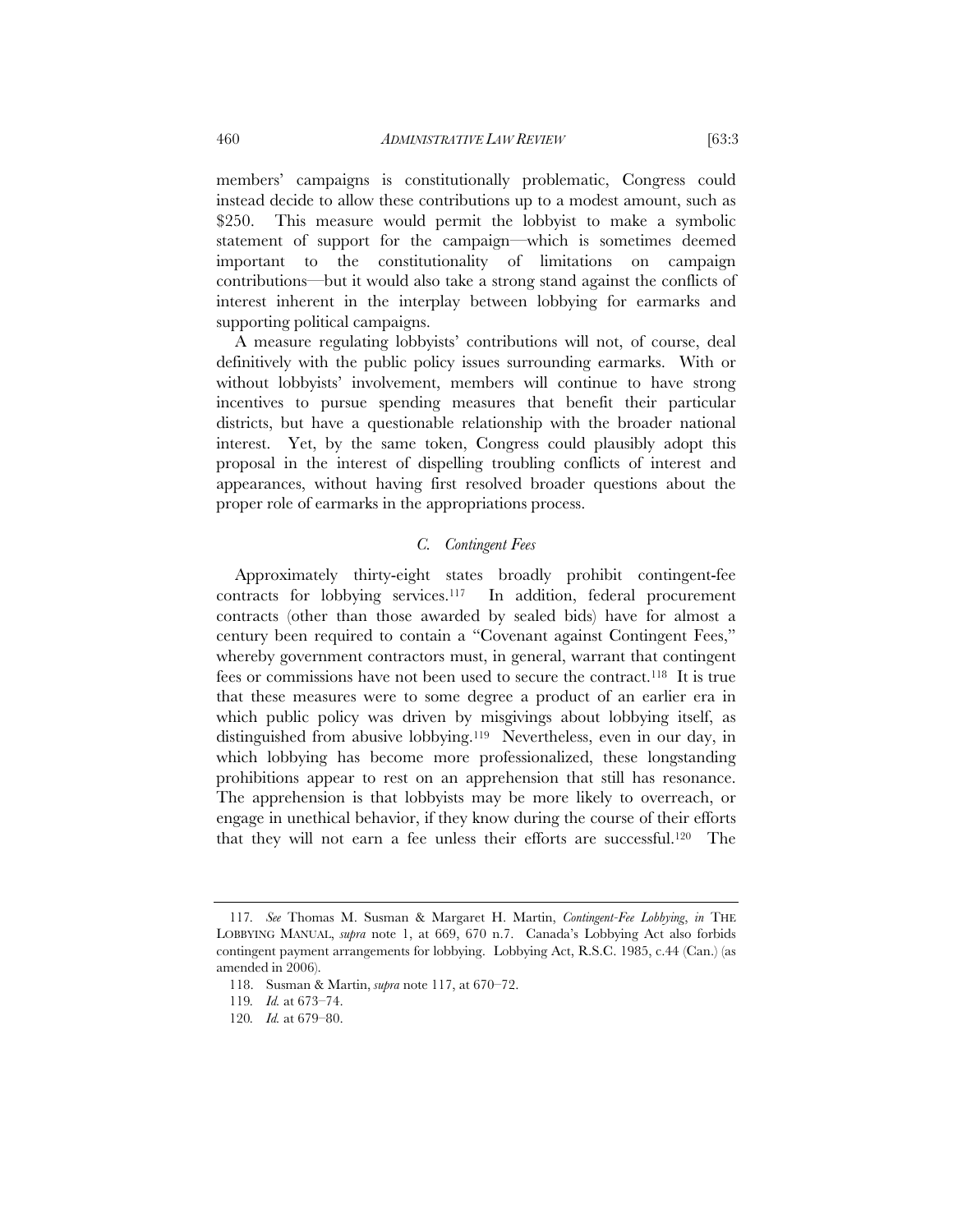impact of this pressure may, however, vary depending on the context in which the lobbying occurs.

Accordingly, the Task Force proposes a ban on contingent fees in lobbying in a relatively limited context—where the object of the lobbying is to obtain an earmark, tax relief, or similar authorization of a targeted loan, grant, contract, or guarantee. Where the lobbyist is seeking a narrow financial benefit for the client, the temptations for unethical behavior are probably at their greatest. The appearance of unseemliness, driven by public apprehensions about a possible corrupt exchange, is likely to be particularly strong in that setting also, as taxpayer dollars are directly involved. Indeed, in a number of situations involving earmarks, as discussed above, there are reasons to think that this type of legislative action should not be occurring in the first place. In those circumstances, the contingent fee contract could be faulted for possibly making the lobbyist more determined to press for the arrangement to be made.

The ban proposed here would not be cost-free. The opportunity to resort to a contingency-fee contract may enable some private persons to obtain representation that they could not otherwise afford. It might, for example, enable a town to assure citizens that it will not have to pay a lobbyist's bill unless it obtains the sought-for relief. In this regard, contingency-fee arrangements may promote norms of equal access to justice. However, the Task Force believes that, at least in the limited circumstances to which its proposal would apply, the benefits of a prohibition justify these costs, because the ban may head off overly aggressive advocacy as well as an improvident payment from the public treasury.

Finally, with respect to types of lobbying to which the ban would not apply, and also in the event the proposed ban is not adopted, we recommend that a lobbyist who enters into a contingent-fee contract should be required to file a copy of it as an attachment to the relevant LD-1 or LD-2 form. This requirement would induce responsible behavior by deterring fee arrangements that could not withstand public scrutiny. It would also serve the central purpose of the LDA, because a contingent fee by its nature would not otherwise be disclosed until the job is finished. Thus, early disclosure of the fee arrangement would result in the kind of timely transparency that the LDA is designed to elicit with respect to lobbying generally.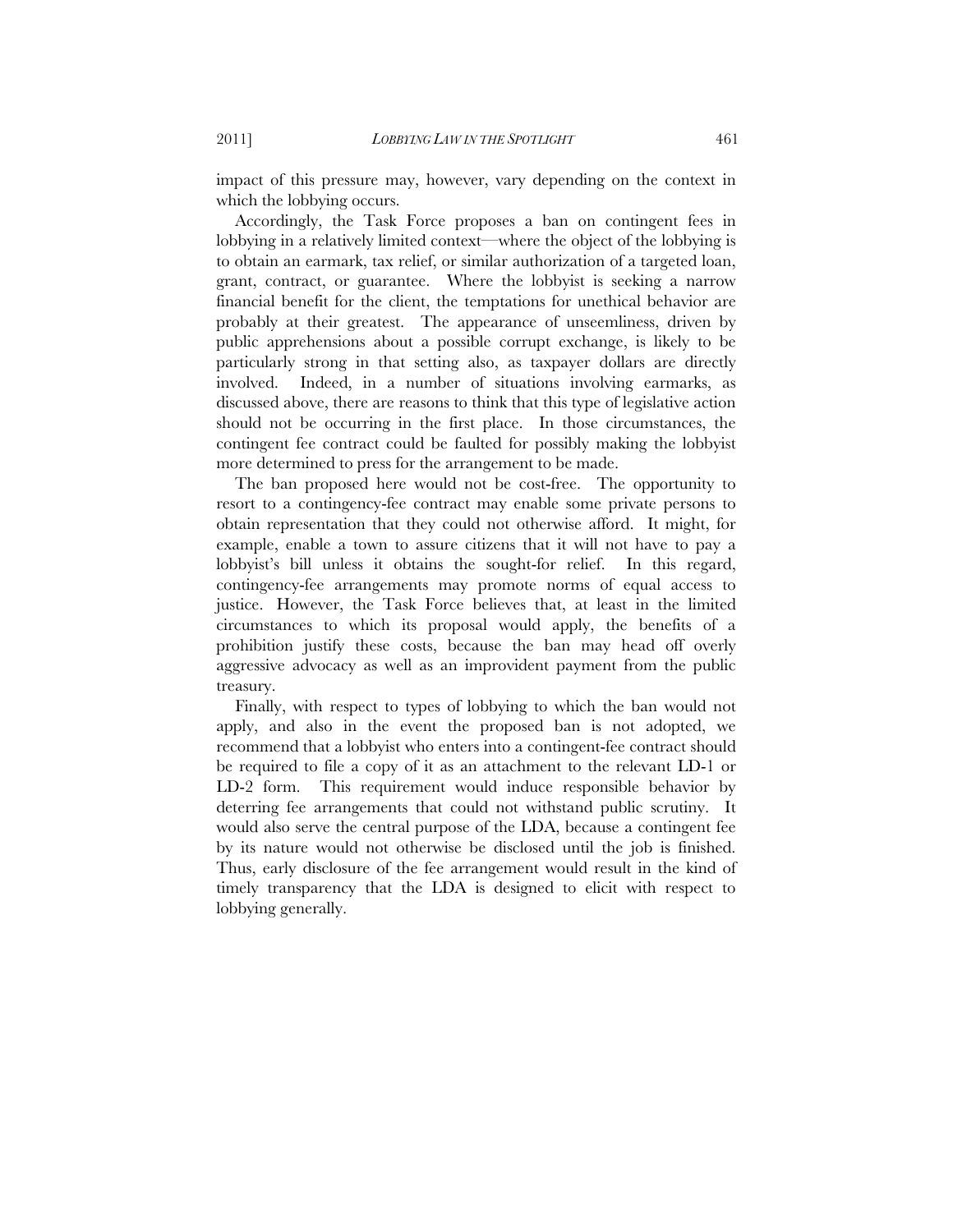#### *D. Byrd Amendment*

As discussed in Part I.A, the Byrd Amendment remains an especially troublesome feature of lobbying regulation. Drafted hastily and with much less than the customary degree of public vetting, the Amendment contains a host of ambiguities. The Office of Management and Budget (OMB), which has implementation authority, issued "interim" rules many years ago, without public proceedings, and it has never finalized them.<sup>121</sup>

There are valid arguments for strengthening the Amendment, as well as for narrowing or repealing it, but in any event Congress should revisit the statute and make a searching reappraisal of its ends and means. Pending that legislative review, OMB should proceed to issue final rules that will dissipate much of the uncertainty and thereby facilitate compliance with the statute.

#### IV. ENFORCEMENT

As we suggested in Part II.A, the lack of vigorous enforcement of the LDA remains a matter of continuing concern for the Task Force.<sup>122</sup> Indeed, without more effective enforcement, controversy over reform of the substantive requirements of the LDA and related legislation may prove academic.123

Since the enactment of the LDA, the Offices of the Clerk of the House of Representatives and the Secretary of the Senate have forwarded thousands of cases to the Department of Justice for consideration of apparent noncompliance with the LDA, but the results of these referrals have been disappointing, to say the least. While the Department has sent out hundreds of noncompliance letters, there has been no significant follow-up in terms of commencing enforcement actions where LDA registrants do not rectify identified violations.124 Moreover, there is no sustained effort to uncover cases of lobbyists who should register and file disclosure forms, but do not do so. The Department, in fact, "has never filed a criminal case or civil lawsuit to enforce the 15-year-old lobbying law and has reached outof-court settlements in only three cases, which are now five years old."125 Even these three cases were unaccompanied by the kind of written

 <sup>121.</sup> For a detailed discussion of these problems, see Susman, *Byrd Amendment*, *supra* note 29, at 349–60.

 <sup>122.</sup> For an examination of LDA enforcement history and some options for statutory changes to improve enforcement efforts, see Luneburg, *Evolution*, *supra* note 11, at 119–30.

<sup>123</sup>*. Id.* at 119–20.

<sup>124</sup>*. See* 2009 GAO STUDY, *supra* note 45, at 16–17 & tbl.5.

<sup>125.</sup> Kenneth P. Doyle, *DOJ Official Cites Progress on LDA, Says Compliance Action Coming Soon*, BNA MONEY & POL. REP. (2010).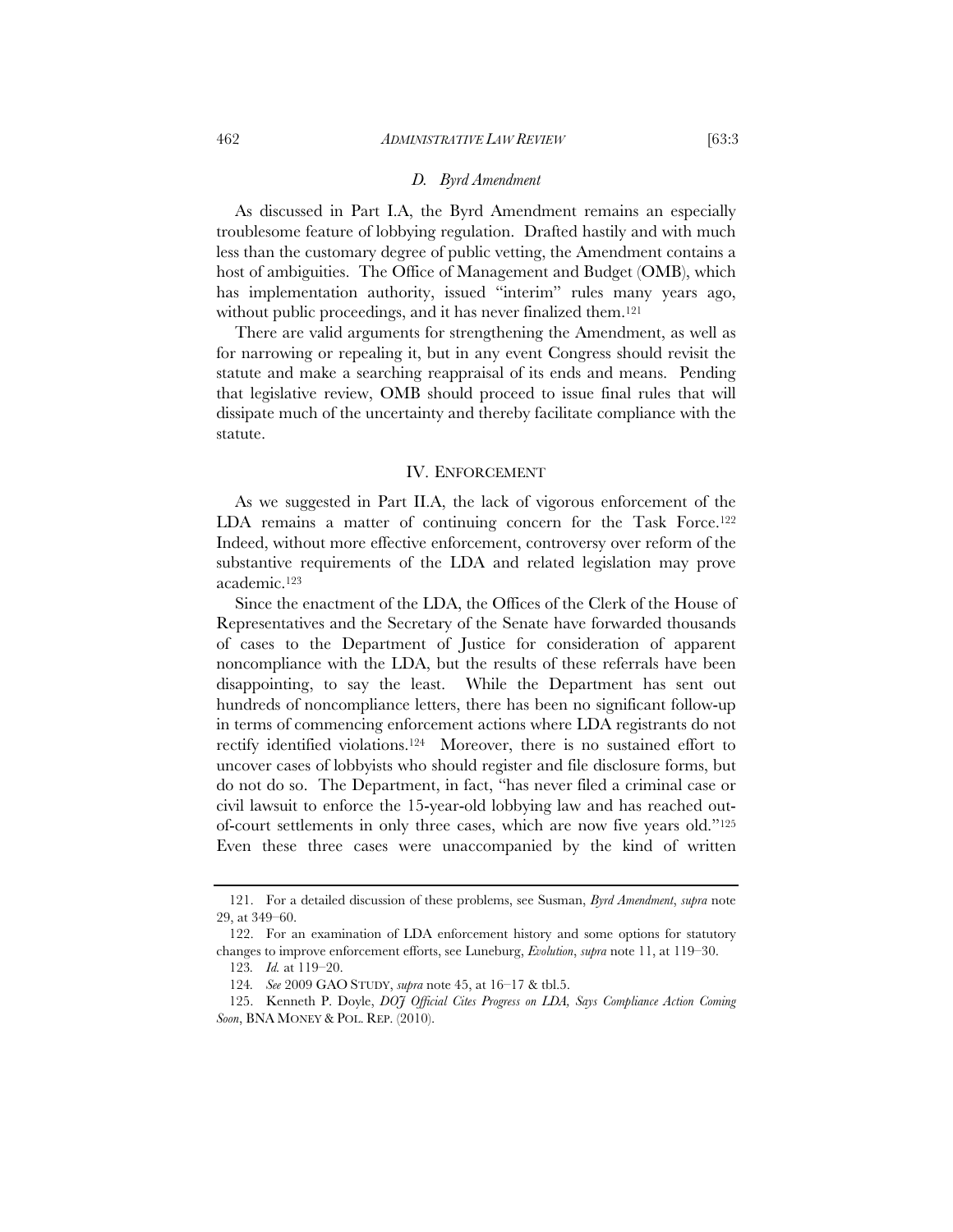explanations that other agencies regularly provide with settlement orders, with the result that members of the lobbying community are unable to use them to infer the working law of the agency. (In fact, information on these three cases became public only as the result of a Freedom of Information Act request by a journalist; the Department never made a formal disclosure of them on its own initiative.)

The Department's continuing lackluster performance suggests that at least some of the obstacles to effective LDA enforcement are structural. The U.S. Attorney's office specializes in criminal and civil enforcement actions in court—a mode of adjudication that is disproportionate to the severity of most LDA violations. A well-designed LDA enforcement agency would be able to resort to proceedings such as rulemaking and administrative penalty actions, which are better suited to resolving issues and allegations of violation that are, in many instances, relatively smallscale in terms of overall importance. The rulemaking process would also be conducive to the promulgation of anticircumvention rules, which would serve to prevent regulated persons from doing indirectly what they are prohibited from doing directly. In short, the basic responsibility for enforcing the Act should be given a new home.

What agency, then, should be entrusted with this revamped set of powers? One potential candidate would be the FEC, which already administers a disclosure system that relates to a kindred part of the political process. Our proposed restrictions on lobbyists' fundraising for political campaigns, as outlined in Part III.A above, would arguably make an especially good fit with the FEC's other responsibilities. Much can be said for the FEC's capacity to dispose of routine, bureaucratic matters effectively at the staff level. At the agency-head level, however, the FEC's unique structure of evenly balanced partisan membership can lead to paralysis on policy questions, especially during periods when the philosophical premises of the commissioners are widely split (as at present).

A better solution, therefore, may be to entrust responsibility for LDA enforcement to an executive branch agency. One distinct advantage of such an assignment is that the new or reconstituted agency would have political accountability if it did a poor job of enforcing the Act. The capacity to call upon an administrator to defend the agency's enforcement record would create an incentive to deliver satisfactory results that does not exist at present. The recipient of this responsibility should be given an appropriate set of tools, including rulemaking and administrative civil penalty authority, as well as the capacity to conduct investigation of suspected violators. The Civil Division of the Department of Justice might, for example, be a reasonable candidate. Assignment to the Civil Division would be consistent with the Department's tradition of separating civil and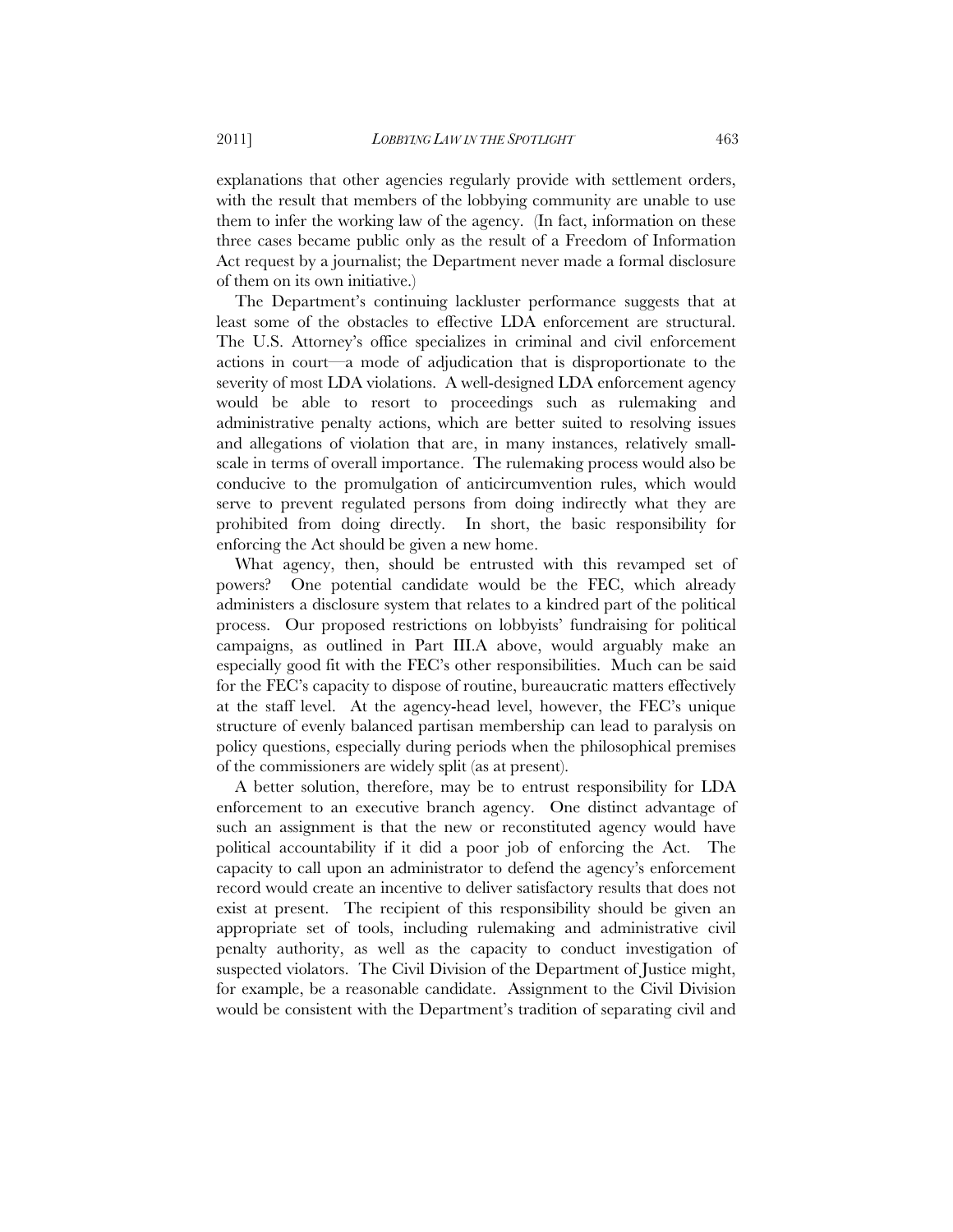criminal responsibilities. Thus, the unit that wields rulemaking and adjudicatory authority should be able to consult, when necessary, with prosecutors (presumably in the Public Integrity Section), but it should not be able to threaten regulated parties with prosecution on its own.

In the end, the substantive and enforcement dimensions of LDA reform are somewhat interdependent. An improved set of procedures for implementing the Act seems essential. However, the level of enforcement of any regulatory program is often related to the moral authority and credibility of the program itself. We hope that implementation of our substantive recommendations will contribute to the creation of a revised LDA that will be broadly perceived as establishing a more rationally drawn, credible, and uniform body of rules than that which now exists. In turn, this development may lead to more vigorous enforcement of the Act against persons who do not comply with it.

#### APPENDIX

As an outgrowth of the foregoing report, and on the recommendation of the Section of *Administrative Law and Regulatory Practice, the House of Delegates of the American Bar Association adopted the following resolution regarding lobbying regulation on August 8, 2011 (Resolution 104B):* 

RESOLVED That the American Bar Association urges Congress to :

(1) Amend the Lobbying Disclosure Act (LDA) by:

(a) narrowing the current threshold language under which a lobbying firm or organization need not register under the LDA unless it employs a person whose lobbying activities constitute twenty percent or more of the time that he or she spends in working for a particular client during a quarterly period, provided that Congress should establish reasonable threshold limitations on the obligation to list any particular individual as a federally registered lobbyist, including measures designed to avoid imposing undue financial burdens on small entities;

(b) requiring LDA registrants and their clients to disclose in quarterly reports the lobbying support activities in which they have engaged, as well as the lobbying support activities performed by firms that they have retained, including strategy, polling, coalition building, and public relations activities;

(c) requiring on quarterly reports the identification of (i) individuals principally involved in planning, directing, or coordinating lobbying